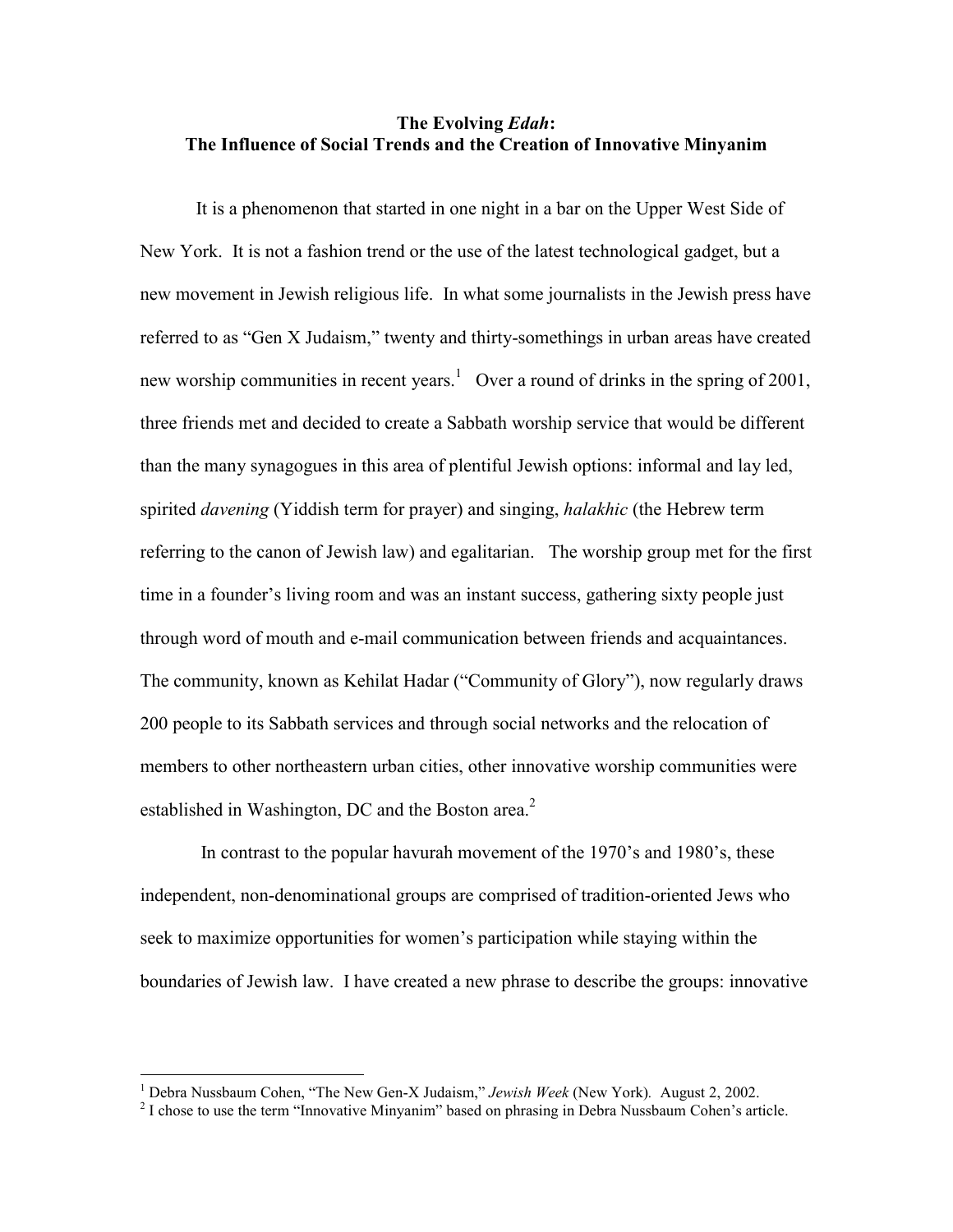$\overline{a}$ 

minyanim.<sup>3</sup> These communities are innovative because of their approach to spirited and participatory prayer, use of traditional liturgy, and members' endeavors to find permission for women's public participation in religious life within the boundaries of Jewish law. This paper will profile the four existing innovative minyanim in the United States: Kehilat Hadar, DC Minyan in Washington, DC, Minyan Tehillah ("Glory") of Cambridge, Massachusetts and Washington Square Minyan of Brookline, Massachusetts. Innovative minyanim are categorized differently than existing models because the four groups profiled in this paper were started by individuals in their twenties and early thirties, marking an important commitment to the Jewish community in the ten to fifteen years between structured involvement in Jewish religious life on college campuses and the decision to join synagogues after having children. The minyanim are not only innovative in their approach toward Jewish law and participatory worship, but also represent the ability of individuals in their twenties and thirties to initiate and run their own prayer services independent of synagogue institutions or denominational movements. Members of innovative minyanim, with high levels of both secular and Jewish education, incorporate their dedication to Jewish observance and tradition with the egalitarian ideals of all other aspects of their lives through the study of Jewish texts to find permissibility for the inclusion of women in public religious life.

There are several different forms of the innovative minyan. While all the communities profiled in this paper seek to provide women with the fullest opportunity according to sources within halakha, the four minyanim interpret the sources differently

 $3$  A minyan, literally meaning "a number," is the quorum of ten individuals (traditionally men) needed to conduct public religious worship. Certain portions of the prayer service are said only if a minyan is present. This source of this definition is Rabbi Hayim Halevy Donin's *To Be A Jew: A Guide to Jewish Observance in Contemporary Life.* (New York: Basic Books, 2001), 167.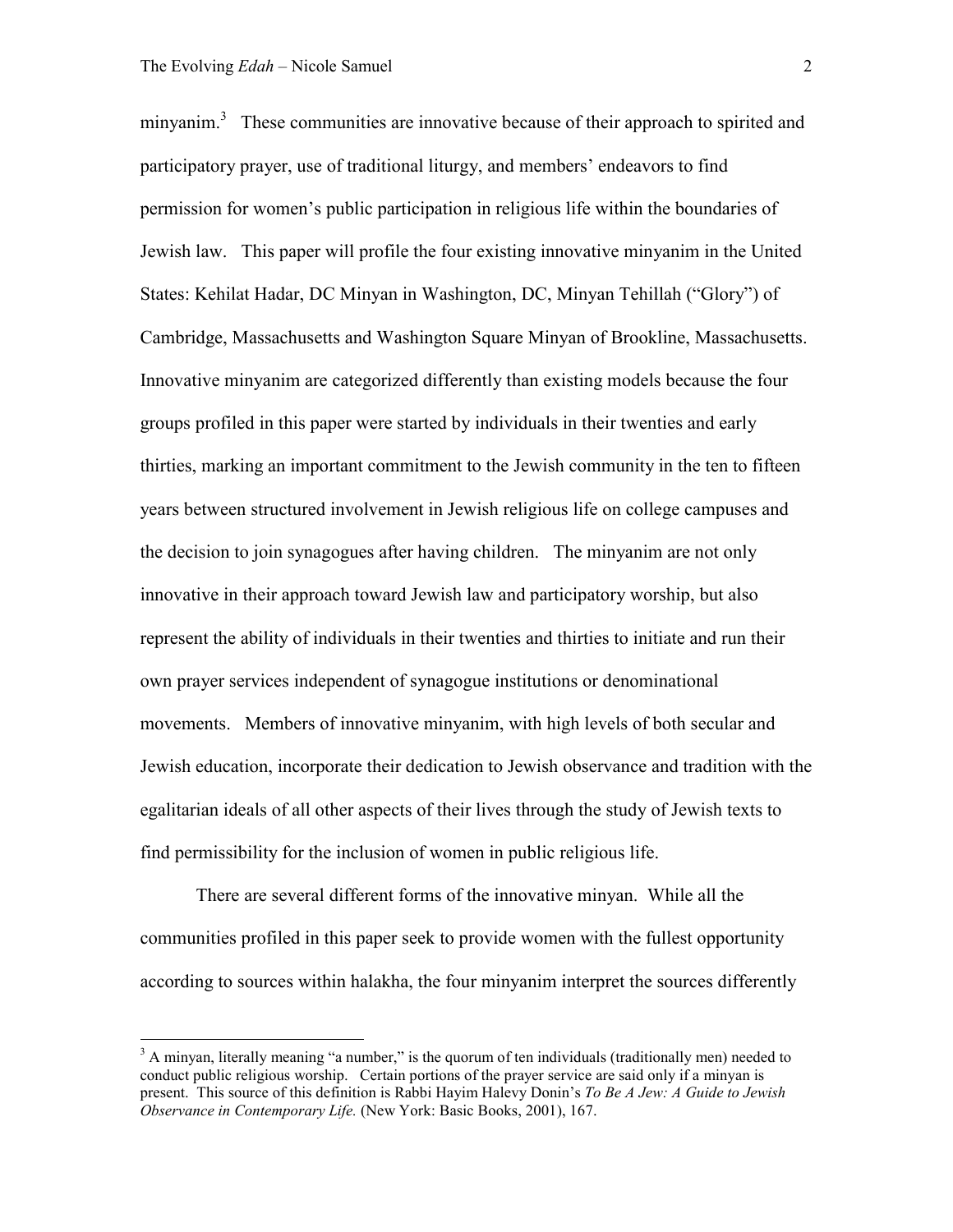and therefore have different practices in regard to egalitarianism. All of the profiled communities argue the permissibility for women's increased public worship opportunities within a halakhic framework, and the level of participation allowed is based on interpretations of existing sources within the canon of Jewish law.

The first innovative minyan, Kehilat Hadar, is fully egalitarian. Based on the founders' interpretation of Jewish law, men and women have equal rights to full public participation (including leading prayer, reading from the Torah, and receiving *aliyot,* or the privilege of being called to recite blessings before and after the Torah reading). In addition, men and women sit together.

Differing slightly from the Hadar model, the DC Minyan and Washington Square Minyan permit men and women to hold all public roles but seating is divided by gender. Though there is not a formal partition (known in Hebrew as a *mechitza*), men and women are separated by an aisle with equal access to the *shulhan* (table from which the Torah is read) and the *aron kodesh,* or Holy Ark where the Torah scroll is kept. Both the DC Minyan and Washington Square Minyan maintain separate seating because they follow different rabbinic interpretation on the necessity of separating men and women during prayer to avoid distraction.

Minyan Tehillah represents the third form of innovative minyan. The community's practices follow a more conventional interpretation of Jewish law that exempts women from time-bound religious obligations, including certain prayer services where the recitation is determined by the time of day. However, women are allowed to read Torah, receive *aliyot* and lead non time-bound prayer services such as *Kabbalat Shabbat*, the introductory Sabbath evening service. Minyan Tehillah models its practices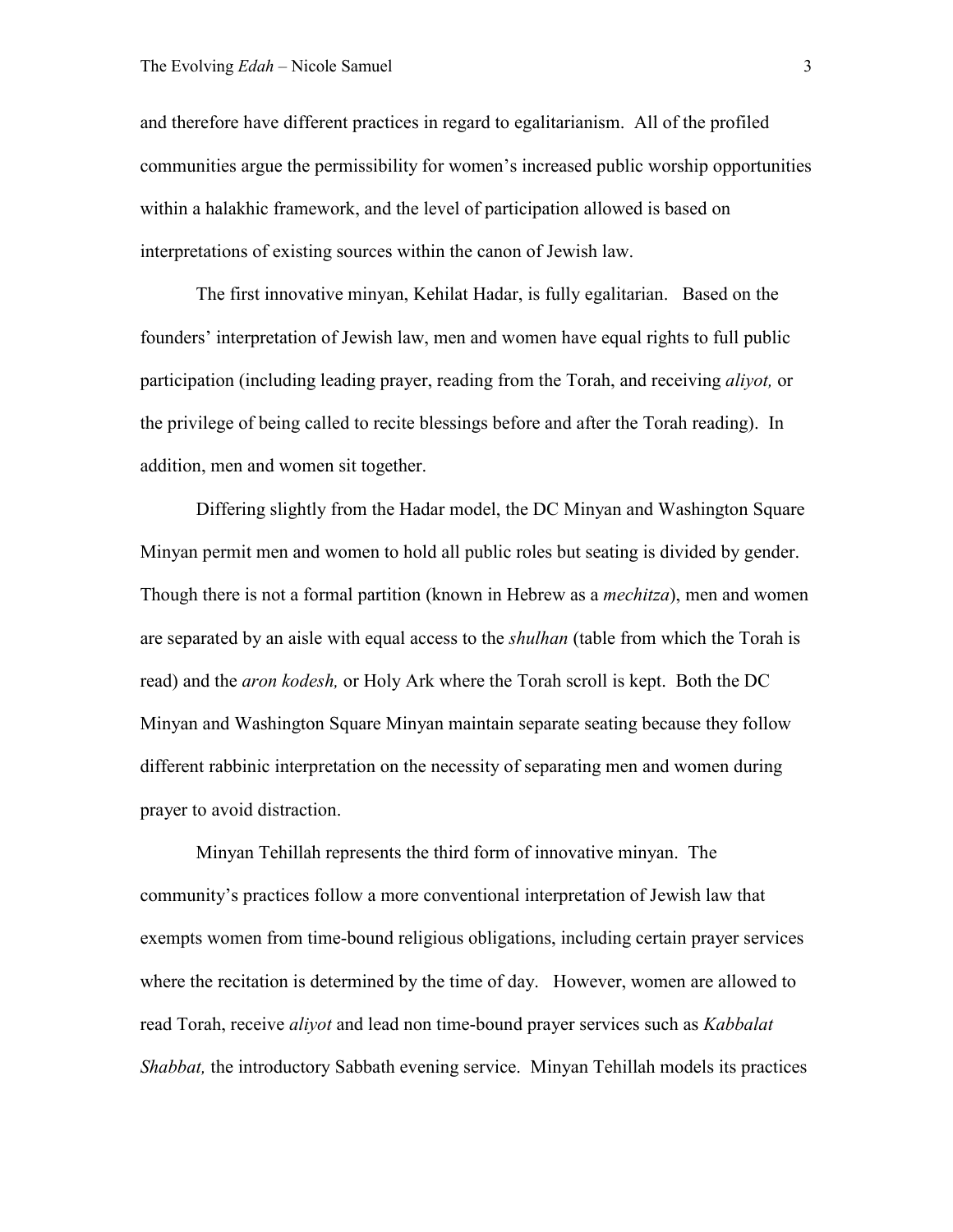on participatory minyanim, which are Modern Orthodox forms of worship which include women in public participation to the fullest extent within their interpretation of Jewish law.

The first participatory minyan, Shira Hadasha ("New Song" in Hebrew), began meeting in Jerusalem in 2001, and other groups have formed in New York, Chicago, and Teaneck, NJ. What separates Minyan Tehillah from these groups is the age group of its founders, who represent a new and emerging generation of Jewish leaders. The leaders of Tehillah are also connected to members of Hadar, DC Minyan, and Washington Square Minyan, either through college, time studying in Israel, or from time spent living in the same cities and worshipping the same communities. Though innovative minyanim do have an intergenerational following, the majority of members in these communities are the peers of the minyans' founders and leaders.

While the idea of being both halakhic and gender inclusive or egalitarian in worship is truly an innovation of the twenty-first century, independent prayer communities not affiliated with formal synagogue institutions became a facet of American Jewish life in the second half of the twentieth century. The havurah movement of the late 1960's and early 1970's grew out of young Jewish adults' frustration and disdain with traditional American suburban, synagogue life, as individuals created independent communities to meet their religious and spiritual needs. Independent groups interested in traditional worship and serious prayer also began meeting in the 1980's and 1990's, including Kehilat Orach Eliezer on New York's Upper West Side, which began meeting for Shabbat worship in 1983.<sup>4</sup> Today, other independent, innovative forms of worship are also attracting the interest of Jews in their twenties and thirties, such as the

<sup>4</sup> Via internet from http://www.koe.org/welcome.htm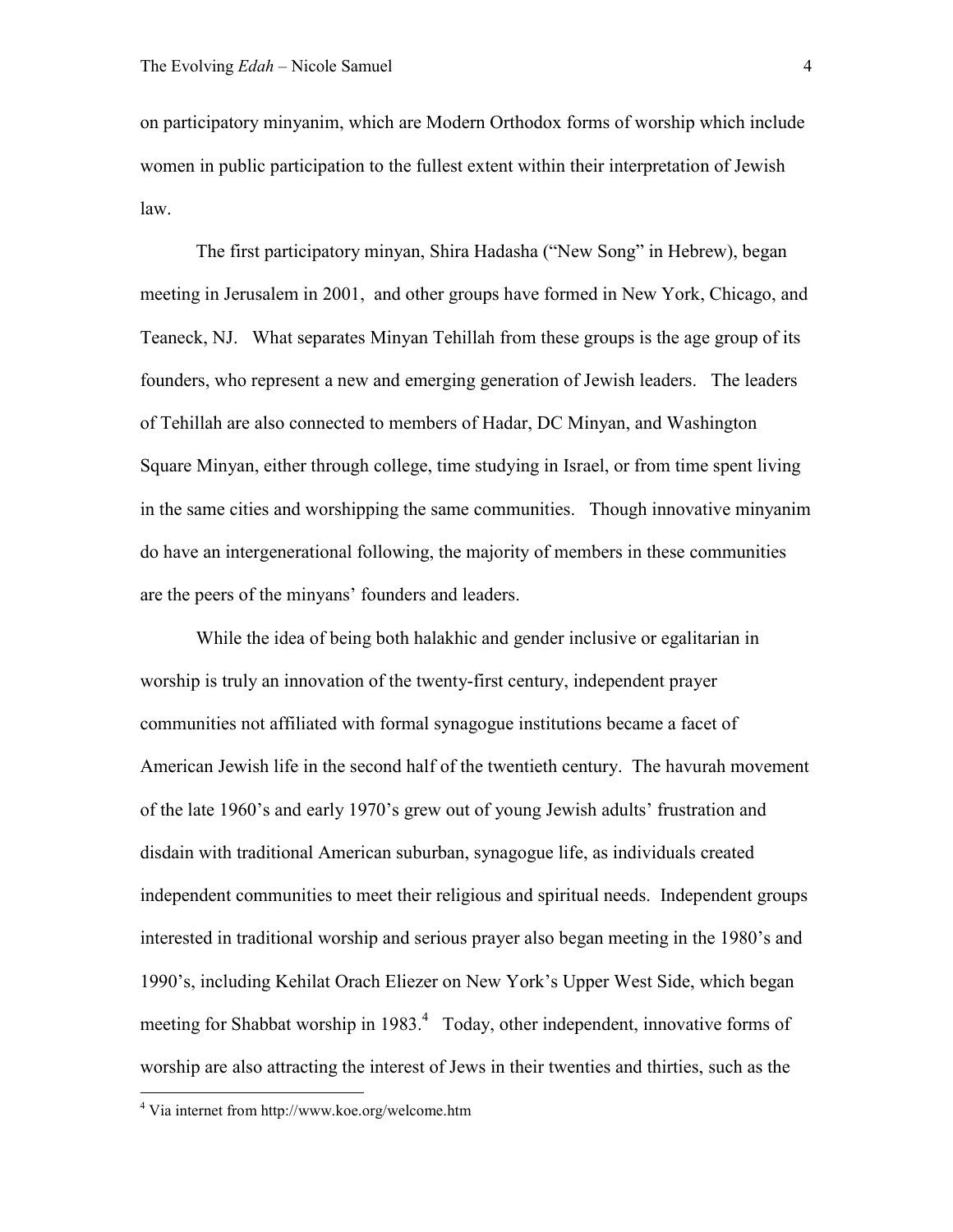IKAR community in Los Angeles, which is "a new vibrant… congregation that seeks to serve as a meeting place for religiously observant non-Orthodox Jews and Jews who have long been alienated from synagogue life."<sup>5</sup> IKAR (meaning essence or core in Hebrew) has a diverse membership but the majority of attendees are in their twenties and thirties. While other forms of worship-related socialization are bringing young Jewish adults into the communal fold, as of this writing, innovative minyanim only exist in the major Jewish communities of the urban Northeast. In addition to Kehilat Hadar, DC Minyan, Washington Square Minyan, and Minyan Tehillah, there are two existing communities that also can be categorized as innovative minyanim. In New York, Kol haKfar (literally translated as "Voice of the Village" from Hebrew), a traditional and egalitarian minyan modeled after Kehilat Hadar, meets twice a month for Sabbath services in members' Greenwich Village homes.<sup>6</sup> In Cambridge, Massachusetts, a former Hadar leader is seeking to build a informal, halakhic egalitarian community and has formed the Cambridge Minyan, which began meeting, albeit infrequently, in 2003.

I became aware of this unique approach to *davening,* or praying, when I lived in Washington, DC and several of my friends and colleagues attended the local innovative minyan. Within a year, the DC Minyan moved from holding services in a local bookstore to its current home in the District's Jewish Community Center. I saw how the DC Minyan caused a great deal of enthusiasm among its attendees, as the worship service included all the traditional or Orthodox prayers and melodies but allowed and encouraged women to take public prayer roles. Frustrated by the large, formal synagogues that populate the American Jewish landscape, committed Jews in their twenties and thirties

 5 "Forward 50: Lead Players on a Global Stage," *Forward*, 12 November 2004.

<sup>6</sup> Via internet from: http://www.kolhakfar.org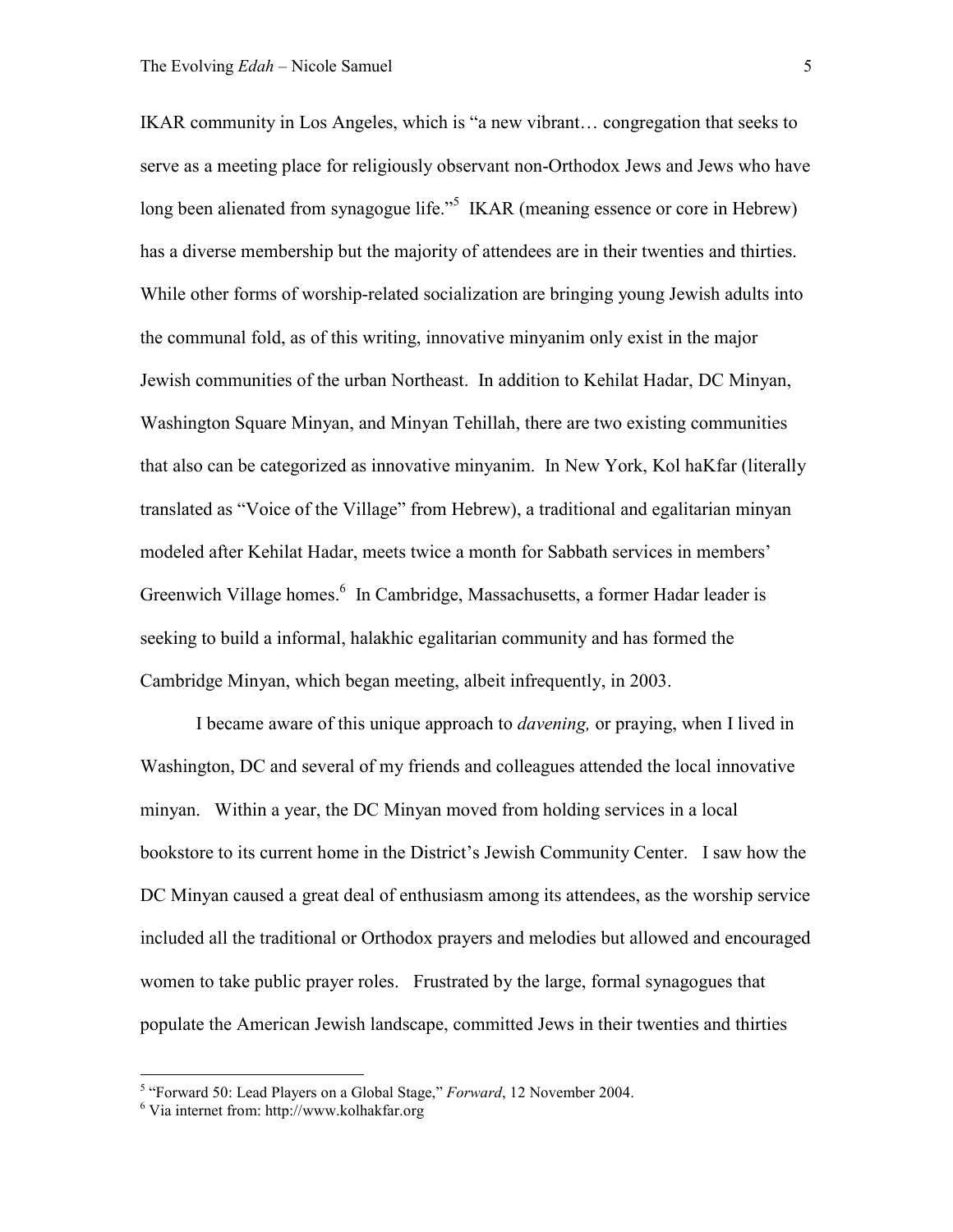embrace these communities for the spirited atmosphere, traditional liturgy, and informal structure. As Hadar co-founder Elie Kaunfer writes, "People come not because they have to, or because their parents told them to, but because they want to."<sup>7</sup>

Innovative minyanim meet the needs of a generation who came of age during a period of great transformation in American Judaism during the late 1970's and 1980's, as women gained full equality in the Reform and Conservative movements and had increasing access to all levels of Jewish education across all streams of American Judaism. The successful integration of women in both secular American society and Jewish life galvanized Jews in their commitment to egalitarianism. The creation of innovative minyanim is the result of expanded religious educational opportunities for women and the far reaching impact of Jewish feminism, in which traditional and Orthodox women have advocated and found support for great participatory opportunities for women within the synagogue sphere. Influenced by the success of Jewish feminism and improved Jewish educational opportunities, innovative minyanim allow Jewish men and women to express their egalitarian worldview while remaining within the boundaries of Jewish law, a concept that is unimaginable to older Jewish Americans. As we celebrate the 350<sup>th</sup> anniversary of Jewish life in the United States, the expressions of observant Judaism continue to evolve and reflect the worldview of the next generation of Jewish leaders.

 7 Elie Kaunfer, "Attracting Young People to Jewish Life: Lessons Learned from Kehilat Hadar." *Jewish Education News.* Spring 5765/2005.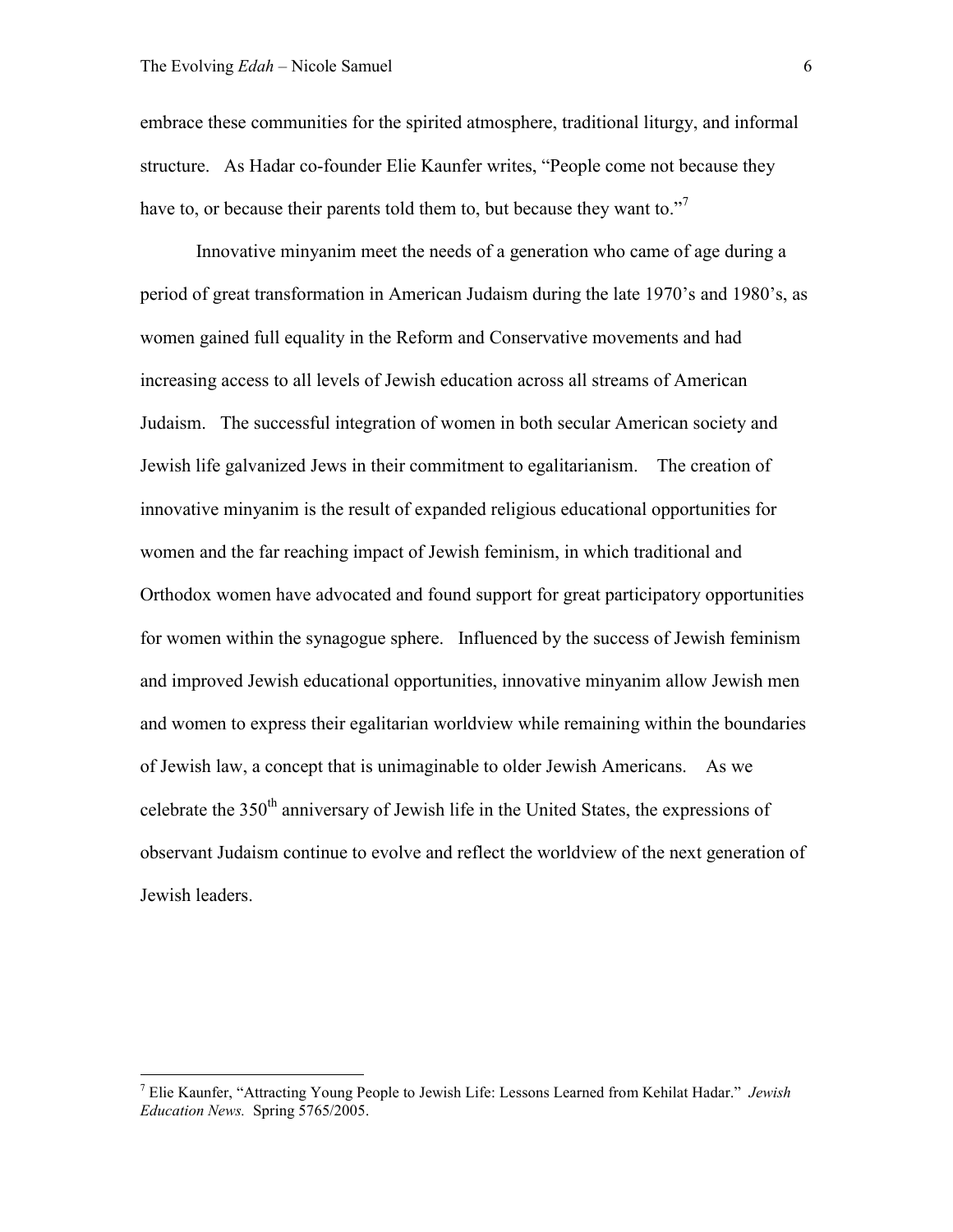## **Methodology**

 This is a qualitative sociological study, focusing on the individuals who worship and participate in innovative minyanim in New York City, Washington, DC and the Boston area. My goal was to explore and understand the relationship between minyan participation and Jewish education, attitudes toward traditional synagogue institutions, egalitarianism, and social networks. My work is based on the following questions:

- How are innovative minyanim founders and participants affected by Jewish feminism and increasing opportunities for women in the religious sphere?
- Does a greater intensity of Jewish education increase the likelihood of affiliation with an innovative minyan?
- Does dissatisfaction with synagogue institutions and the different wings of American Judaism result in participation in innovative minyanim?
- What is the influence of social networks on choice of worship service for Jews in their twenties and thirties? What is the appeal of these minyanim for this age group?
- Are innovative minyanim simply filling the gap in the post-college to marriage and children period, or will current members continue to affiliate with these groups after creating their own families?
- Are innovative minyanim a phenomenon of the early twenty-first century American Judaism, or the beginning of a movement towards non- or postdenominational worship communities?

In order to answer these questions, I conducted qualitative research through participant observation and individual interviews. I spent nine months as a participant observer in the Boston-area minyanim. I had the opportunity to witness the launch of a new minyan as the Washington Square Minyan met for the first time in January 2005. I watched the community grow and now understand how this minyan meets the needs of its founders, leaders, and members.

In addition to my time as a minyan-participant, I conducted fifteen interviews

with members of the four communities profiled in this study. Through these interviews,

I learned the reasons which motivated founders to establish each minyan and how each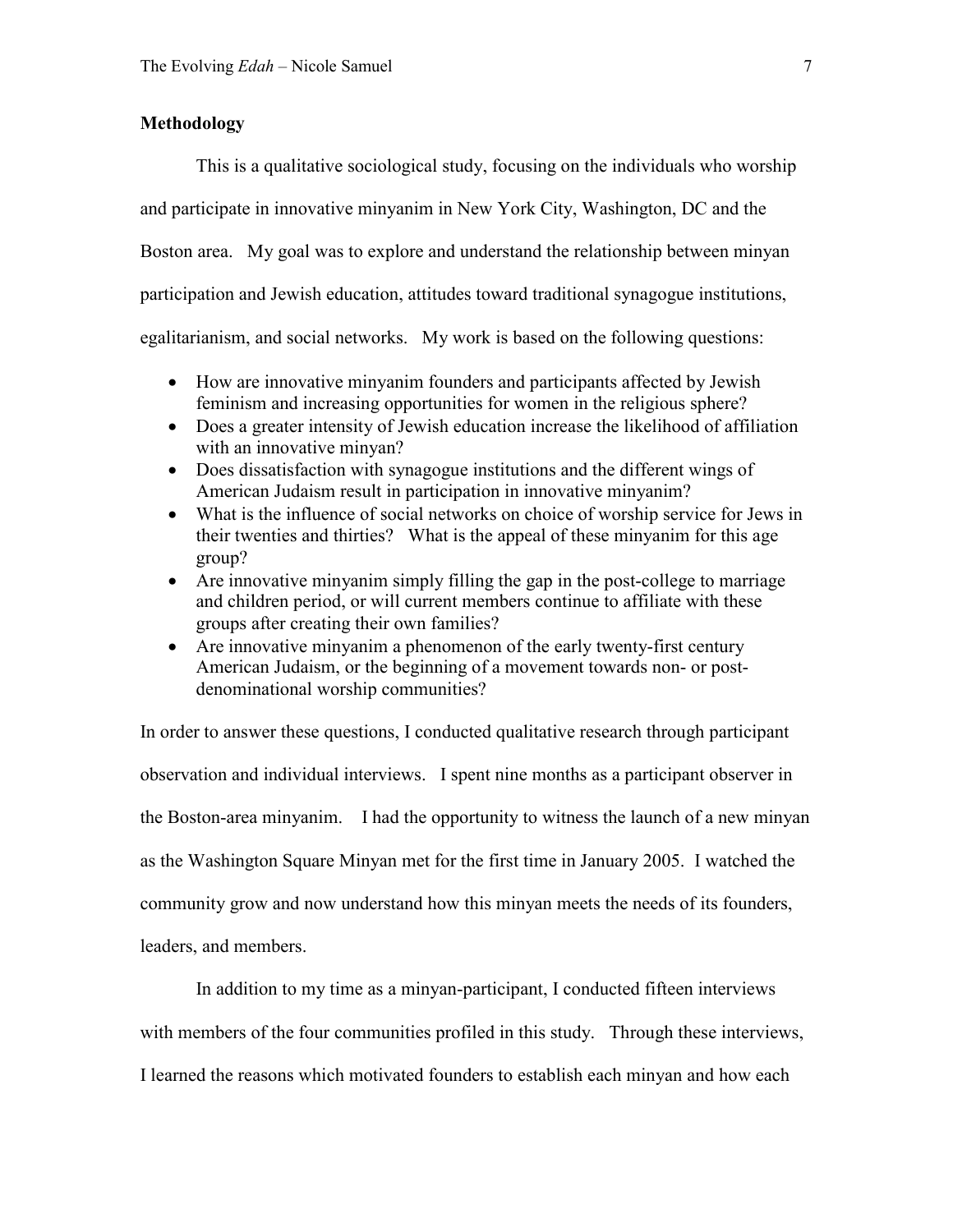group differs from the Kehilat Hadar model. I also focused on how the minyan leaders interpret the Jewish law concerning issues of gender inclusion, and the process that surrounds making such decisions. Interviews also centered on the individual's Jewish background, as I included questions regarding Jewish education and religious observance. I sought to understand members' attitudes toward synagogue life, Jewish feminism and the social networks created by these minyanim (A complete copy of the questionnaire is attached to this paper as the appendix).

I wanted to understand the appeal of innovative minyanim after my experience observing the increasing popularity of the DC Minyan among young Jewish adults in the nation's capital. I interviewed founders and leaders of the minyanim, as well as participants or members who did not take major roles in coordinating community activities. I also wanted to examine attitudes toward Judaism and egalitarianism among Jews in their twenties and thirties, and included both men and women to measure the influence of gender in the choice of worship community. I interviewed individuals from the four profiled minyanim. While these minyanim differ in some of their practices (including seating and women's participation in all facets of public worship), I believe it is important to study all four communities because of their creation by and success in attracting Jews in their twenties and thirties.

I created my sample by contacting the founders or leaders of each minyan. The strong social network that connects each of these minyanim assisted the process, as several study participants offered contacts in their community or peers involved in other innovative minyanim. I also contacted interviewees based on email information listed on the websites of the DC Minyan and Minyan Tehillah. All participants were initially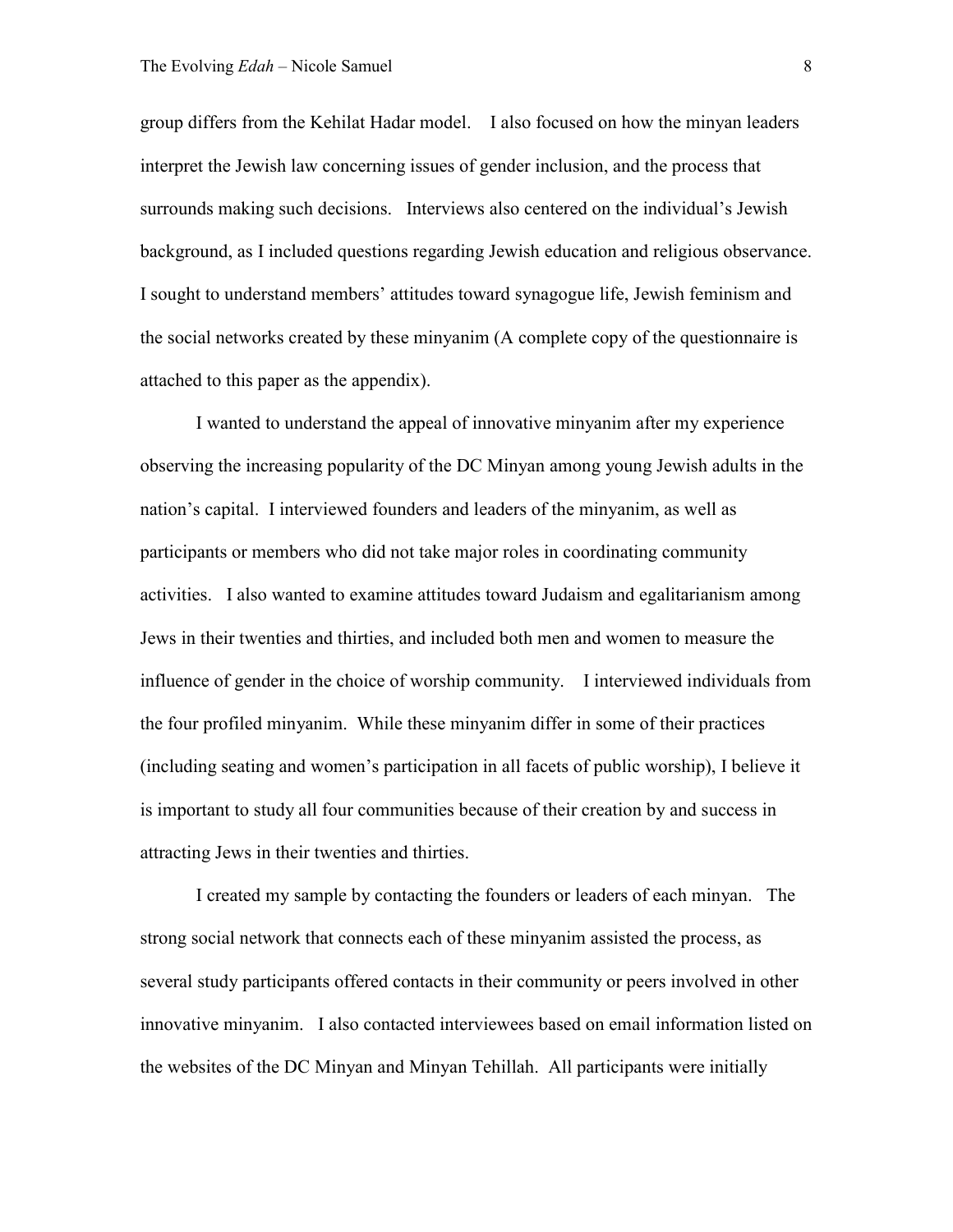reached via email. I contacted thirty individuals, and completed fifteen total interviews during May and June, 2005. The nature of innovative minyanim resulted in a coherent sample, as many leaders and founders had similar Jewish educational backgrounds. For the purpose of this study, I choose to pursue more in-depth conversations with a limited number of individuals rather than a broad survey research format. Interviews were conducted in person and via telephone. I met personally with five individuals in the Boston area, while ten people were interviewed via telephone. Despite attempts to achieve gender balance in this sample, only four of the fifteen respondents are male.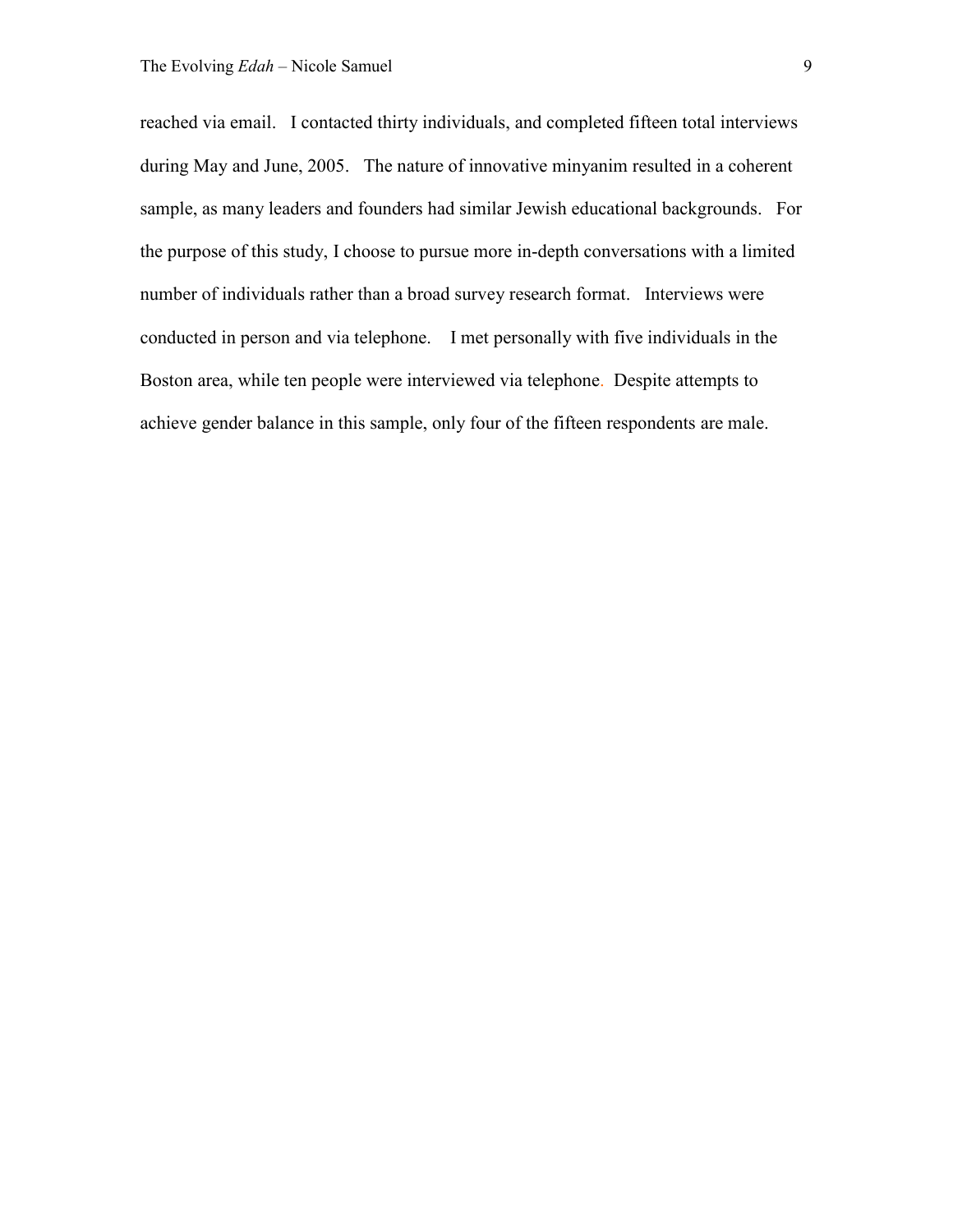## **Literature Review**

There has been little academic work on innovative minyanim, as it is a new segment of American Jewish life. Several articles in both the Jewish and secular press profile these minyanim because of their success in attracting Jews in their twenties and thirties, their lack of affiliation with a synagogue or denomination, or their approach to egalitarianism within Jewish law. The Forward, New York Jewish Week, Washington *Jewish Week, Washington Post, Jerusalem Post, Boston Globe, and New York Post* published several articles about innovative minyanim, highlighting the egalitarian practices and young adult membership. While Kehilat Hadar has attracted the most attention because of its rapid growth, popularity, and location in the nation's largest Jewish community, writers have also drawn attention to DC Minyan and Minyan Tehillah. While this thesis may be the first academic study of innovative minyanim, observers of the Jewish community have noted the influence of these groups in both Jewish and secular publications.

The scholarly work that is most relevant to this study of innovative minyanim is Riv-Ellen Prell's anthropological study of the Kelton Minyan in Los Angeles. Influenced by the counterculture ideas of their era, Kelton leaders challenged the existing structure of American Judaism in 1970's. Attracted to traditional prayer and searching for an authentic prayer experience that synagogue institutions could not provide, the founders of the Kelton Minyan sought to combine traditional liturgy and egalitarian participation. As one female Kelton member explained, "I want a traditional service, but one where I will belong. Women's participation is very important to me. But it also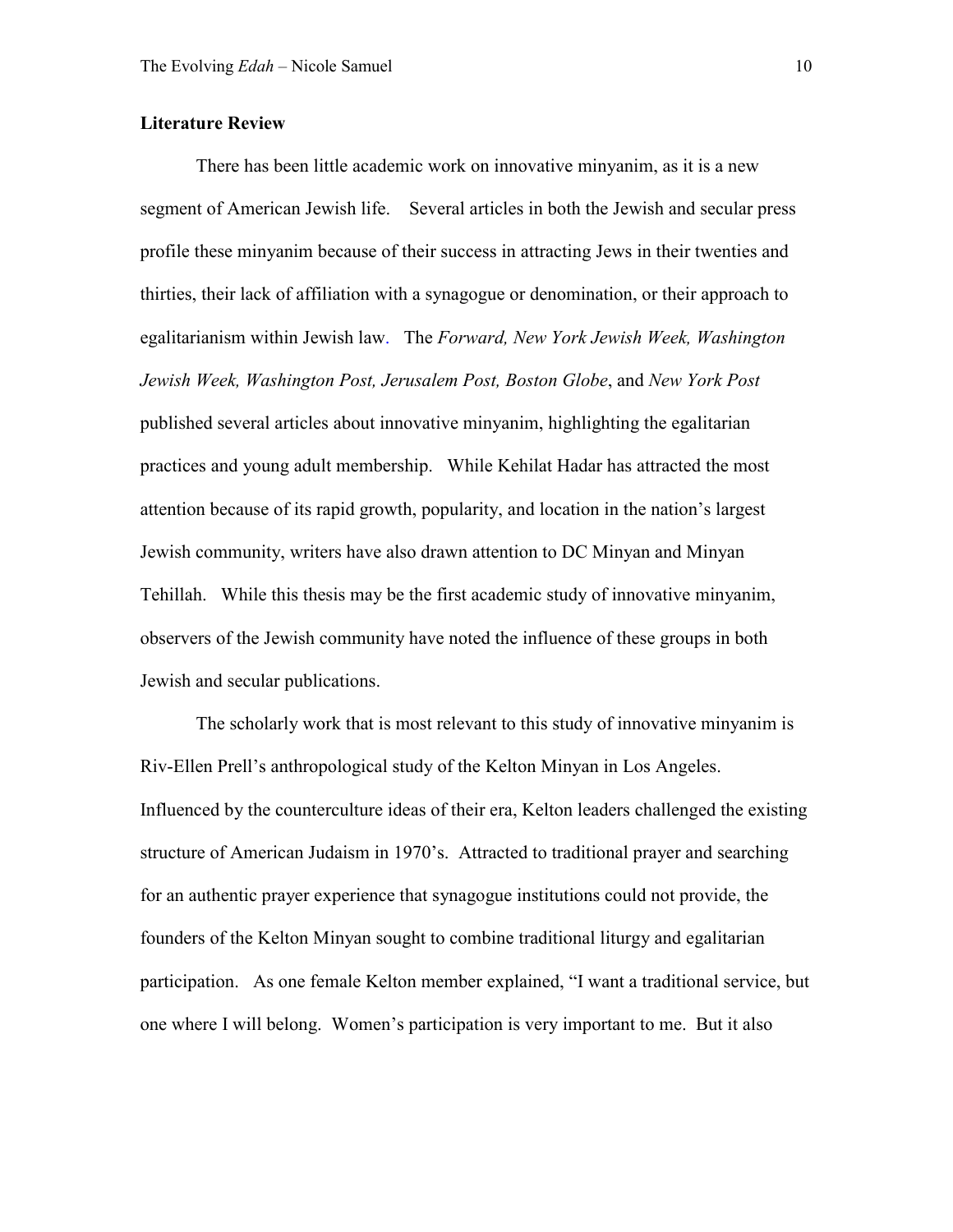feels authentic here."<sup>8</sup> The Kelton Minyan's development, structure, and commitment to *Halakha* are comparable to the innovative minyanim of four decades later. The Kelton Minyan was organized around prayer, but a social network developed as a result and membership grew rapidly.<sup>9</sup> However, the initial success of the minyan could not sustain the community, and though it flourished until 1980, the minyan stopped meeting in 1987.<sup>10</sup> Riv-Ellen Prell's work is a relevant to the study of innovative minyanim, as the desire for tradition and the frustration with established institutions is not a new occurrence in American Judaism.

While the study of innovative minyanim is in its initial stage, substantial scholarly attention is devoted to another grassroots phenomenon in American Jewish life: the Havurah movement. In the Vietnam-era of social change and rebellion, American Jews in their twenties and thirties defied the status-synagogues of their parents' generation to create smaller, more intimate prayer communities. The first havurah community, Havurat Shalom in Somerville, Massachusetts, developed as a result of its founders' frustrations with establishment Judaism (including large, suburban synagogues). Though Havurat Shalom was initially created as a seminary and "a new model of serious Jewish study," it became most successful as a prayer community and hoped through its innovative practices to "'redeem the current bleakness of American religious life."<sup>11</sup>

 The Havurah movement grew to include synagogue-based groups which communal leaders hoped would reawaken young adults' commitment to the Jewish community. Bernard Reisman's study of Boston area havurot in the mid-1970's

<sup>&</sup>lt;sup>8</sup> Riv-Ellen Prell. *Prayer and Community: The Havurah in American Judaism.* (Detroit: Wayne State University Pres, 1989), 120.

<sup>&</sup>lt;sup>9</sup> Ibid., 144.

 $10$  Ibid., 317.

<sup>11</sup> Jonathan Sarna. *American Judaism.* (New Haven: Yale University, 2005), 320.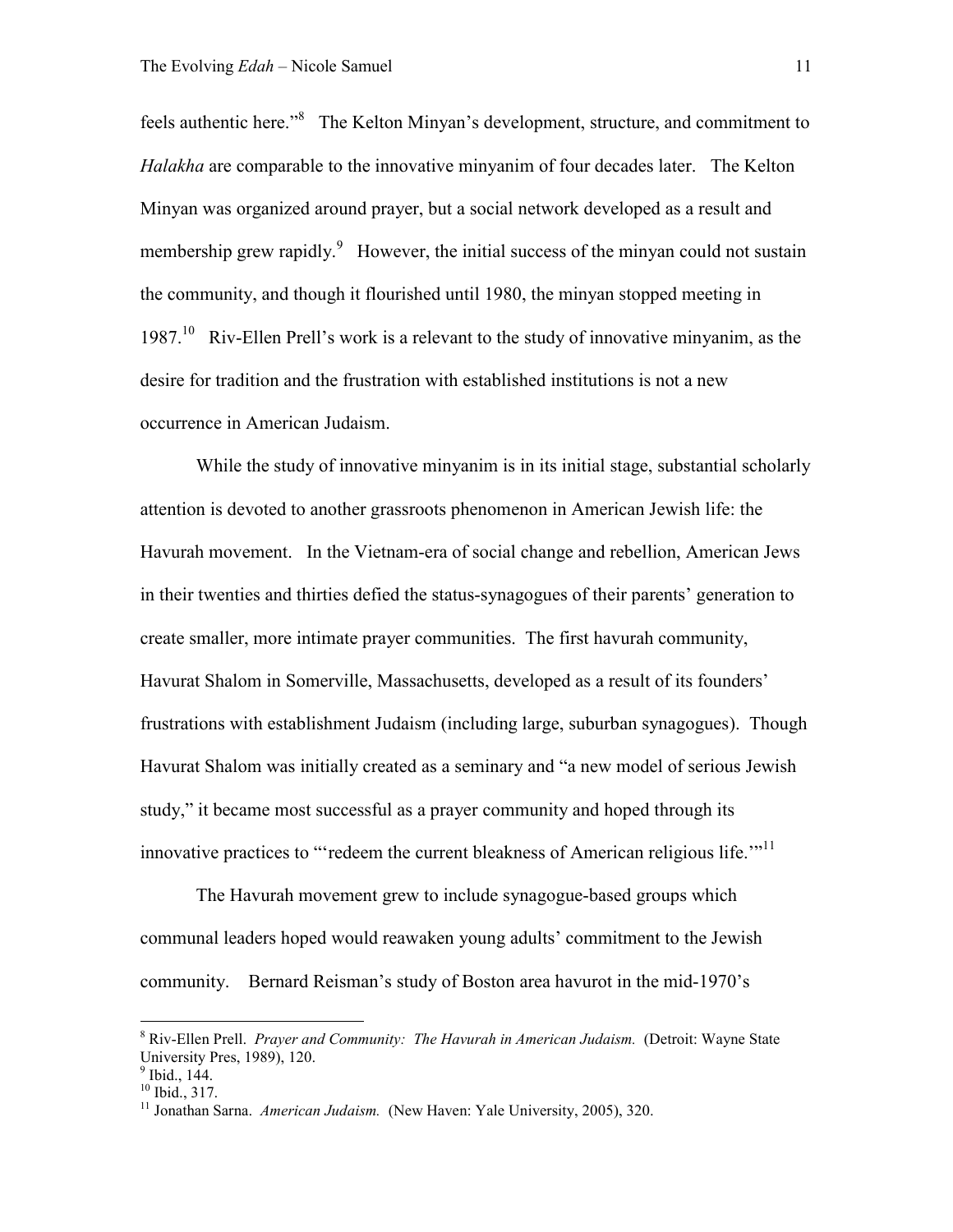#### The Evolving *Edah* – Nicole Samuel 12

examines the reasons people join, as well as their Jewish background and ritual observance. Reisman and his research team conclude that young married couples with children are most likely to join havurot, and are often more observant than other Jews in their age and socio-economic bracket.<sup>12</sup> In comparing havurah members with board members of the same synagogue, Reisman finds that those in the havurah are less active in the existing synagogue institution, preferring the havurah as their primary Jewish affiliation.<sup>13</sup> Typically those individuals who are most likely to join a havurah are looking to expand their Jewish learning opportunities and their social networks.<sup>14</sup>

Building on Reisman's work, Gerald Bubis and Harry Wasserman conduct a similar study in the Los Angeles Jewish community, where the synagogue-based havurah became extremely popular as a result of Rabbi Harold Shulweis' vision to increase commitment among his congregants at Valley Beth Shalom. Bubis and Wasserman sought to understand the influence and effects of havurot on synagogue life, and if havurot were successful in creating a "Judaism of warmth" and building relationships among Jews.<sup>15</sup> They explain the motivation to become a havurah member as a "combination of desire for a sense of belonging and adult friendships, coupled with Jewish study and celebration, are constants at the heart of motivation for joining."<sup>16</sup> Both the Boston and Los Angeles studies of havurot show that young adults were looking beyond the standard synagogue structure for a more personally relevant Jewish

<sup>&</sup>lt;sup>12</sup> Bernard Reisman. *The Chavurah: A Contemporary Jewish Experience*. (New York: Union of American Hebrew Congregations, 1977), 65.

 $13$  Ibid, 73.

 $14$  Ibid, 101.

<sup>15</sup> Gerald B. Bubis and Harry Wasserman with Alan Lert. *Synagogue Havurot: A Comparative Study.*  (Washington, DC: Center for Jewish Community Studies, 1983), 41.

 $16$  Ibid., 110.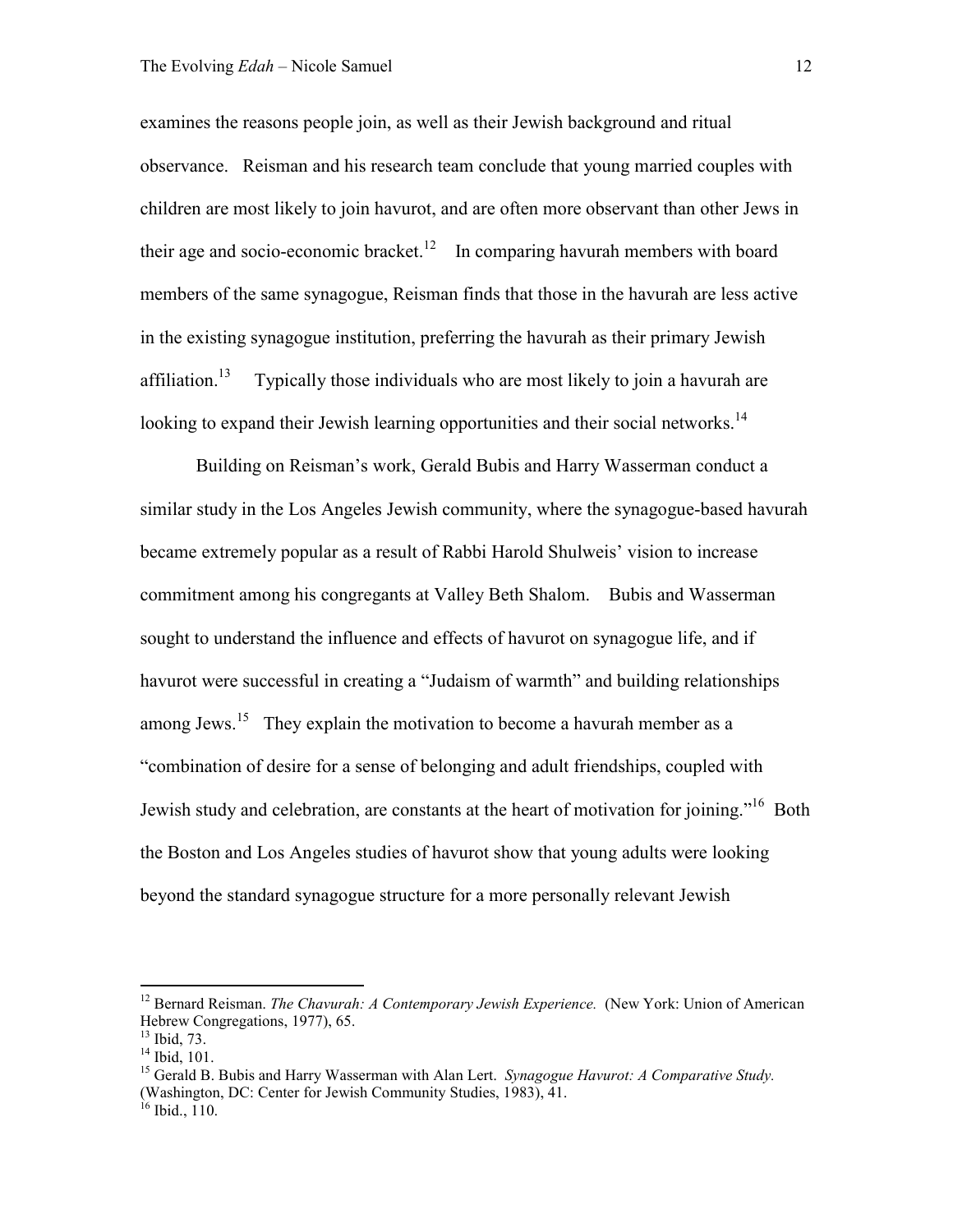experience. Not only did havurah members seek a smaller, more intimate setting to be Jewish, but also sought a social network that would become a surrogate-extended family.

While the social network was often the most basic reason for joining a havurah during the movement's growth period in the 1970's and 1980's, the young adult Jewish population today who affiliate with innovative minyanim are looking for a comfortable place to worship first, and a social network second. However, a study of innovative minyanim can not ignore the model of the havurah movement in attracting Jews in their twenties and thirties to become engaged and enthusiastic about Jewish life and practice.

It is also important to examine the other "innovative" expressions of religious life that attract individuals in their twenties and thirties. *Gen-X Religion,* a collection of essays by sociologists Richard Flory and Donald Miller, present several case studies of what the authors believe are representative expressions of Gen-X religious practices and values. The studies included in the volume examine different worship environments that attract members of Generation X (currently ages 26-40) of different religions and ethnic and racial groups living in Southern California. Flory and Miller believe that GenXers are active and innovative in developing structures through which they can both express their religious beliefs while having a truly spiritual experience. The authors assert "Xers are a generation of young adults who have been bruised by their parents and disappointed by their society. When they turn to organized religion, it is often to get a little structure in their lives as well as find a source of authority."<sup>17</sup> They argue that Gen-Xers turn to religion, no matter if it is Evangelical Christians who express commitment to Christ through body art or Korean American college students who join Christian

<sup>17</sup> Richard W. Flory and Donald E. Miller, eds. *Gen-X Religion.* (New York: Routledge, 2000), 10.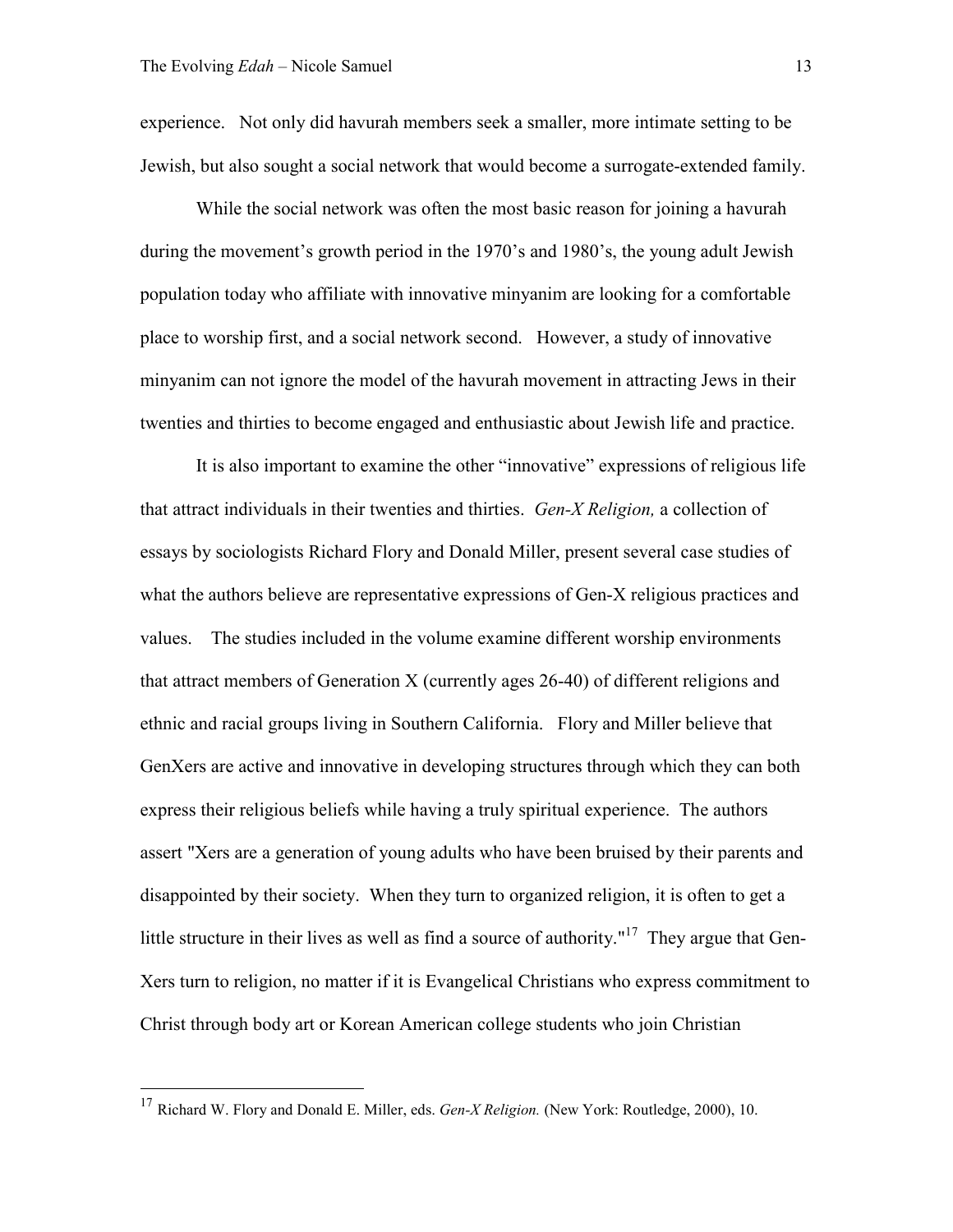ministries at the University of California, Los Angeles, to meet their communal and spiritual needs that are not being met in secular society. Flory and Miller believe Gen-Xers are creating new religious forms based on their generational experiences, demonstrating the "vitality of religion" in American life.<sup>18</sup> Though their study reflects only the experiences of Gen-Xers in Southern California, Flory and Miller demonstrate that members of Generation X are committed to religious worship and build institutional models that meet the unique spiritual and communal needs of their generation.

*Gen-X Religion* also includes an essay entitled "Friday Night Live: It's Not Your Parents' Shabbat" by J. Liora Gubkin. Gubkin describes the creative, innovative Shabbat service geared to individuals ages 22-40 held once a month at the Conservative Sinai Temple in Los Angeles. Gubkin writes "... on the second Friday of every month, more than fifteen hundred young Jews throughout Los Angeles and beyond gather to sing, dance, pray, and socialize- known in Jewish parlance as *schmoozing*. The word is out, for Generation X Jews from Santa Barbara to Orange County, that Sinai Temple is the place to celebrate Shabbat and meet young, single Jews."<sup>19</sup> Noting that community is a central tenet of Jewish tradition, Gubkin explains that individuals attend "Friday Night Live" in search of both having a spiritual experiences and making personal connections. Concerned about keeping the "post college, pre-family" population engaged in Jewish life, Rabbi David Wolpe worked with musician Craig Taubman in 1998 to create a musical experience that would bring in young Jews and keep them there because the service is different from the staid synagogue environments in which they were raised.<sup>20</sup>

 $18$  Ibid, 246.

<sup>19</sup> J. Liora Gubkin, ""Friday Night Live: It's Not Your Parents' Shabbat" in *Gen-X Religion.* Richard W. Flory and Donald E. Miller, editors (New York: Routledge, 2000), 199.  $^{20}$  Ibid., 201.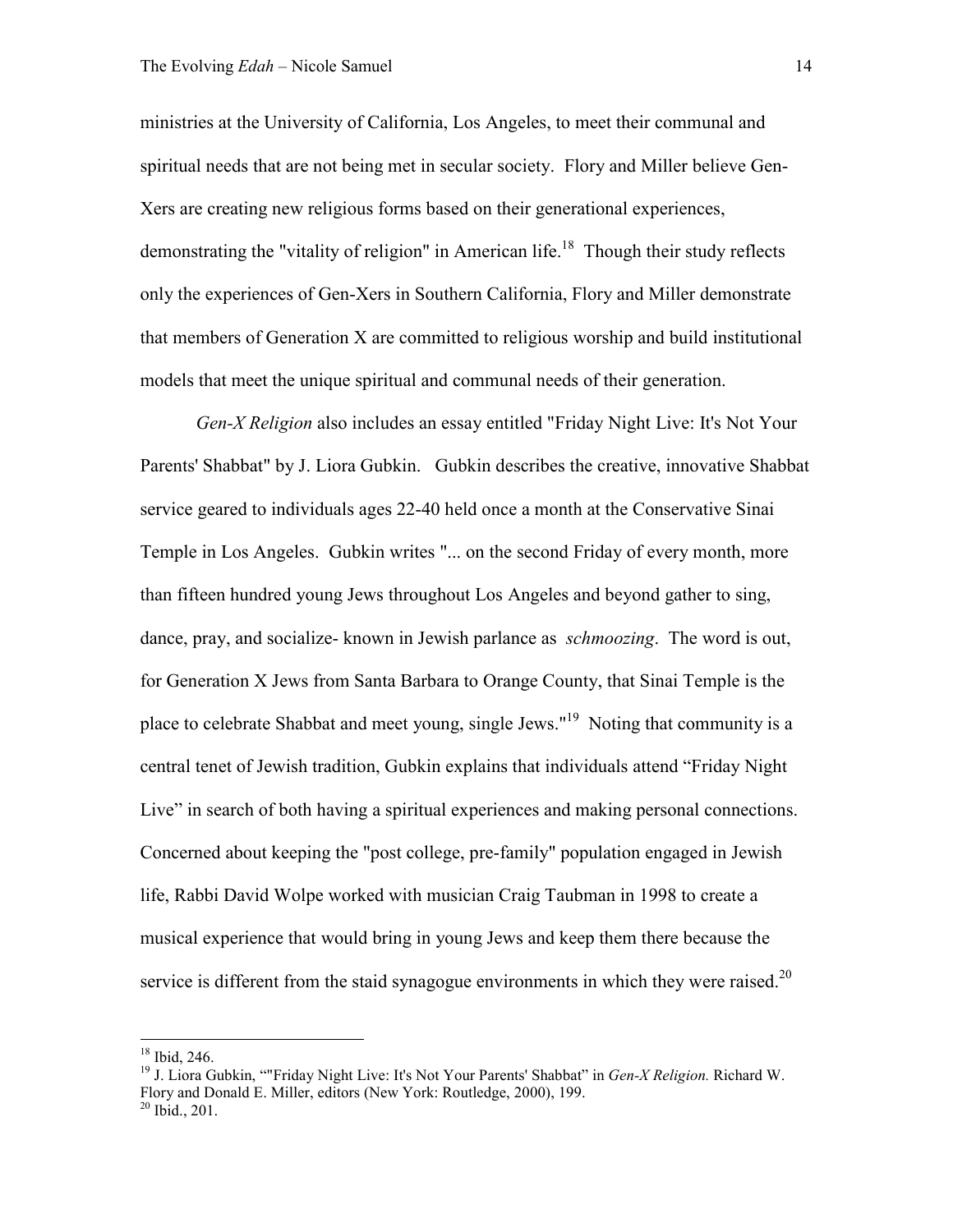While prayer may not necessarily be the only reason young adults attend the service, there is an acknowledgment that the musical service and social atmosphere is an important connection to the Jewish community for those who often do not have other formal ties to Jewish institutions. Gubkin categorizes the "Friday Night Live" experience as "community without commitment," but argues that the musical, inventive approach to Jewish worship and the emphasis on social connections meets the needs for Gen-X Jews in Los Angeles.<sup>21</sup>

In addition to published sources, as of this writing, there are two doctoral candidates conducting research on the attitudes of Jews in their twenties and thirties toward education and worship. The work of Beth Cousens of Brandeis University and J. Shawn Landres of the University of California at Santa Barbara will ideally lead to further scholarship on young adults and religious experiences. The limited academic research on young adults and worship-related socialization demonstrates the need for further exploration in this area of contemporary Jewish life.

### **Background: Halakha and Egalitarianism**

In order to understand the revolutionary aspects of innovative minyanim, one must examine how the minyan leaders interpret *halakha*, or Jewish law. The system of Jewish law originated in the Hebrew Bible and continued to grow through rabbinic, or expert interpretation with the publication of the Mishnah, Gemora, and Talmud. Innovative minyanim seek to remain within the boundaries of traditional Jewish law, but return to the sources to examine the text to find that halakha does allow for the more inclusive women's synagogue participation. The accepted interpretation of Jewish law

 $21$  Ibid., 210.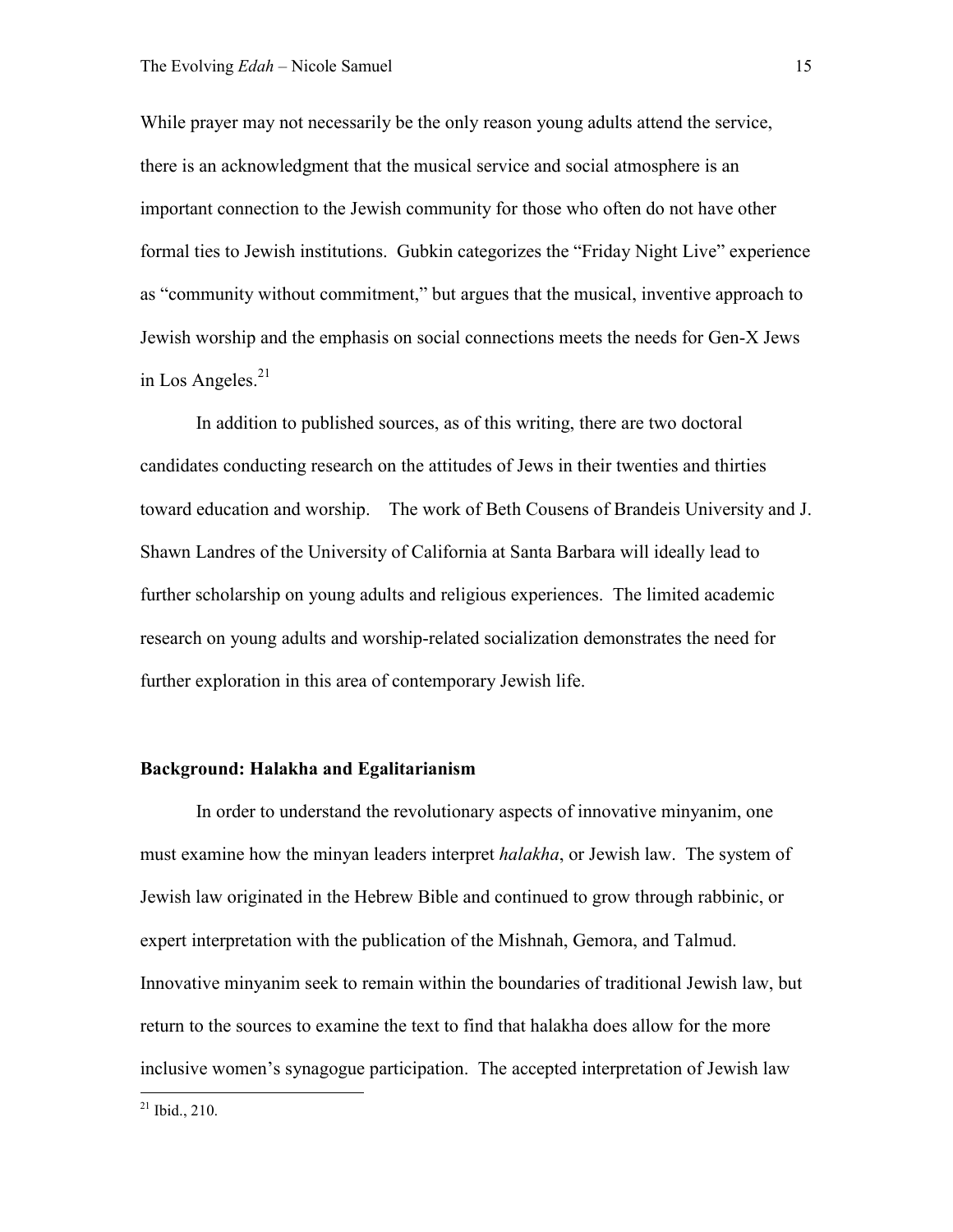limits women's public participation in prayer and the synagogue service. Jewish feminist and author Blu Greenberg, in her 1981 groundbreaking work *On Women and Judaism: View from Tradition,* argues that women are inherently equal in Jewish tradition. According to Greenberg, who remains dedicated to halakha and observant Judaism, "… there is a need today to redefine the status of women in certain areas of Jewish law."<sup>22</sup> She advocates that the traditional community "... can find ways within halakha to allow for growth and greater equality in the ritual and spiritual realms, despite the fact that there are no guarantees where this will lead us."<sup>23</sup> More than twenty years after the publication of her work, young Jews are finding room for inclusive practice within Jewish tradition. The following section will look at the relevant law, and the sources that the minyanim use in defending their egalitarian practices.

Traditional Jewish life is dictated by *mitzvot,* or commandments which serve as a guide to all areas of human existence. Halakha instructs that "women are not bound to the formal prayer service nor to the set time designated for the three daily services, nor are they required, as are men, to join in public congregational worship."<sup>24</sup> Women are exempt from these obligations because of their responsibilities as wives and mothers. According to *Women and Jewish Law: Their Essential Texts, Their History, and Their Relevance for Today,* author Rachel Biale, the relevant law originates in the Mishnah and exempts women from participating in those commandments but does not *prohibit* them from doing so.<sup>25</sup> As women were and continue to be responsible for running the

<sup>22</sup> Blu Greenberg. *On Women and Judaism: A View from Tradition.* (Philadelphia: Jewish Publication Society of America, 1998), 41.

 $^{23}$  Ibid., 42.

<sup>24</sup> Donin, 163.

<sup>25</sup> Rachel Biale. *Women and Jewish Law: Their Essential Texts, Their History, and Their Relevance for Today.* (New York: Shocken, 1995), 12.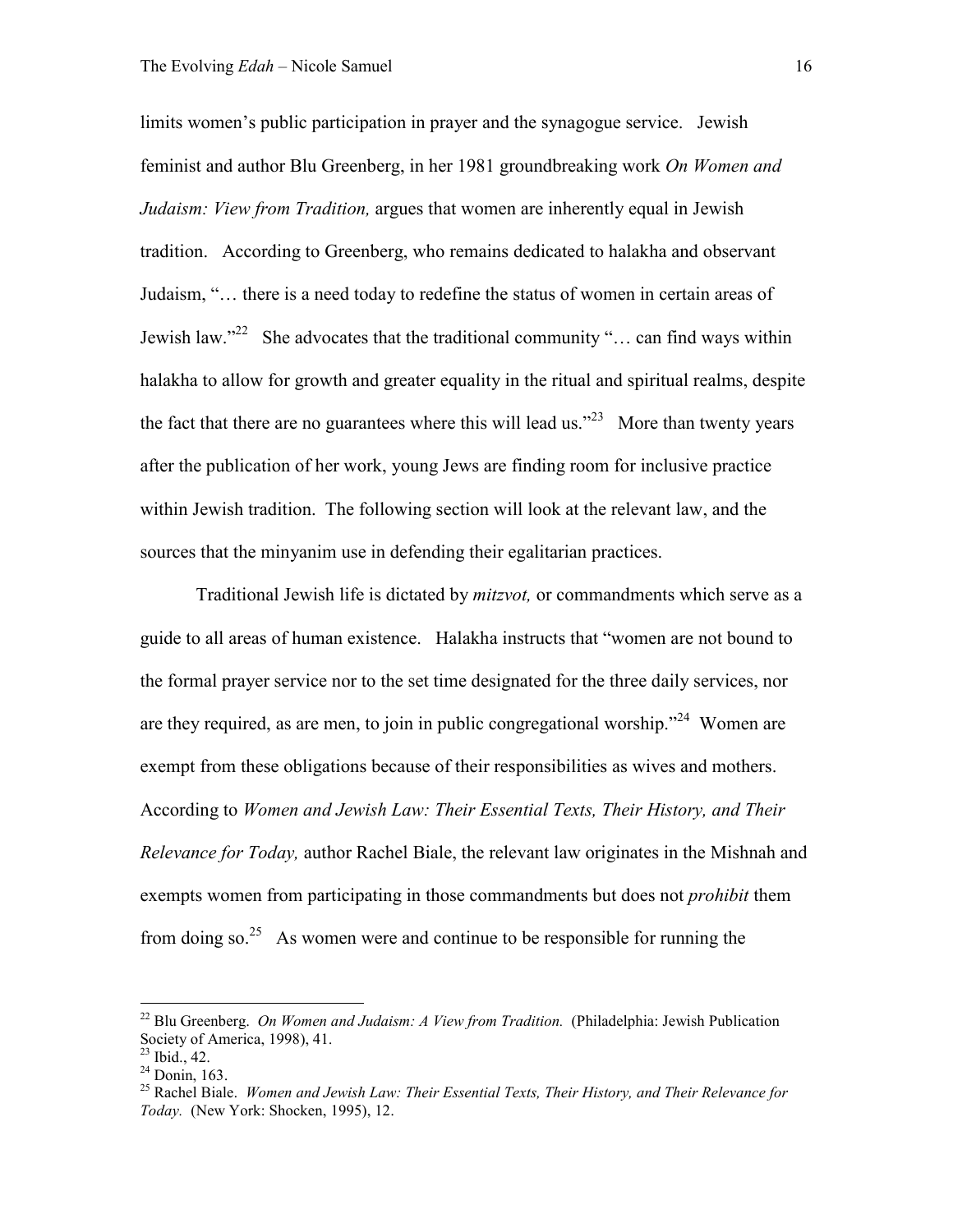household and raising children (and sometimes the family business), Rabbinic authorities did not want encumber women with the stipulation to pray three times a day, the requirement for men.<sup>26</sup> This is the basis of women's exclusion from prayer responsibilities, which the innovative minyanim contest because they believe women's excemption from prayer is antiquated; today, our society recognizes that women are more than capable of handling both domestic and spiritual responsibilities. Ethan Tucker, a PhD student in Talmud at the Jewish Theological Seminary and a co-founder of Hadar, compiled sources of women's obligation in prayer and gave a class on this and other topics related to halakha and egalitarianism at the Hadar retreat held during the Shavuot holiday in 2002 and 2004. Tucker presents both the original sources which restrict women's obligation in prayer, as well as other interpretations. Tucker includes the *responsa* (written decisions and rulings given by rabbis) of Rabbi Ben Tzion Lichtman, a  $20<sup>th</sup>$  century Israeli rabbi, who contends:

> And it seems to me that the way to justify the practice of women who do not pray with regularity is, that most women are encumbered with dealing with the needs of the house and the care of children and the preparation of their needs, which distracts the heart and disorients proper intention, and in such a state on should not pray… But those women who find themselves in a situation where they can pray, certainly need to pray all three prayers, because of the basis of the law they are obligated in all the prayers according to all authorities.<sup>27</sup>

Lichtman's explanation is indicative of other halakhic sources that Tucker and others use to show that there are voices within the canon of Jewish law that have always been open to women's public participation.

 $^{26}$  Ibid., 13.

<sup>27</sup> Rabbi Ben Tzion Lichtman, *Benei Tzion,* 106: 1. From Ethan Tucker's "Women's Obligation in Prayer," via internet from http://www.kehilathadar.org/sources/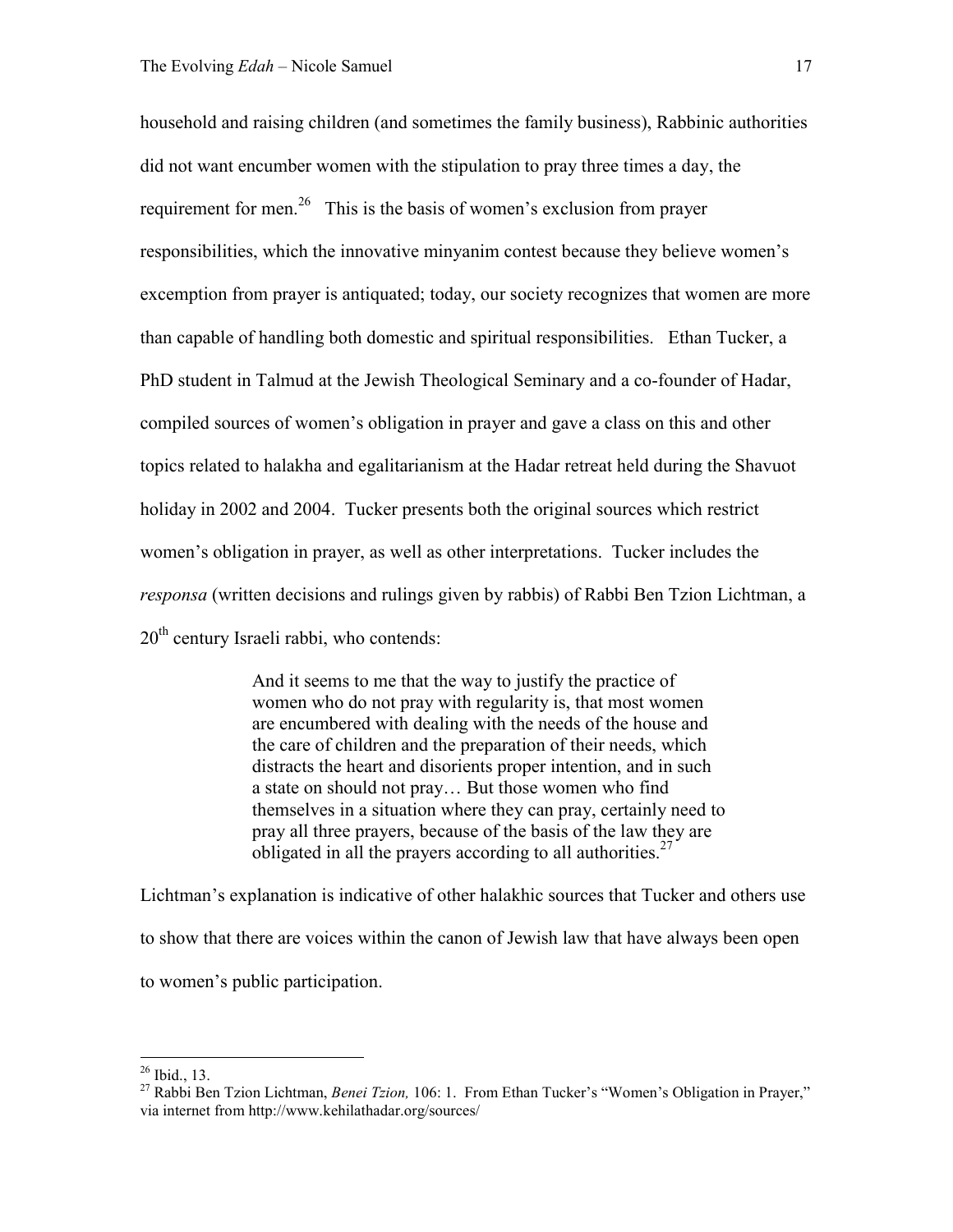As women's worship is not dictated by time, prayer customarily would take place at home during a personally convenient time. In contrast, men are required to pray at specific times every day and it is recommended (though not required) that they gather together to pray as part of a minyan. Blu Greenberg explains how tradition views women's exclusion from the prayer quorum. She writes, "In traditional Judaism… women may neither constitute a minyan nor enable others to constitute one. A certain legal symmetry is apparent: just as women are released from the responsibilities of public prayer, so they are "relieved" of the rights of communal prayer."<sup>28</sup> Rachel Biale's study of Jewish law also finds no room to include women. According to Biale, "The definition of a quorum does not only exempt women, it totally excludes them. A *minyan* is defined as a group of ten adult males it is derived from the biblical concept of *edah. Edah* means a congregation and it is used to describe a group numbering ten men in Numbers 14.<sup>29</sup> According to Biale, the entire halakhic canon does not allow for the inclusion of women in a minyan.<sup>30</sup> However, leaders of innovative minyanim turned to the sources in order to find different opinions which support either counting men and women equally in a minyan (the custom of Hadar and the Washington Square Minyan) or requiring a total of ten men and ten women to recite the specific time-bound prayer services (as is the practice of the DC Minyan and Minyan Tehillah). In arguing for women counting equally with men in a prayer quorum, Tucker cites the interpretations of  $13<sup>th</sup>$  century German legal authority Rabbi Mordechai Ben Hillel who contends "… there is no problem with her [a woman] counting towards the ten needed to mention the Name

<sup>&</sup>lt;sup>28</sup> Blu Greenberg, 86.

 $^{29}$  Biale, 21.

<sup>30</sup> Ibid., 22.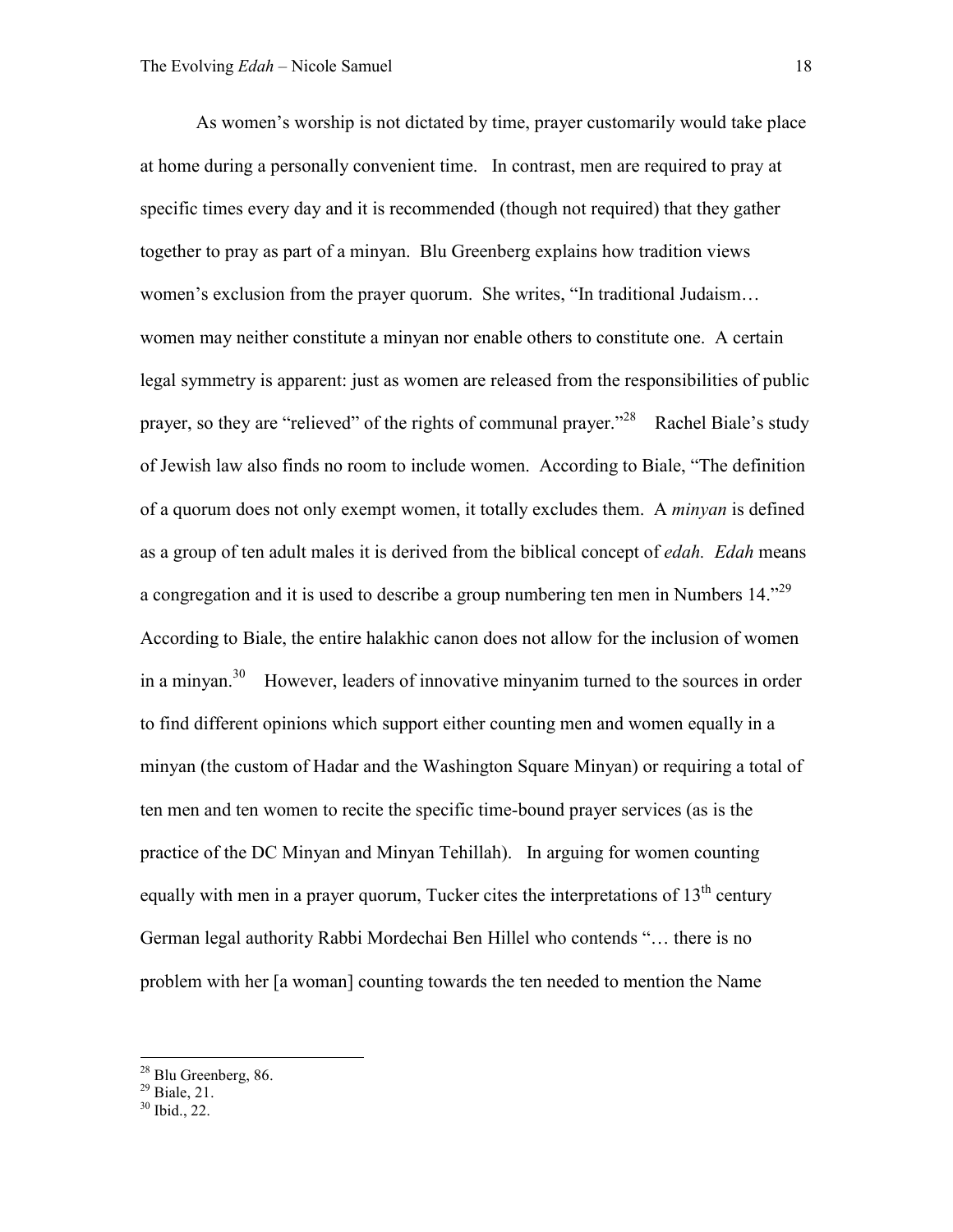[referring to the name of G-d]."<sup>31</sup> In a second source Ben Hillel writes, "I found in the name of R. Simhah: A slave and a woman can help form the ten required for prayer and for mentioning the Name [referring to the name of God] in *zimmun.*" <sup>32</sup> <sup>33</sup> Through their use of a variety of sources from Jewish law, innovative minyanim remain within the boundaries of halakha when counting men and women equally in a minyan.

Innovative minyanim also find permission within halakha for women to serve as prayer leaders and Torah readers. In all the minyanim profiled in this paper, women read Torah, receive *aliyot*, and recite certain parts of the prayer service that are not timebound. Hadar, the DC Minyan, and the Washington Square Minyan permit women to lead all prayer services, arguing that examination of halakhic texts allows for women's full participation. Traditional halakhic interpretation excludes women from reading Torah or reciting blessings over the Torah, *aliyah la Torah.* However, Biale argues that a specific passage in the Talmud permits women to read Torah. According to Tractate Megillah 23a, "All are qualified to be among the seven [the number of required Torah readers for the Sabbath morning service], even a minor and a woman, but the Sages said that women should not read because of the congregation's esteem [*kvod ha-tsibur*]."<sup>34</sup> While the Talmud argues that women are permitted to read Torah, it also reflects the longstanding view of traditional Judaism that prohibits women's public participation because it would offend men and be an affront to the esteem of the entire community. Rachel Biale formulates her definition in *Women and Jewish Law* from commentators

<sup>31</sup> Rabbi Mordechai ben Hillel. *Mordekhai Berakhot #158*. From Ethan Tucker's "Women and Minyan," via internet from http://www.kehilathadar.org/sources/

<sup>32</sup> Rabbi Mordechai ben Hillel. *Mordekhai Berakhot #173*. From Ethan Tucker's "Women and Minyan," via internet from http://www.kehilathadar.org/sources/

<sup>&</sup>lt;sup>33</sup> Zimmun is the responsive invitation to a group to say the blessing after meals.

 $34$  Biale, 22.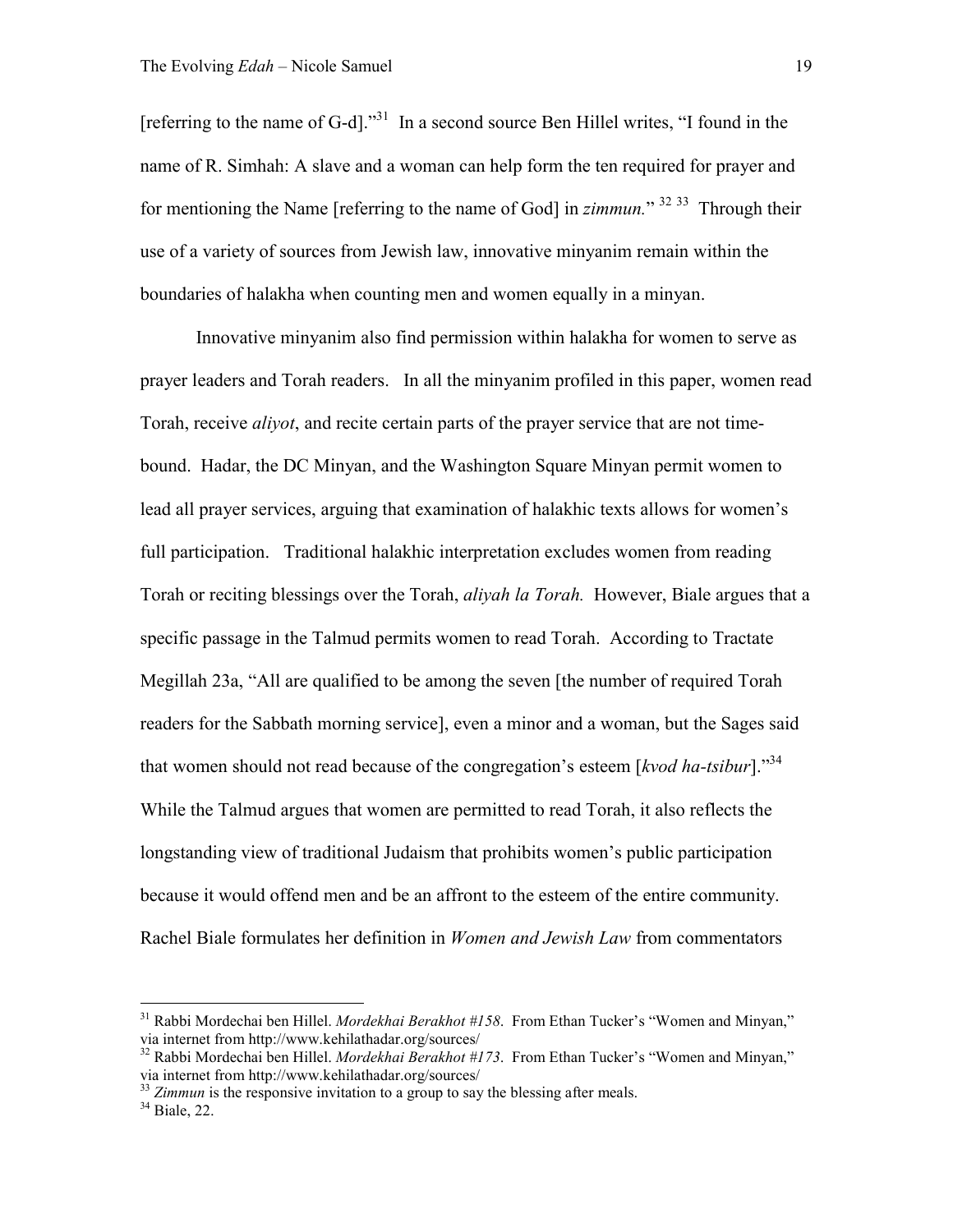who interpret the term as the "proper etiquette between the sexes in public."<sup>35</sup> Tucker provides several responsa that support the innovative minyans' practice of allowing women to read Torah and aliyot, including the writing of Rabbeinu Tam (also known as Jacob Ben Meir Tam), a great twelfth-century scholar, who permits women to receive *aliyot* as,

> … And the reason that a minor and a slave and a woman may come up to the Torah, even though they are exempt from the study of Torah, is because the Torah scroll is for hearing. And their blessing is not in vain, because they do not say, 'who has sanctified and commanded us regarding Torah,' but rather 'who has chosen us… and who has given  $us$ , 36

The rabbinic concern for *k'vod ha tsibur* has prevented women from participating in public worship and receiving equal status to men in several areas for two thousand years. The founders of the innovative minyanim – both men and women – argue that it is an affront to the community to keep women from attaining public roles and sought to find sources within halakha that would allow for egalitarian participation opportunities.

In addition to Tucker's compilation on egalitarianism in Jewish law, there are several recent articles written by Jerusalem rabbis which examine halakha and find that women may be permitted to read Torah and receive aliyot because *k'vod ha tsibur*  unfairly limits their rights as human beings. Jerusalem rabbi Mendel Shapiro cites sources in ""*Qeri'at Ha Torah* by Women: A Halakhic Analysis," that believe it is permitted to override *k'vod ha tsibur* in certain situations. He cites Rabbi Joseph Caro's *Shulhan Arukh,* the noted sixteenth-century compendium of Jewish law and practice,

 $35$  Ibid., 26.

<sup>&</sup>lt;sup>36</sup> Rabbeinu Tam quoted in Tosafot Rav Yehudah Sirleon on Berakhot 47b. From Ethan Tucker's "Women as Torah Readers and Prayer Leaders," via internet from http://www.kehilathadar.org/sources/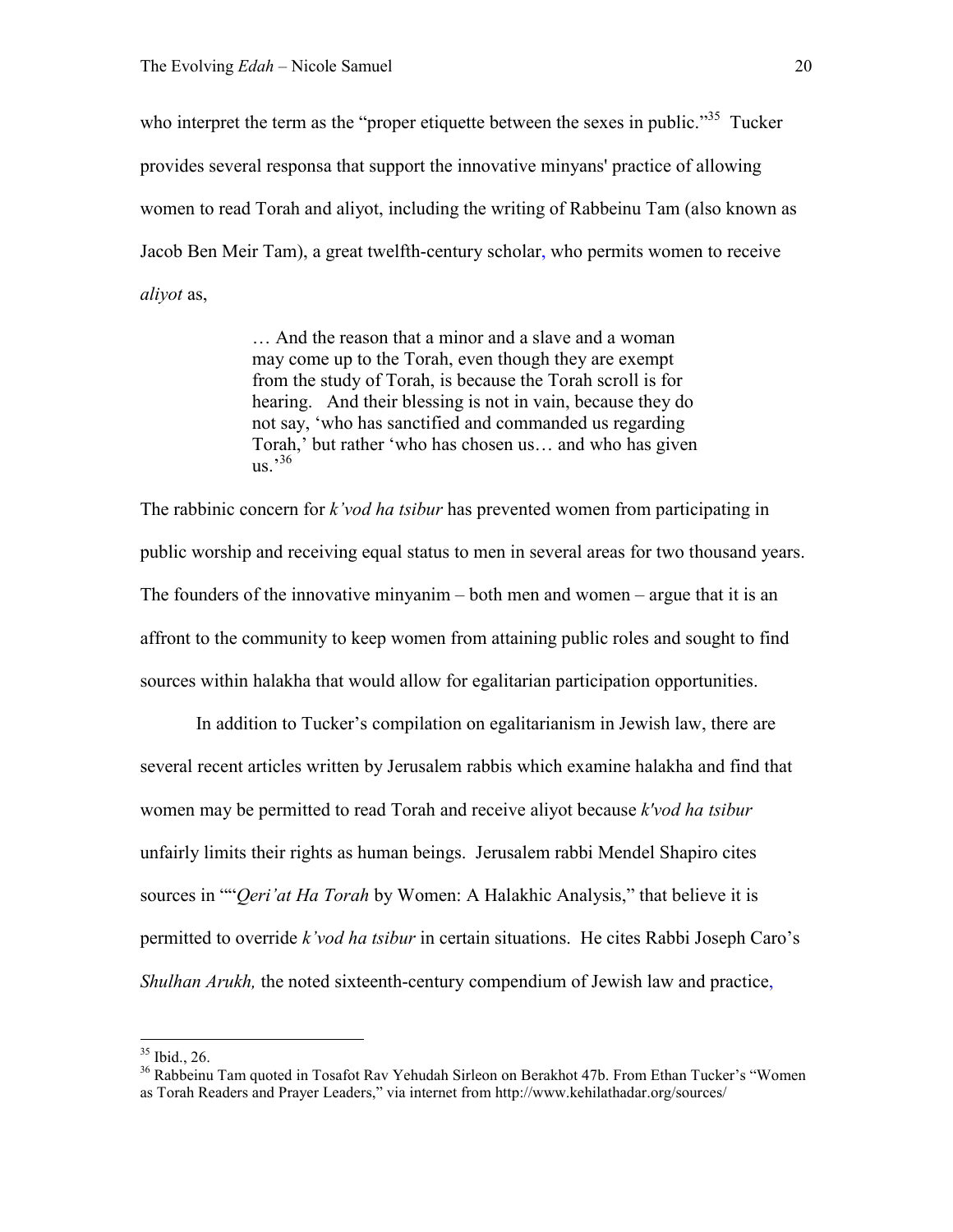which establishes a precedent that allows *k'vod ha tsibur* to be waved in certain situations.<sup>37</sup> Daniel Sperber, another Jerusalem-based rabbi, argues that *k'vod ha tsibur*  should not limit women's participation. Sperber looks to specific texts and finds that women were permitted to publicly read from the Torah in several instances. He writes,

> … for if there were no issue of congregational dignity, there would be no reason in principle not to allow women to be called up the Torah… From a historical point of view, therefore, it may be said that at an undefined time, women could go up to the Torah and read from it, and perhaps even did so. Somewhat later on, however, for some reason not adequately clear to us but perhaps understandable in a historical-sociological context, it was decreed unfit that women be called up to the Torah.<sup>38</sup>

Sperber believes that prohibition on women reading from Torah is outdated, and that sources within halakha allow women to read publicly in a congregation of both men and women. He argues that the Orthodox establishment is threatened by women's participation and therefore is unwilling to examine Jewish law.

Sperber's main reason for supporting women's Torah reading is human dignity. He finds halakhic sources which cite human dignity, *k'vod ha briyot,* as more important than *k'vod ha tsibur.* He cites other sources at which twentieth century halakhists have reassessed Jewish law to protect the esteem of the community, such as using hearing aids on the Sabbath to allow for full participation. According to Sperber, "I've not yet found any consideration of human dignity in connection with women being called to and

<sup>37</sup> Rabbi Mendel Shapiro, "*Qeri'at ha-Torah* by Women: A Halakhic Analysis," *The Edah Journal 1:2*  (2001): 35.

<sup>&</sup>lt;sup>38</sup> Rabbi Daniel Sperber, "Congregational Dignity and Human Dignity: Women and Public Torah Reading," *The Edah Journal 3:2* (2002): 3.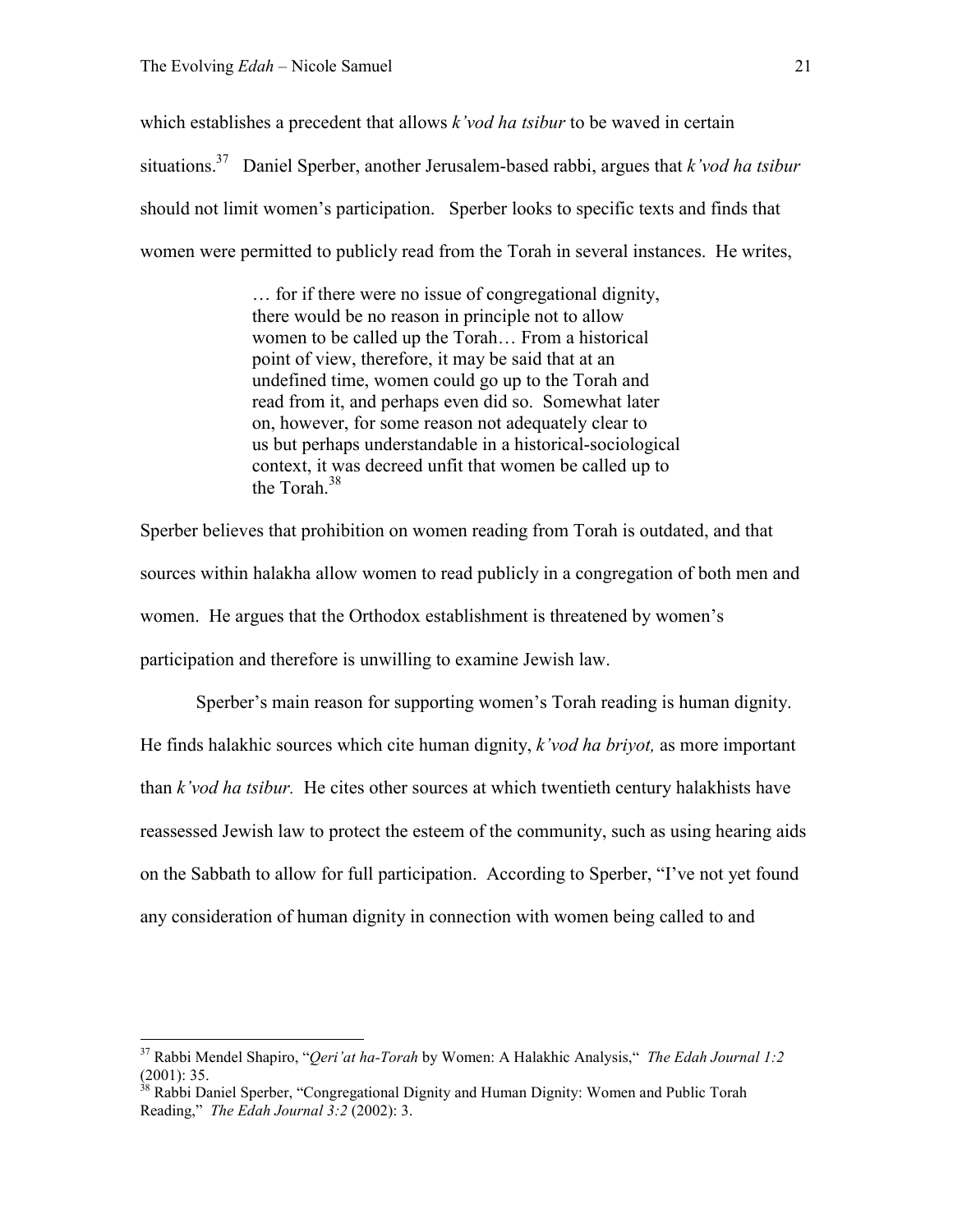reading from the Torah, but it seems clear to me that, in this instance, human dignity trumps communal dignity."<sup>39</sup> He continues,

> … we know that many women have a sincere desire, a yearning to take an active and spiritual role in the life of the community and its pursuits, and excluding them from the synagogue of from involvement in worship ceremonies is a cause of great distress… It thus seems clear that *k'vod ha beriyot,* individual dignity, must overcome *k'vod ha tsibur,*  particularly when the concept of *k'vod ha-tsibur* does not really pertain as it might have in ancient and medieval times.<sup>40</sup>

As Sperber understands halakha, the system has changed over the course of centuries and should continue to evolve to promote human dignity for all members of the Jewish community. Biale, Greenberg, Shapiro, Sperber, and the leaders of the four innovative minyanim cite the emphasis on *minhag,* or custom, and the conservative ideology among a majority of Orthodox rabbinic authorities who refuse to allow for a reevaluation of the place of women within Jewish law. They argue that Orthodox and ultra-Orthodox leaders are threatened by the changes promoted by Jewish feminism as dangerous to traditional Jewish life and therefore insist on adherence to *minhag*. These authorities do consider the innovative minyanim as within the framework of Jewish law, and would likely accuse them of misinterpreting or adapting or changing halakha. The innovative minyanim insist that their "changes" are within the boundaries of Jewish law and are simply uncovering the centuries of *minhag* in order to allow for women's participation as Torah readers and prayer leaders.

 The innovative minyanim also structure their physical space within the limits of halakha. With the exception of Kehilat Hadar, women and men have separate, genderdesignated seating areas during prayer services. While the Talmud does not specifically

<sup>&</sup>lt;sup>39</sup> Ibid., 10.

 $^{40}$  Ibid., 11.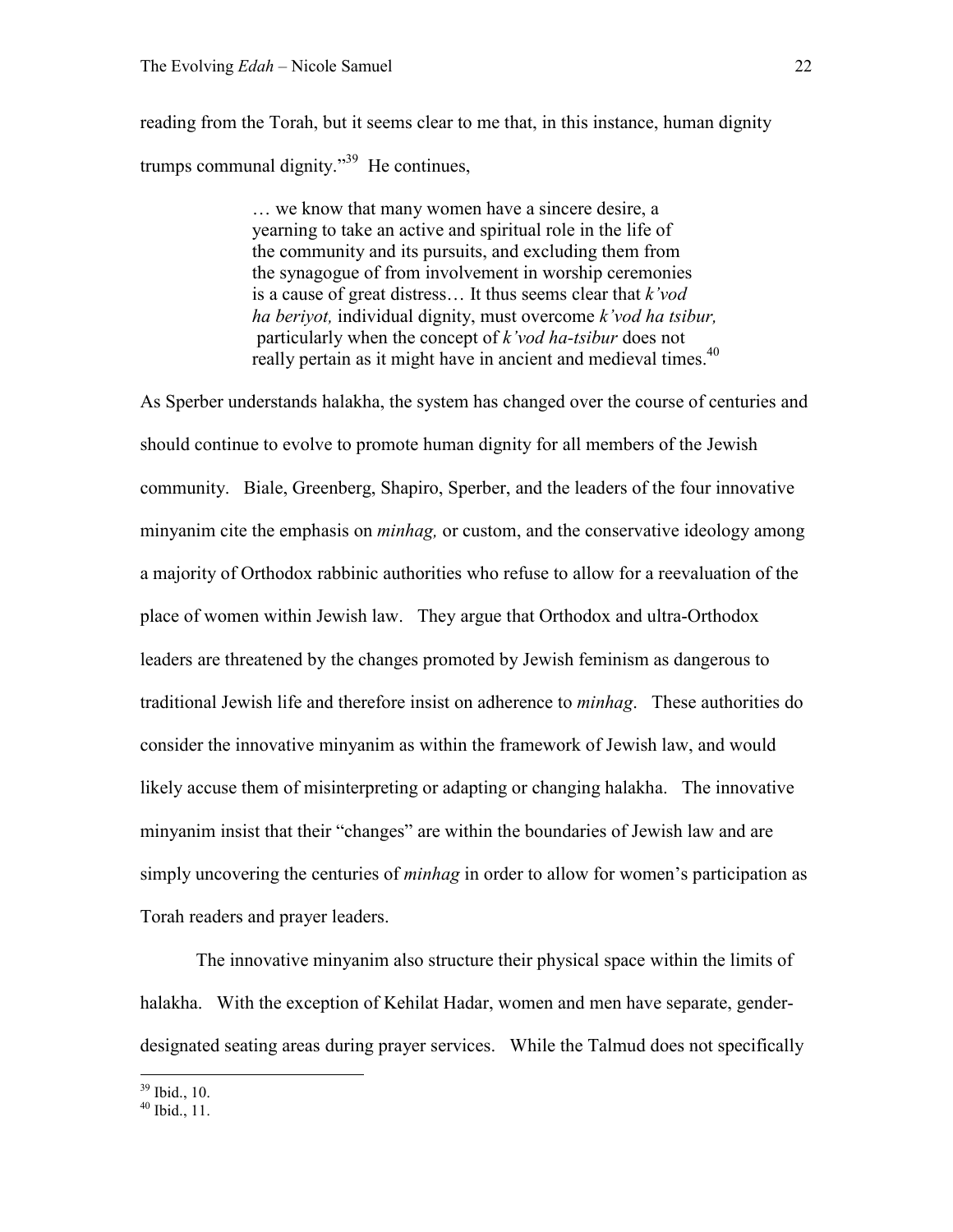require or prohibit a *mechitzah*, the tradition of separating the sexes during withstood for centuries until the American Reform movement created family pews in family pews in the nineteenth century.<sup>41</sup> Interestingly, a halakhic source requiring a *mechitzah* or physical structure demarcating separate sections in synagogue does not appear until the nineteenth century.<sup>42</sup> Conservative Rabbi David Golinkin writes, "While the medieval commentators mention separation in the synagogue as a fact not one demands it or forbids mixed seating. The iron-clad institutionalizing of separate seating came about only towards the end of the nineteenth century as an Orthodox stratagem directed against the non-Orthodox trends."<sup>43</sup>

Jewish law mandates the separation of men and women in the synagogue in order to prevent the distraction of men from their prayer responsibilities, assuming that they will be sexually aroused by the presence of women.<sup>44</sup> The separate seating and the *mechitzah* were developed to prevent women from being seen or heard during prayer services, thus allowing men to fulfill their *mitzvot*. Prominent Orthodox halakhist, Rabbi Moshe Feinstein, argues that a *mechitzah* is necessary to "preserve biblically mandated morality" that requires the separation of the sexes. 45 *K'vod ha tsibur* and *kol ishah,* the concept of hearing a woman's singing voice, also relate to the use of *mechitzah* in congregations, as respect for the community translates to the separation of men and women within the synagogue. Rabbinic commentators were concerned that women

<sup>41</sup> Norma Baumel Joseph, "Mechitzah: Halakhic Decisions and Political Consequences," *Daughters of the King: Women and the Synagogue.* (Philadelphia: Jewish Publication Society of America, 1992), 118.

<sup>&</sup>lt;sup>42</sup> Rabbi David Golinkin, "The Mehitzah in the Synagogue," from the Schechter Institute of Jewish Studies, Jerusalem *Va'ad Halakhah,* 5747/1987. via internet from http://www.responsafortoday.com/engsums/2\_1.htm

 $43$  Ibid.

<sup>44</sup> Susan Grossman and Rivka Haut, editors. *Daughters of the King: Women and the Synagogue.*  (Philadelphia: Jewish Publication Society of America, 1992), 86.

<sup>&</sup>lt;sup>45</sup> Baumel Joseph, 121.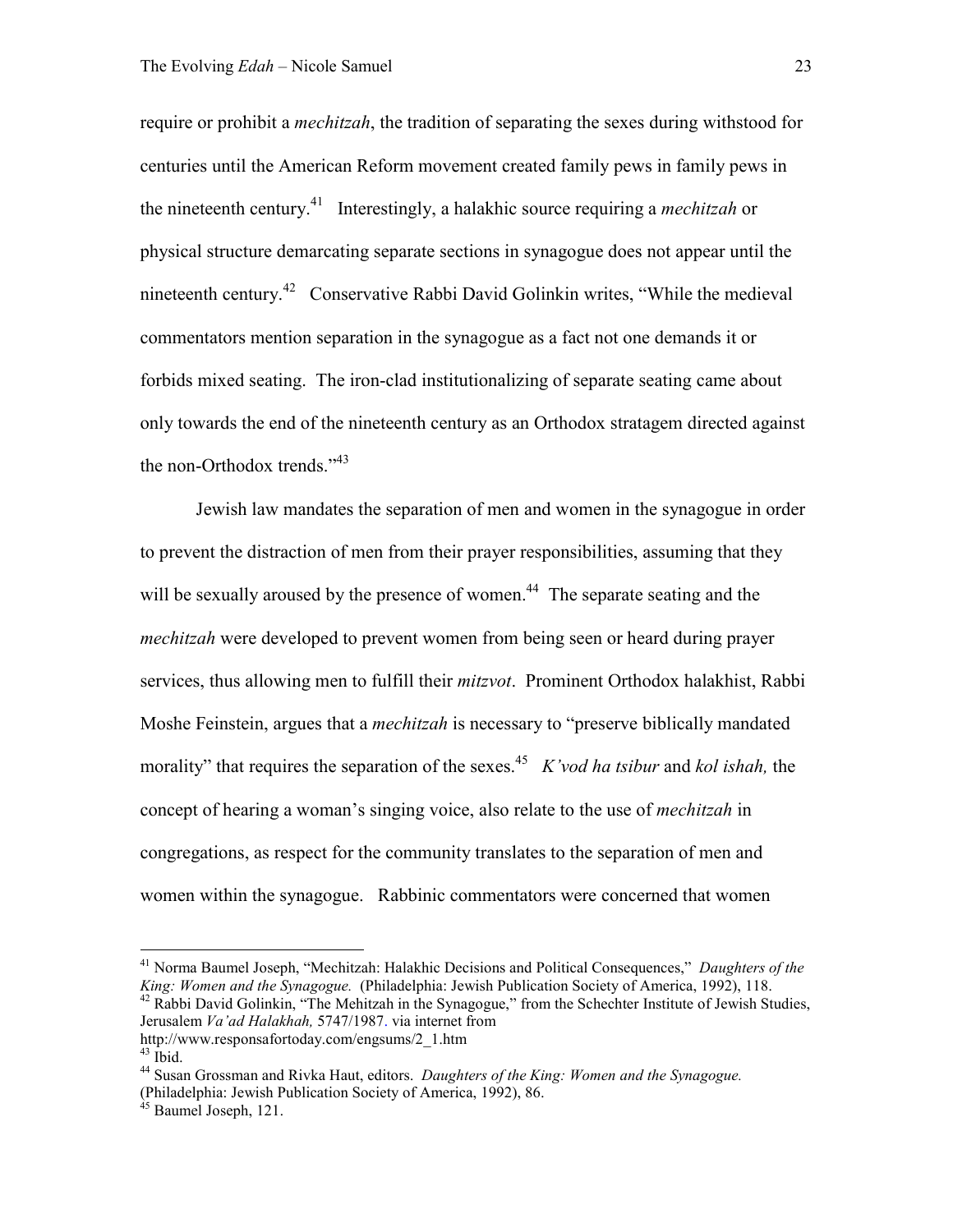would distract men with their sexuality, and prevent them from fulfilling the required mitzvot of communal prayer. Rabbi Mendel Shapiro disputes the notion of *kol ishah*  preventing women's participation based on his analysis of Jewish law. He cites the halakhic debate in which rabbinic authorities allow women to read the Megillah on the Purim holiday in public as "the great majority of *posequim* [halakhic decision makers] did not consider a woman's public chanting of a cantillated text as a violation of *kol ishah."*<sup>46</sup> Several scholars, including Norma Baumel Joseph, believe that Orthodox authorities emphasize the importance of the *mechitzah* because it is an important symbol that distinguishes Orthodoxy from other denominations. She refers to *mechitzah* as "the symbol of one's communal allegiance."<sup>47</sup>

The innovative minyanim that have separate seating for men and women provide an equal view of and access to the *bimah,* the platform from which the Torah is read and the *aron kodesh,* the structure where the Torah scrolls are kept*.* Though separate seating may seem to go against the gender-inclusive nature of innovative minyanim, the communities keep the practice in order to stay within the prescriptions of halakha. The commitment to halakha and the studying of tradition to find sources that support women's equality are defining features of innovative minyanim.

<sup>&</sup>lt;sup>46</sup> Shapiro, 41.

<sup>&</sup>lt;sup>47</sup> Baumel Joseph, 129.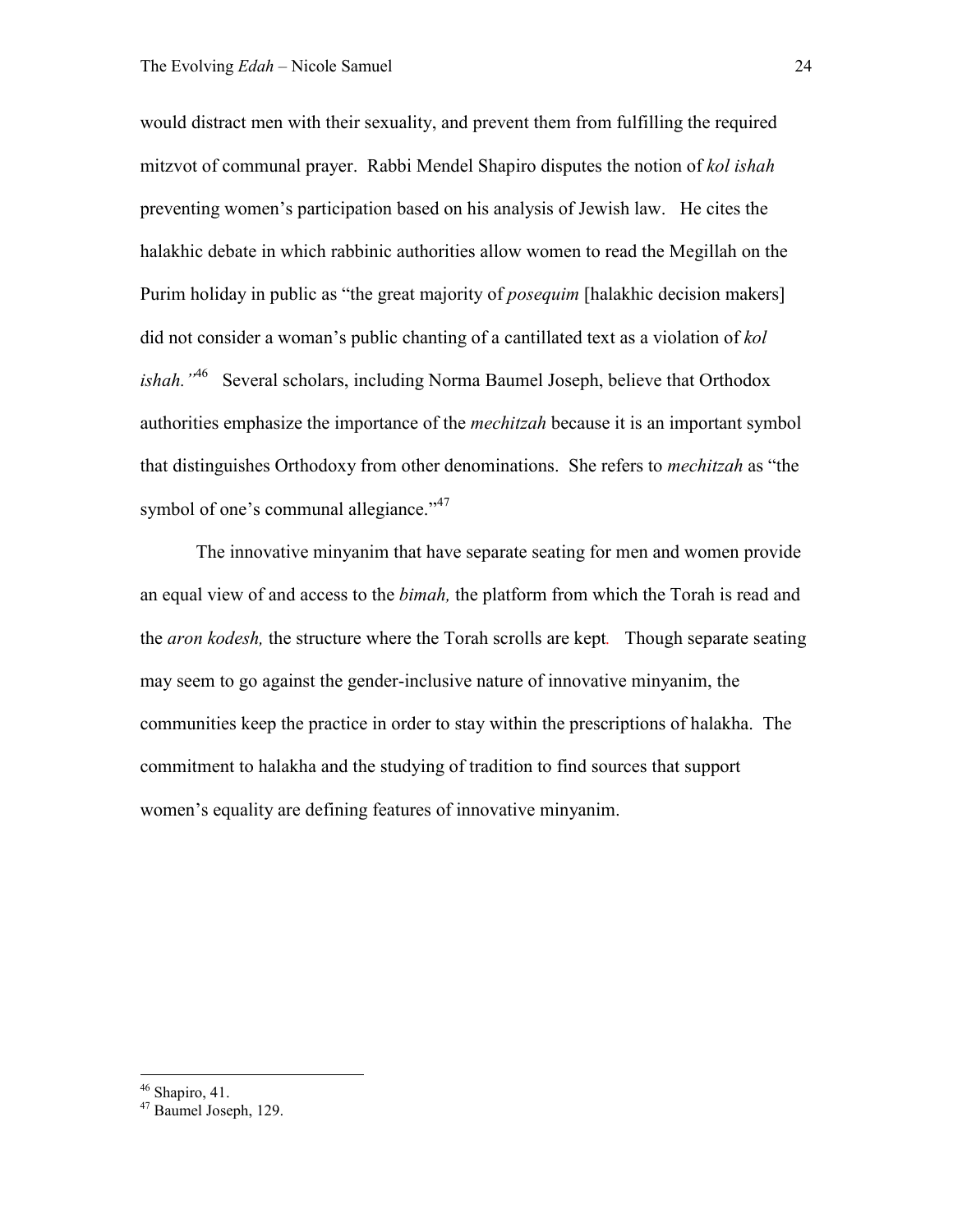$\overline{a}$ 

# **Background: The Evolution of Jewish Education for Women**

A significant factor in the development of innovative minyanim is the increased Jewish educational opportunities for American Jewish women in recent decades. The founders and leaders of innovative minyanim in New York, Washington, DC and Boston are the products of intensive Jewish day school, camp, and Israel experience. It is only within the last century that such educational opportunities were available to women. In her book *And All Your Children Shall Be Learned: Women and the Study of the Torah in Jewish Law and History,* Shoshana Panel Zolty recounts the history of women's Jewish education from the biblical period through modern times. She discusses the standing of women in the various Jewish societies and how this influenced the availability of religious educational opportunities. Women received little or no religious education in comparison to men, who since the rabbinic period have studied Torah, Talmud, and other texts. Zolty cites the importance of informal education for women in both Sephardic and Ashkanazic cultures, as women were instructed on what was required to be a functioning and participating member of their community.<sup>48</sup> Women were often educated at home by their mothers, as they learned rudimentary Jewish laws and practices that were relevant to their roles as keepers of home and hearth. They learned the laws of family purity and keeping kosher as part of their everyday lives as wives and mothers. Only in the twentieth century would girls and women have the opportunity to study Jewish texts in the classroom and as scholars.

Zolty argues that the influence of the Enlightenment in Europe was a key turning point for women's religious education. She writes,

<sup>48</sup> Shoshana Panel Zolty. *"And Your Children Shall Be Learned:" Women and the Study of Torah in Jewish Law and History.* (Northvale, New Jersey: Jason Aronson, Inc, 1993), 177.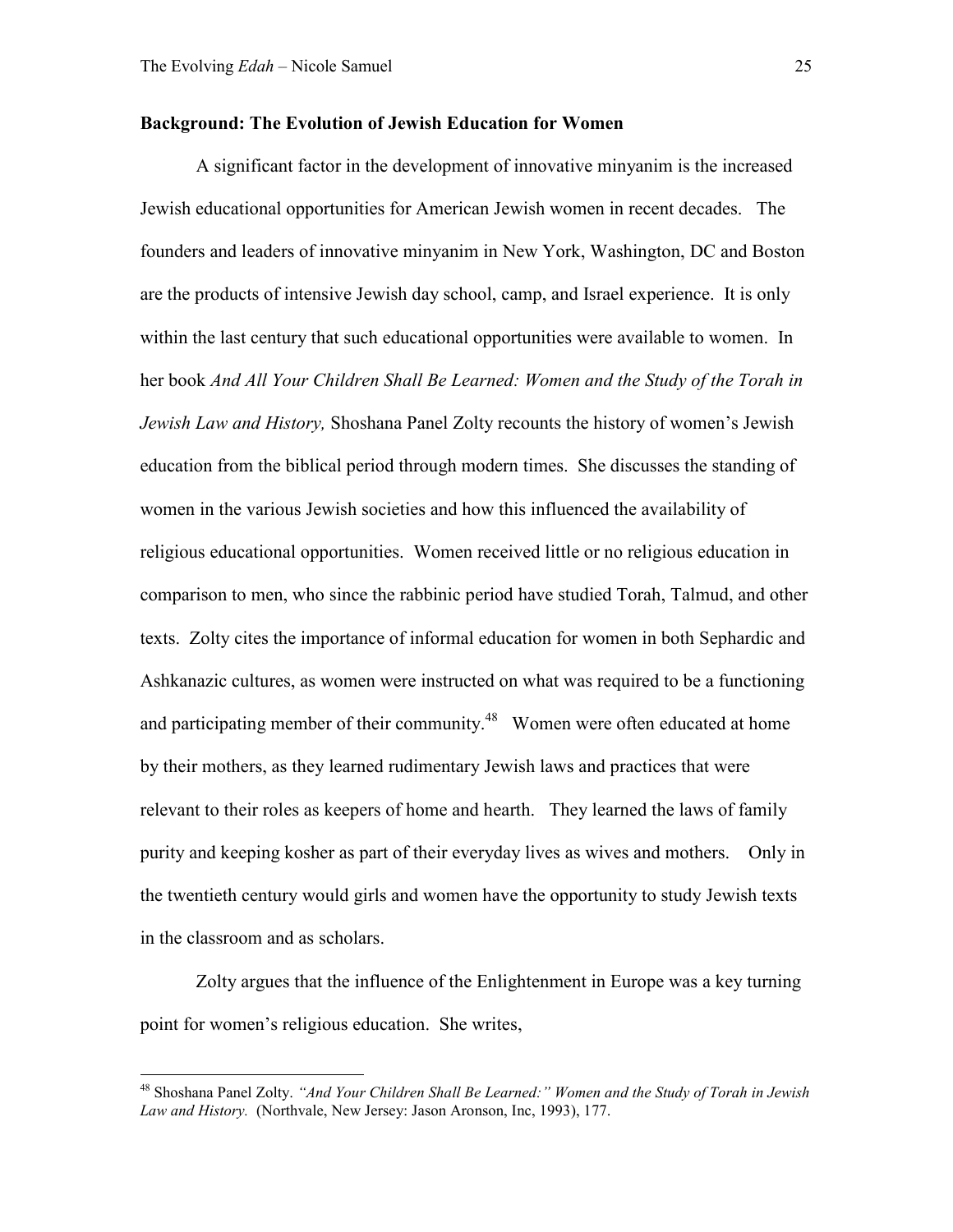The effects of general attitudes toward women in the larger, non-Jewish society undoubtedly had its effects on Jewish attitudes (though the status of women was consistently higher), but the rabbinic position in regard to educational possibilities for women seems to have been constant until the nineteenth century… The desire for equal educational opportunities in the West struck secular society and came to be felt in religious groups as well.<sup>49</sup>

Though educational opportunities within Judaism were limited for centuries, Zolty argues that the modern era brought changes that eventually evolved into the equal opportunities for women and girls within Judaism today. She cites nineteenth century German rabbi and philosopher Samson Raphael Hirsch's support for girls' schools that taught both religious and secular subjects (except for Talmud), as he believed the acknowledgement of secular culture was necessary to close the divide between Judaism and modernity.<sup>50</sup>

In *Reading Jewish Women,* Israeli scholar Iris Parush provides a new perspective of female education during the time of the Eastern European *Haskalah* (period of Jewish Enlightenment during the nineteenth century)*,* as she shows that traditional religious institutions were so focused on the activities of men that leaders of the community did not see that their neglect of women's religious education pushed them into the world of secular learning. It was the very status of women as inferior that allowed many to gain superior literacy skills and the freedom to read modern, secular literature. As a result, traditional Jewish life was threatened by women's encounter with secular learning and society. In order to prevent young women from leaving the Jewish community, Sarah Schenirer created the Bais Yakov school system in Poland at the turn of the twentieth century. Schenirer recognized the danger of a strictly secular education for girls, and

<sup>49</sup> Ibid., 302.

 $50$  Ibid., 264.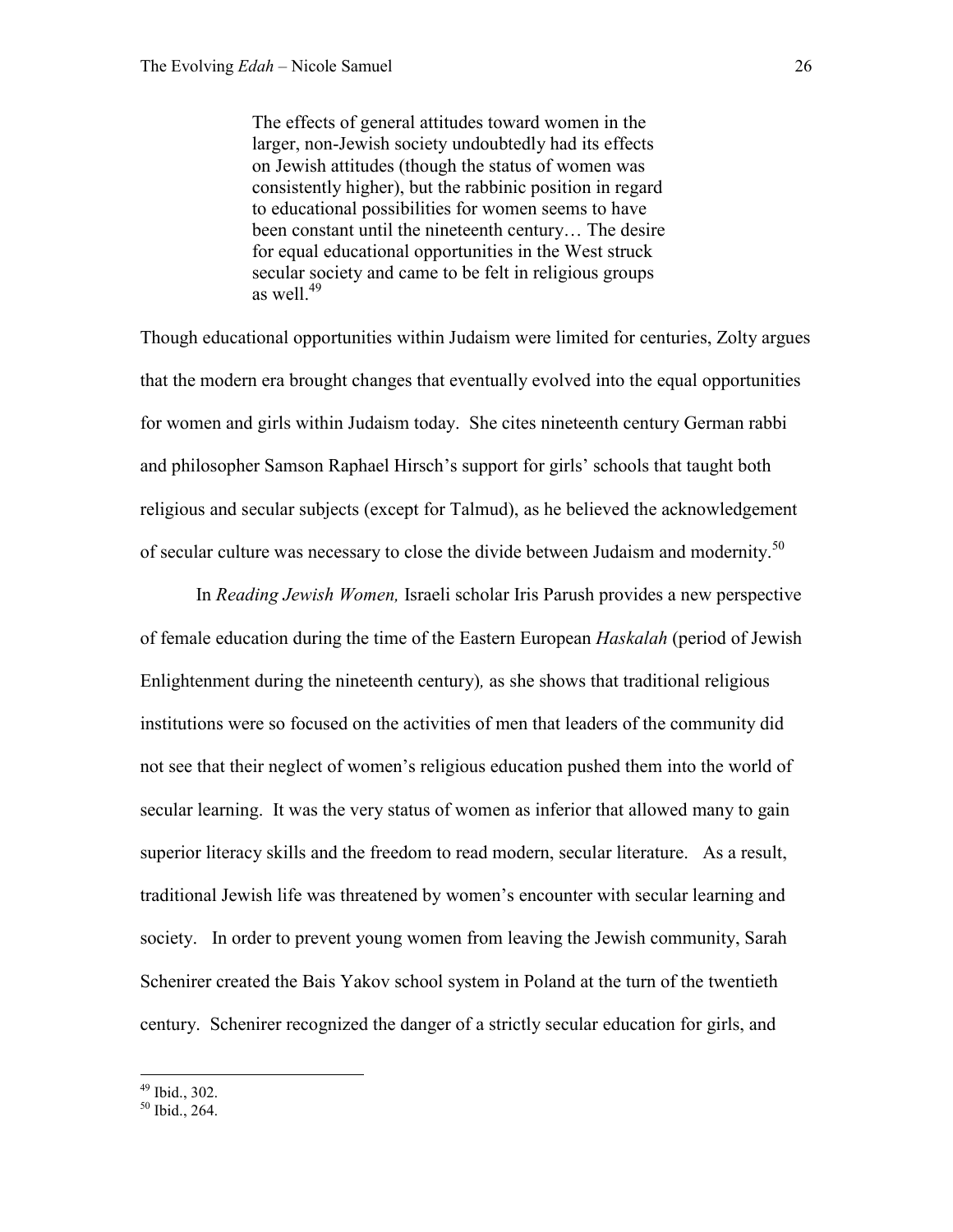believed that religious studies were necessary to keep young women within the Jewish community.<sup>51</sup> The combined nature of secular and Jewish studies continues today through day schools of disparate denominations and views points.

One influential aspect in the creation of these minyanim among Jewish young adults is the growing popularity of Jewish day schools. The founders of all four innovative minyanim are products of Modern Orthodox, pluralistic, or Conservative day schools. The success and growth of day schools in recent years has provided Jewish adults with background in payer and study of fundamental Jewish texts, two essential subject areas that facilitate the organization of these independent minyanim. According to sociologist Sylvia Barack Fishman, "The extensive Jewish education of younger Orthodox women represents a 'change of mind' in the sense that individual women's intelligences are being cultivated differently now than ever before in Jewish history."<sup>52</sup> The effects of religious education for women are expressed through the growing movement for equality within Orthodoxy and shift in religious life, as seen in the levels of Jewish education in the participants of innovative minyanim.

 While Orthodox schools account for eighty percent of all enrollment in American day schools, there has been substantial growth in the past fifteen years of non-Orthodox schools.<sup>53</sup> According to a study of day schools in the United States commissioned by the Avi Chai Foundation, 185,000 kindergarten through twelfth grade students were enrolled in full-time Jewish institutions during the 1998-1999 academic year.<sup>54</sup> Though day

 $51$  Ibid., 277.

<sup>52</sup> Sylvia Barack Fishman. *Changing Minds: Feminism in Contemporary Orthodox Jewish Life.* (New York: American Jewish Committee, 2000), 12.

<sup>53</sup> Marvin Schick. *A Census of Jewish Day Schools in the United States.* (New York: Avi Chai Foundation, January 2000), ii.

<sup>54</sup> Ibid.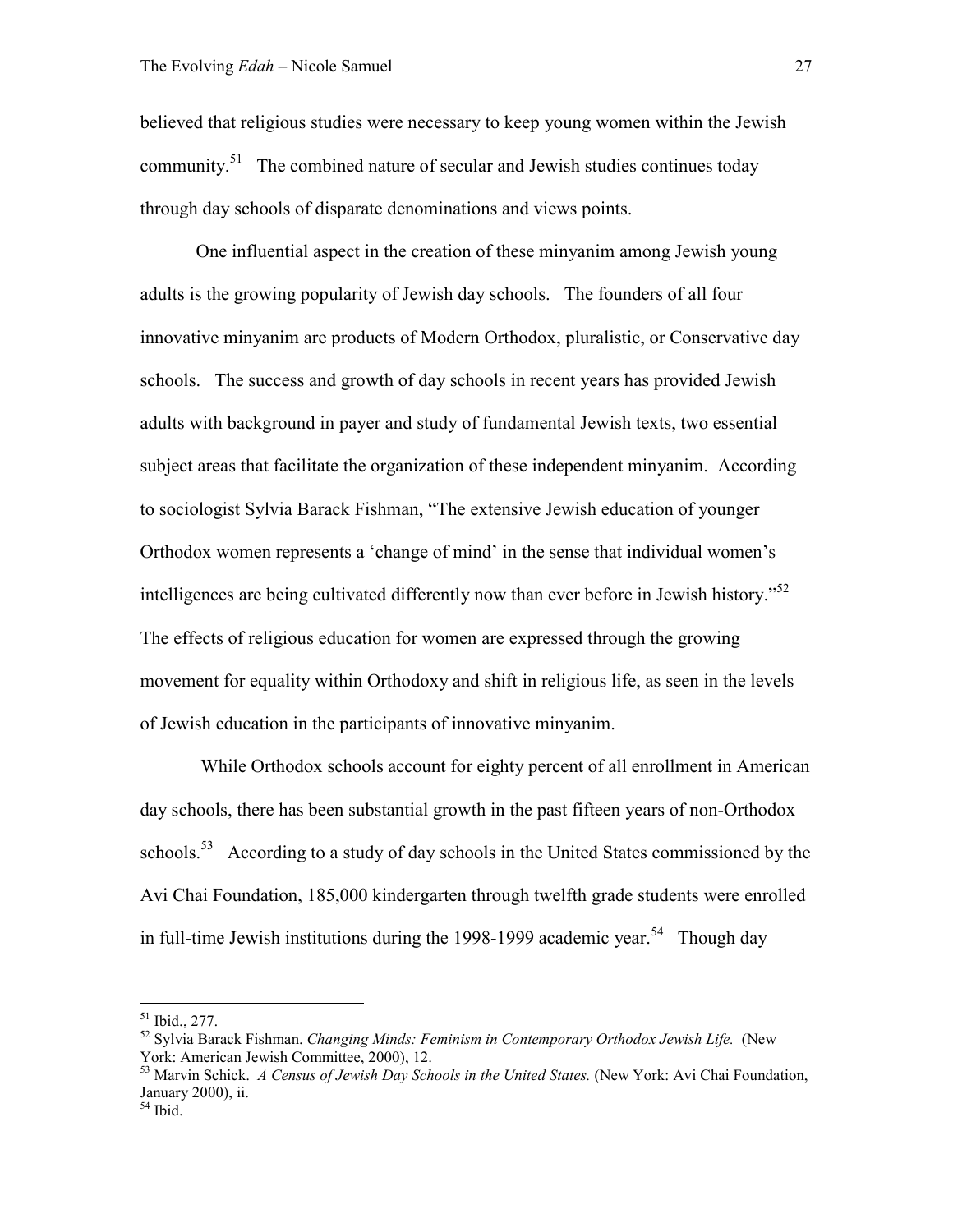l

schools only serve a small percentage of the American Jewish population, I believe day school background is an important factor in empowering both the male and female leadership of the innovative minyanim.

## **Background: The Influence of Jewish Feminism**

The increased opportunities for women within traditional Judaism are a result of the achievements of Jewish feminism. The Jewish feminist movement evolved to meet the needs of women who operated within the Jewish world and sought to maintain their connections to Jewish religious and cultural life. The most influential aspects of the Jewish feminist movement which began in the 1970's are the changes in religious life of the last three decades. Women sought to make inroads in the traditional male bastion of synagogue leadership, as groups such as Ezrat Nashim campaigned for equality and increased opportunities for women in the Conservative movement. Deriving their name from the women's section in the ancient temple in Jerusalem, Ezrat Nashim argued for the ordination of women as rabbis and the right for women to be counted in a minyan and to receive aliyot to the Torah.<sup>55</sup> As the Jewish feminist movement continued to grow, women's involvement in religious life and spirituality remained at the forefront. Women continue to create new rituals and feminist versions of traditional practices, such as feminist seders and Rosh Hodesh celebrations. Without the achievements of the feminist movement, the creation of such minyanim would not be possible.

Another influential aspect of these minyanim is the feminist movement within Modern Orthodoxy. -Sylvia Barack Fishman cites the influence of secular feminism as well as the developing opportunities for women in Reform, Reconstructionist, and

<sup>&</sup>lt;sup>55</sup> Joyce Antler. *The Journey Home: How Jewish Women Shaped Modern America.* (New York: Schocken, 1997), 292.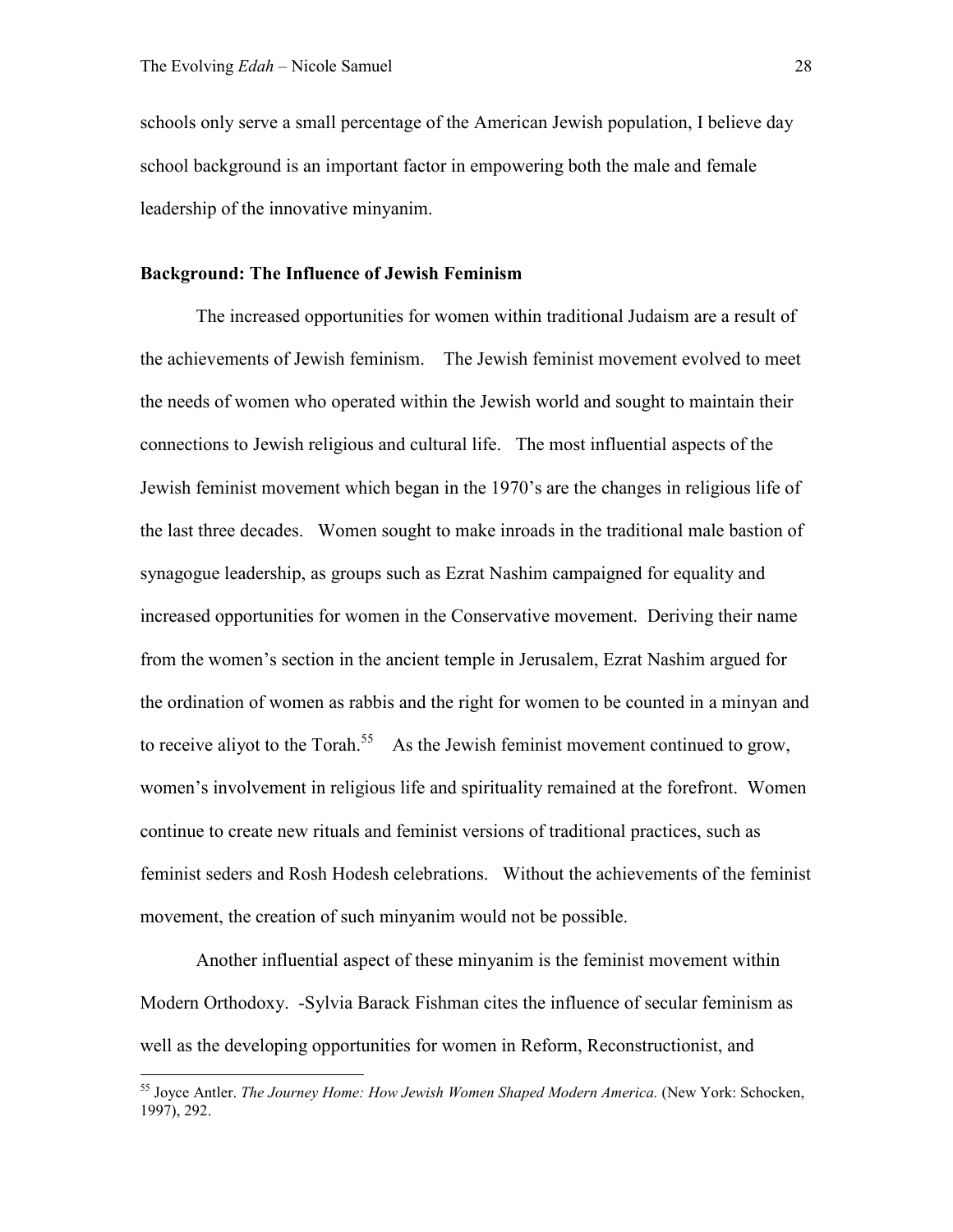Conservative streams of Judaism as the impetus for the development of Orthodox Feminism.<sup>56</sup>

Orthodox Feminism formalized in 1997, when the Jewish Orthodox Feminist Alliance (JOFA) was established under Blu Greenberg's leadership. JOFA seeks to "expand the spiritual, ritual, intellectual, and political opportunities for women within the framework of halakha" while advocating for "meaningful participation and equality for women in family life, synagogues, houses of learning, and Jewish communal organizations to the full extent possible within halakha."<sup>57</sup> JOFA advocates increased participation for Jewish women within the boundaries of Jewish law and traditional Judaism. Orthodox feminists emphasize their connection to traditional Jewish life and the many facets of Orthodox observance and ritual. Like Greenberg, they embrace Orthodoxy but see that the male hierarchy prevents women from achieving the status permitted by an evolving halakhic system.

One of JOFA's achievements is the popularity and acceptance in some communities of women's *tefillah* (prayer) groups, which provide traditional worship leadership opportunities within a female-only prayer group. Women can participate in all aspects of the worship service because there are no men in the congregation and use the prayer meeting as a chance to use their skills, such as the ability to read from the Torah. According to author and Orthodox feminist activist Rivka Haut,

> Women's tefillah groups are communities of women who meet regularly, usually once or twice a month, to pray together. Sometimes they meet for Shabbat *mincha*; sometimes for Rosh Hodesh; and most often, on Shabbat mornings. They conduct a full service, with the exception of prayers for which a minyan of men is necessary.. The

l

 $56$  Fishman, 5.

<sup>57</sup> Via internet from JOFA website: http://www.jofa.org/about.php/about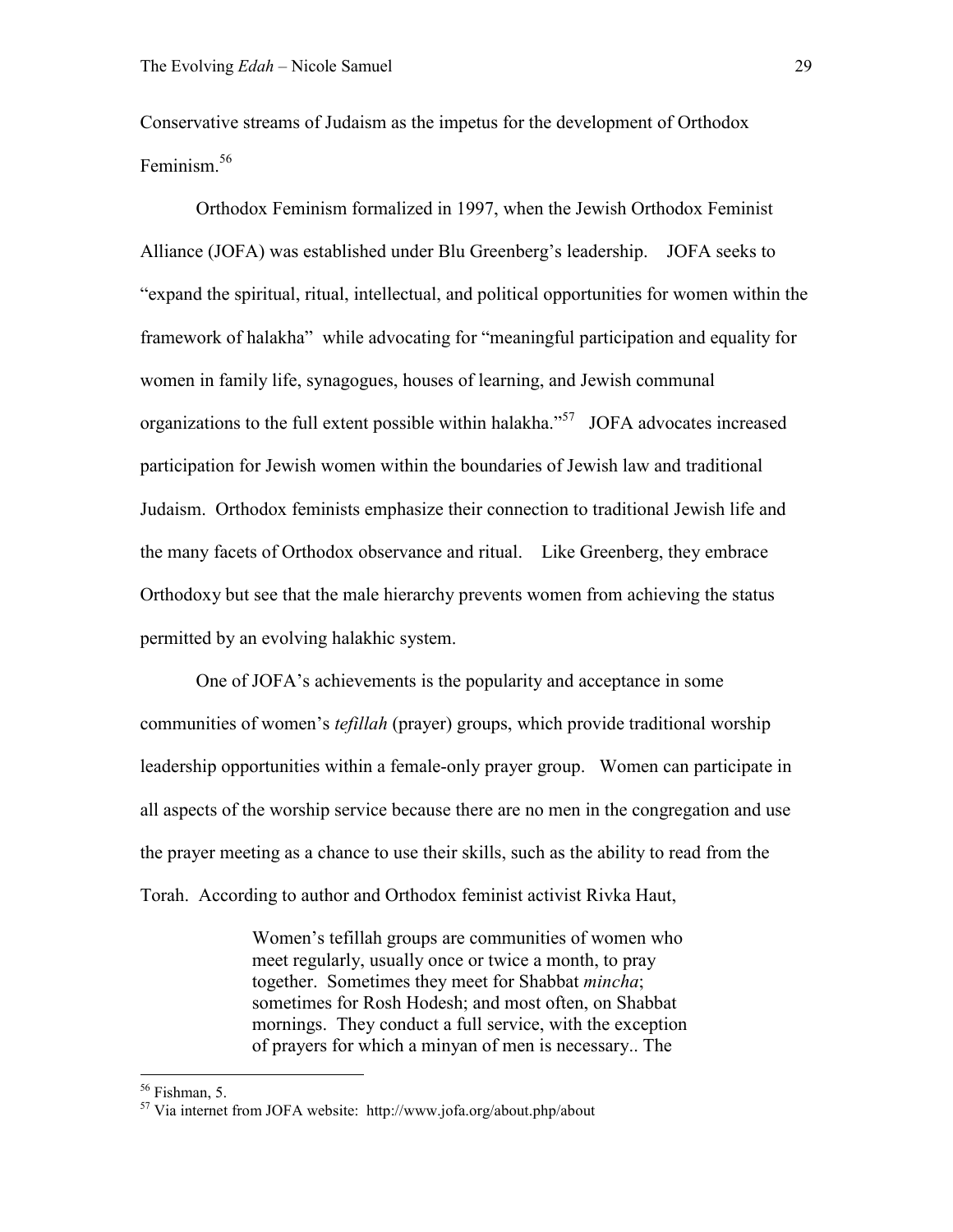prayer groups conduct a complete Torah and haftorah reading… In the absence of men, women are halakhically permitted to lead prayers, to receive Torah honors, and to read from a Torah scroll.<sup>58</sup>

Women's tefillah groups are a symbol of change, as women advocate for greater opportunities that are permissible within the boundaries of Jewish law. These gatherings, like the innovative minyanim, are also proof of the growing educational opportunities for Orthodox women.

Women's tefillah groups are often the only acceptable setting for Orthodox women to utilize the skills learned in day schools and other intensive study experiences. Fishman writes, "… there is no doubt that tefillah groups have played and continue to play an extremely significant role in initiating and fostering more widespread changes in other areas of Orthodox life."<sup>59</sup> High levels of Jewish education and leadership opportunities provided by women's *tefillah* groups provided the impetus for young, Orthodox Jewish women to take a public role in innovative minyanim, as in previous generations, the knowledge required to read Torah and lead communal worship would be available only to men.

<sup>58</sup> Rivka Haut, "Women's Prayer Groups and the Orthodox Synagogue," *Daughters of the King: Women and the Synagogue.* (Philadelphia: Jewish Publication Society of America, 1992),135.

<sup>59</sup> Fishman, 39.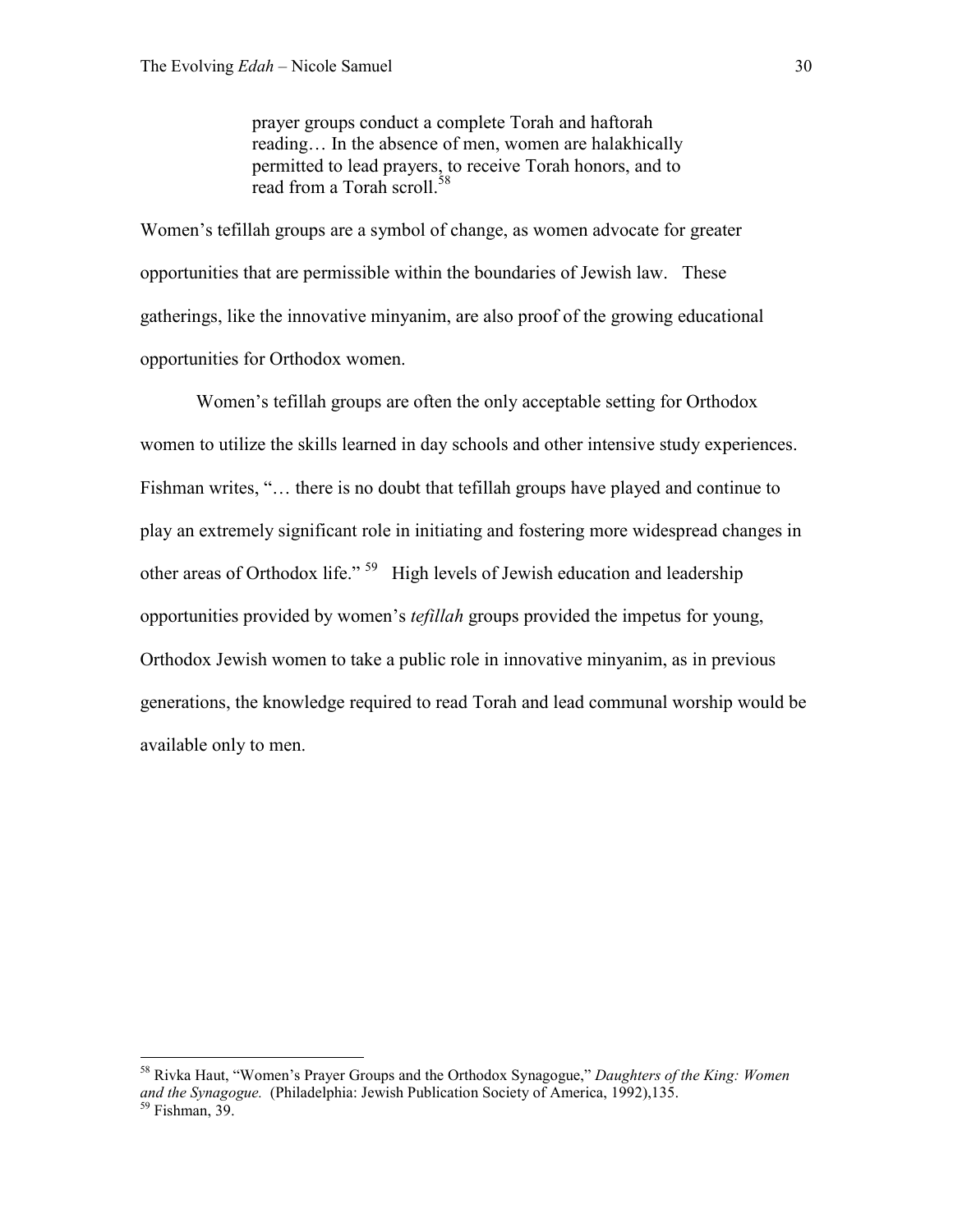### **Minyan Profiles**

### **Inventing the Innovative: Kehilat Hadar**

The innovative minyan originated on Manhattan's Upper West Side, a neighborhood that is considered a preferred location for young professionals in their twenties and thirties and is well known for its established Jewish population. Among the young and observant, there was a group of "…20-something Jews looking for small, serious, all-Hebrew egalitarian services that strike a balance between spirituality and informality."<sup>60</sup> According to a Hadar founder, "It was basically a very simple idea... It wasn't an idea to start a movement or a community, but just good Shabbat morning *davening."*<sup>61</sup> Hadar grew from sixty participants on its first Shabbat gathering to an average of 200 individuals attending in 2005.<sup>62</sup> The Hadar Shabbat service is fully traditional and includes the same liturgy one would find in an Orthodox service, while allowing women to participate in all public aspects of worship. Hadar is fully egalitarian, as men and women sit together. The Jewish educational background of Hadar's leadership is also similar to those of the other innovative minyanim, as many went "…from Conservative or Orthodox day school, to Camp Ramah to an Ivy League college, with at least one stopover year in Israel." <sup>63</sup>

Hadar conducted its own survey in 2003 and found that 20% of members were raised Modern Orthodox and 60% grew up in Conservative households, while 12% were raised Reform and  $8\%$  considered their upbringing as unaffiliated.<sup>64</sup> According to the same survey, "Most people at Hadar are in their 20s and 30s, but we have a growing

<sup>60</sup> Rachel Donadio, "Any Old Shul Won't Do for the Young and Cool," *The Forward.* August 10, 2001.

<sup>&</sup>lt;sup>61</sup> Hadar Leader 1, interview by author, via phone, 19 May 2005.

 $62$  Ibid.

 $63$  Ibid.

<sup>64</sup> Via internet from Hadar website: http://www.kehilathadar.org/About us/about.html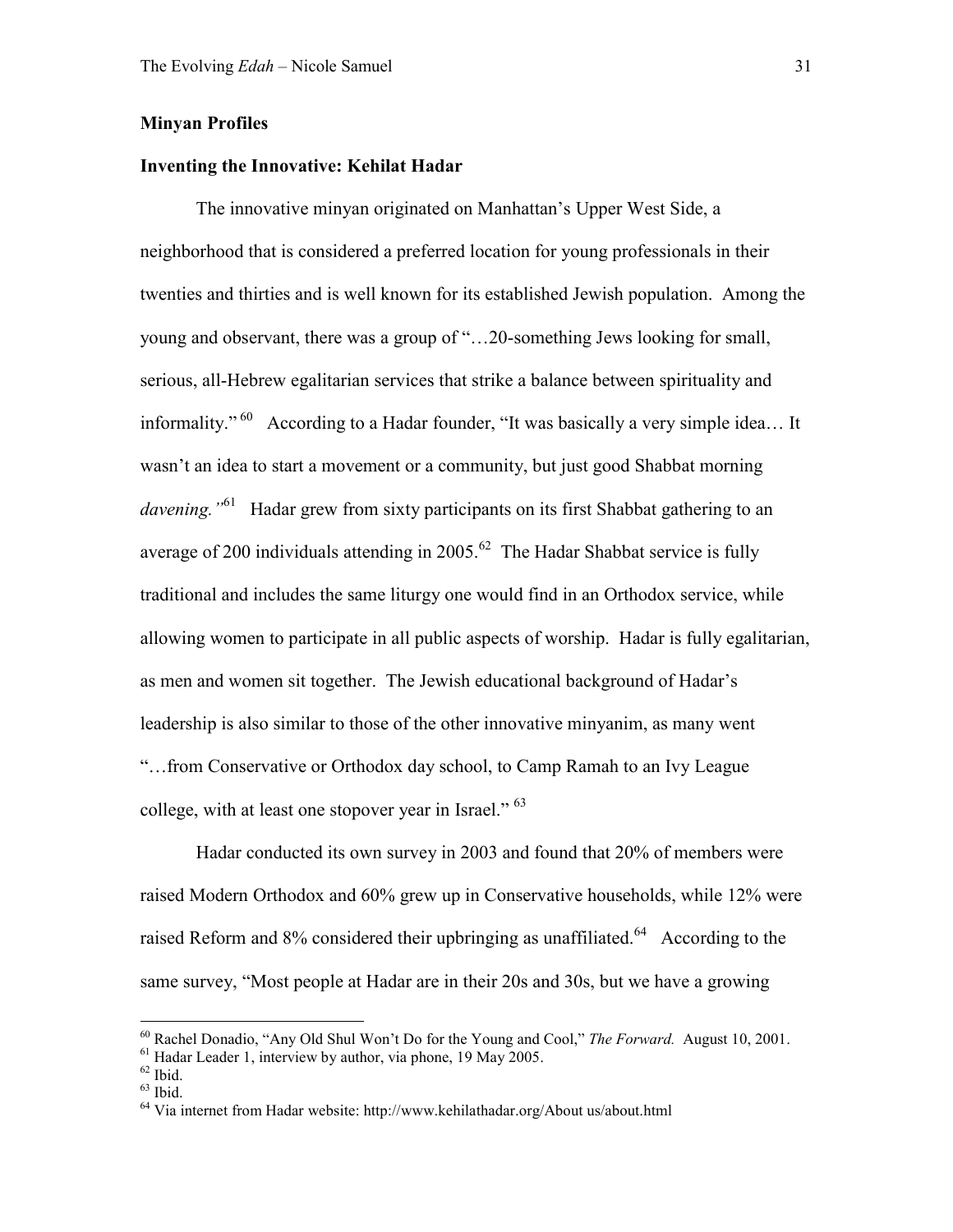number of people in the over-40 and under-3 age groups.<sup> $10^{65}$ </sup> The popularity and success of Hadar shows that there is a communal and spiritual need for innovative minyanim within younger segments of the American Jewish community. As a Hadar *gabbai* (the Hebrew term for congregational leader) explains, "I think [Hadar] has the perfect combination of what I am looking for. I don't like Orthodoxy because of egalitarian issues, and in Conservative synagogues, services are not taken as seriously, it's not as traditional, and people do not take the davening as seriously as they do at Hadar.<sup> $10^{66}$ </sup> As Hadar's membership increased, the community expanded to include several education and social action programs. There are several study programs after Shabbat services, a bi-monthly *beit midrash* [house of study] program at the Manhattan Jewish Community Center, and the popular annual Shavuot holiday retreat, which provides opportunities for both learning and socializing. The minyan organized a social action committee that coordinates Hadar volunteers working with local soup kitchens, Habitat for Humanity, and other programs. Hadar has led the way in creating lay led, non-denominational, traditional worship that integrates participants' belief in egalitarianism with their adherence to halakha. Though this idea once seemed improbable, Hadar leaders argue halakhic egalitarianism is integral to the success of their community.

#### **DC Minyan**

Since its founding in February of 2002, the DC Minyan has created a sensation among twenty- and thirty-something Jews in the nation's capital. The DC Minyan was formed after its leaders met with Hadar co-founder Ethan Tucker and heard his *shiur,* or class, on egalitarianism and Jewish law. Initially, the minyan met in a bookstore in the

l

 $65$  Ibid.

<sup>66</sup> Hadar Leader 2, interview by author, via phone, 27 May 2005.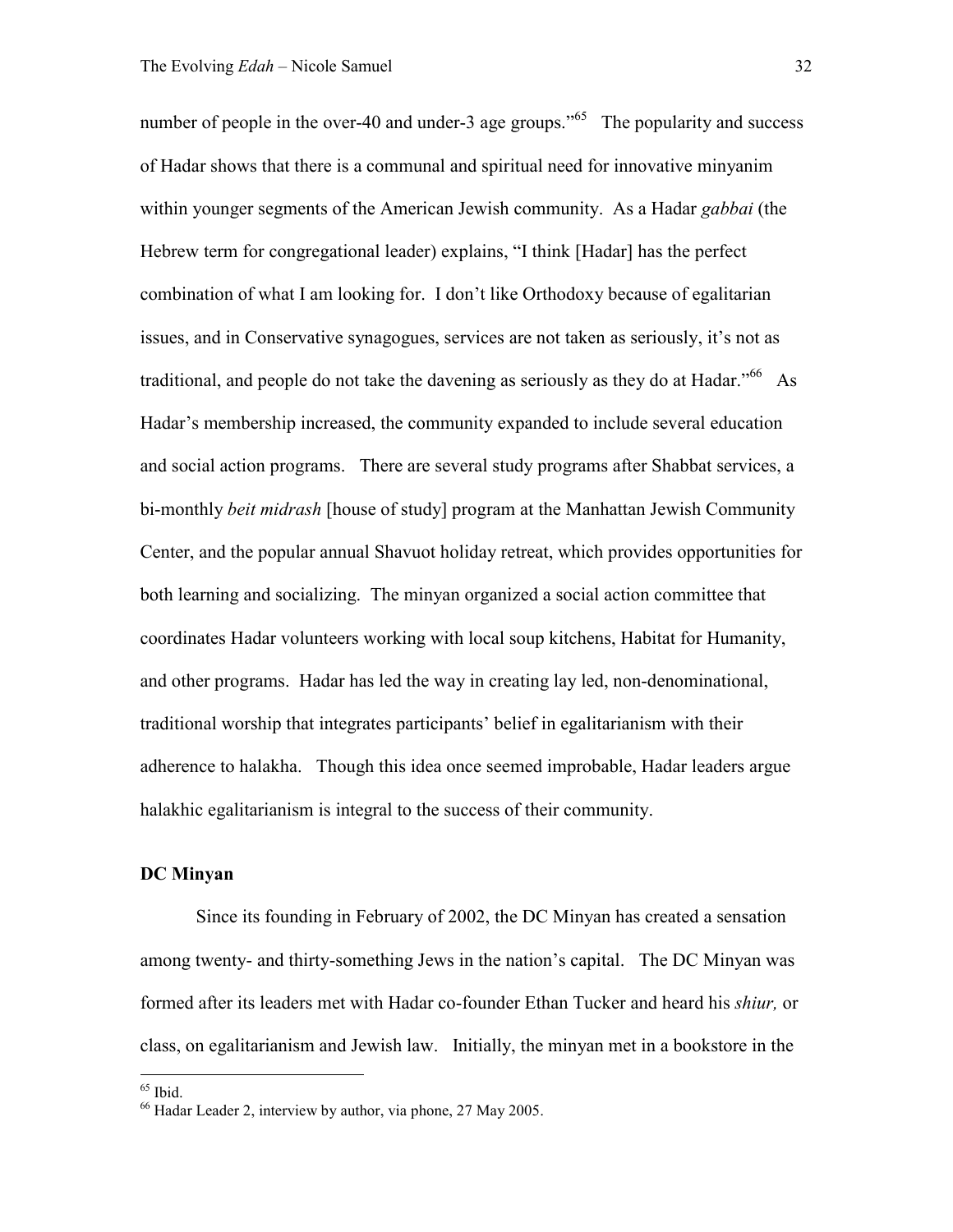city's Dupont Circle neighborhood. As word of the new Shabbat service spread throughout the observant community in the District and attendance at Shabbat services grew, the minyan moved to the DC Jewish Community Center.<sup>67</sup> According to Sandra Marks, one of the minyan's leaders, there was a clear need among the organizers for a new worship community. Minyan members affiliated with Kesher Israel, the District's only Modern Orthodox congregation, but wanted a more gender-inclusive service in addition to Kesher's traditional liturgy and observant community. Others attended the Traditional Egalitarian Minyan at Adas Israel, a large Conservative synagogue, but felt socially isolated, as the Adas minyan was transitioning from a community of young adults to a community of young families. As the DC Minyan grew, its existence attracted young, traditional and egalitarian Jews to Washington. Minyan founder Adam Szubin explains the group's success:

> 'People are coming [to the minyan] for many different reasons. I was looking for a community that was traditional and took halakha seriously and was also committed to egalitarianism and providing a welcoming space for today's women, many of whom are extremely learned and have a great deal to share.<sup>68</sup>

As shown by its rapid growth, the DC Minyan is meeting the needs of participants who are interested in attending a fully traditional service that allows for the participation of women.

The DC Minyan's founders, like those of Hadar, turned to halakhic sources in order to determine if a woman's public participation is permissible within Jewish law. A DC Minyan leader writes,

 $\overline{a}$  $<sup>67</sup>$  Paula Amann, "New D.C. Minyan traditional group aims to offer 'welcoming space for women,"</sup>

Washington *Jewish Week.* 25 April 2002 (via internet).

 $^{68}$  Ibid.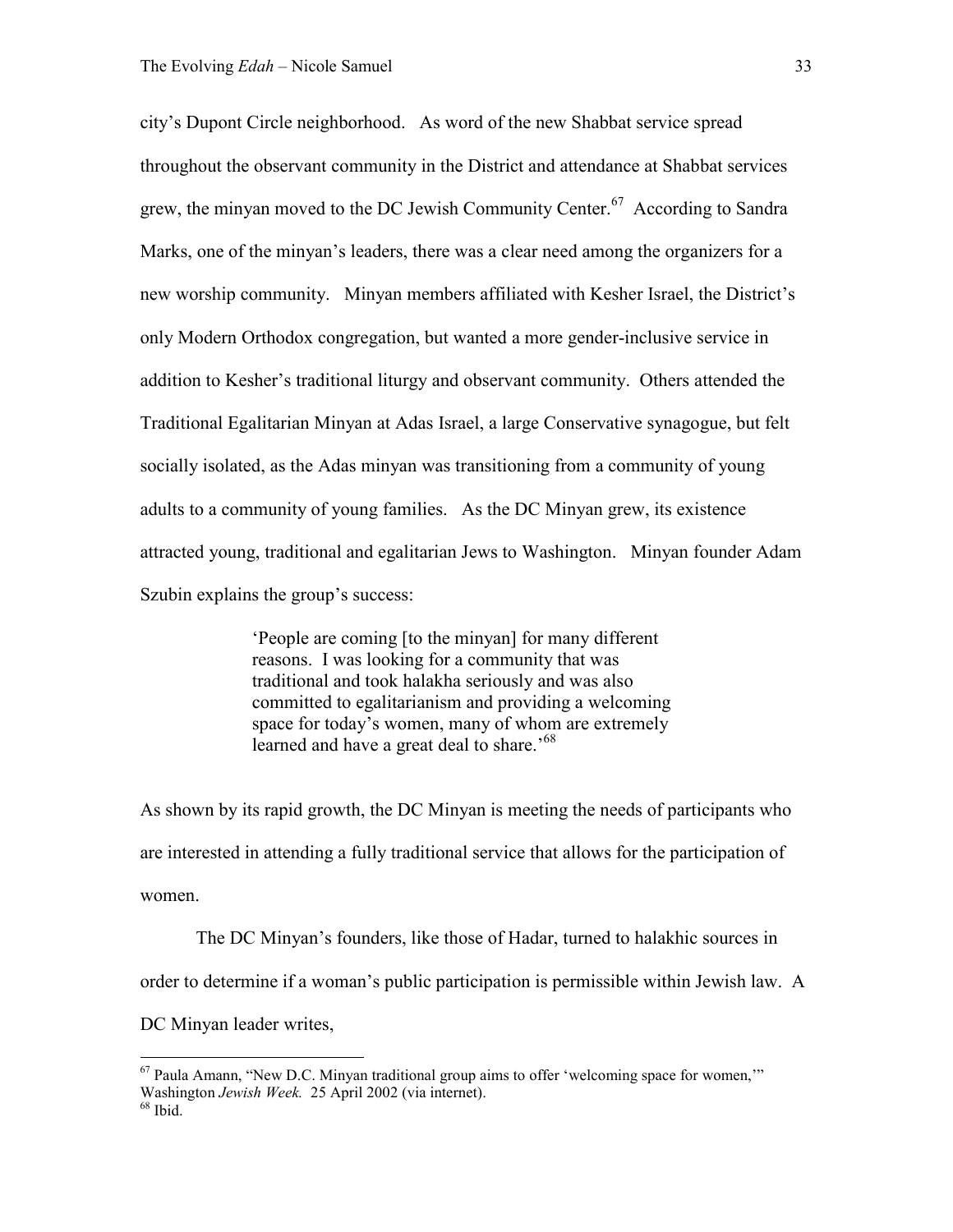Prior to the first meeting of the Minyan, people interested in forming this new community joined for text study to familiarize themselves with the issues involved in women leading services, counting in a Minyan, the need for *mechitzah*, and other halakhic issues involved in creating a minyan of this sort. After the initial community learning that relied on primary and secondary halakhic sources, decisions and compromises were reached as to the format of the Minyan.<sup>69</sup>

The minyan's leaders put their Jewish educations to use, as they learned from the original sources without the assistance of a rabbi or similar "expert." According to Szubin, the goal of the minyan's founders "was to revisit the traditional authorities with an eye towards including women in the services."<sup>70</sup> The intensive study and deliberations resulted in several changes that separate the DC Minyan from both a traditional Modern Orthodox and Conservative Sabbath service. The minyan leaders decided that men and women would be able to participate in all aspects of the worship service. Though men and women sit separately, there is no *mechitzah*. When the minyan leaders found that halakha dictated that a minyan must be comprised of ten men, they decided to adhere to the law and instead stipulate that ten women also must be present to perform the portions of the service that requires a minyan.<sup>71</sup> The minyan's leadership admits that the group has not resolved all structural issues, and writes that the DC Minyan is "…now in the process of creating a set of guidelines for how future halakhic decisions will be made."<sup>72</sup> This development is evidence that DC Minyan has become a formal prayer community and is taking steps to solidify its permanence. The DC Minyan shows that through study

 $69$  DC Minyan Leader 1, interview by author, via email, received 10 December 2004.

<sup>70</sup> Caryle Murphy, "At Yom Kippur, Tradition Leavened with Equality," *Washington Post.* 15 September 2002, C1.

 $71$  Ibid, C2.

<sup>72</sup> DC Minyan Leader 1 interview.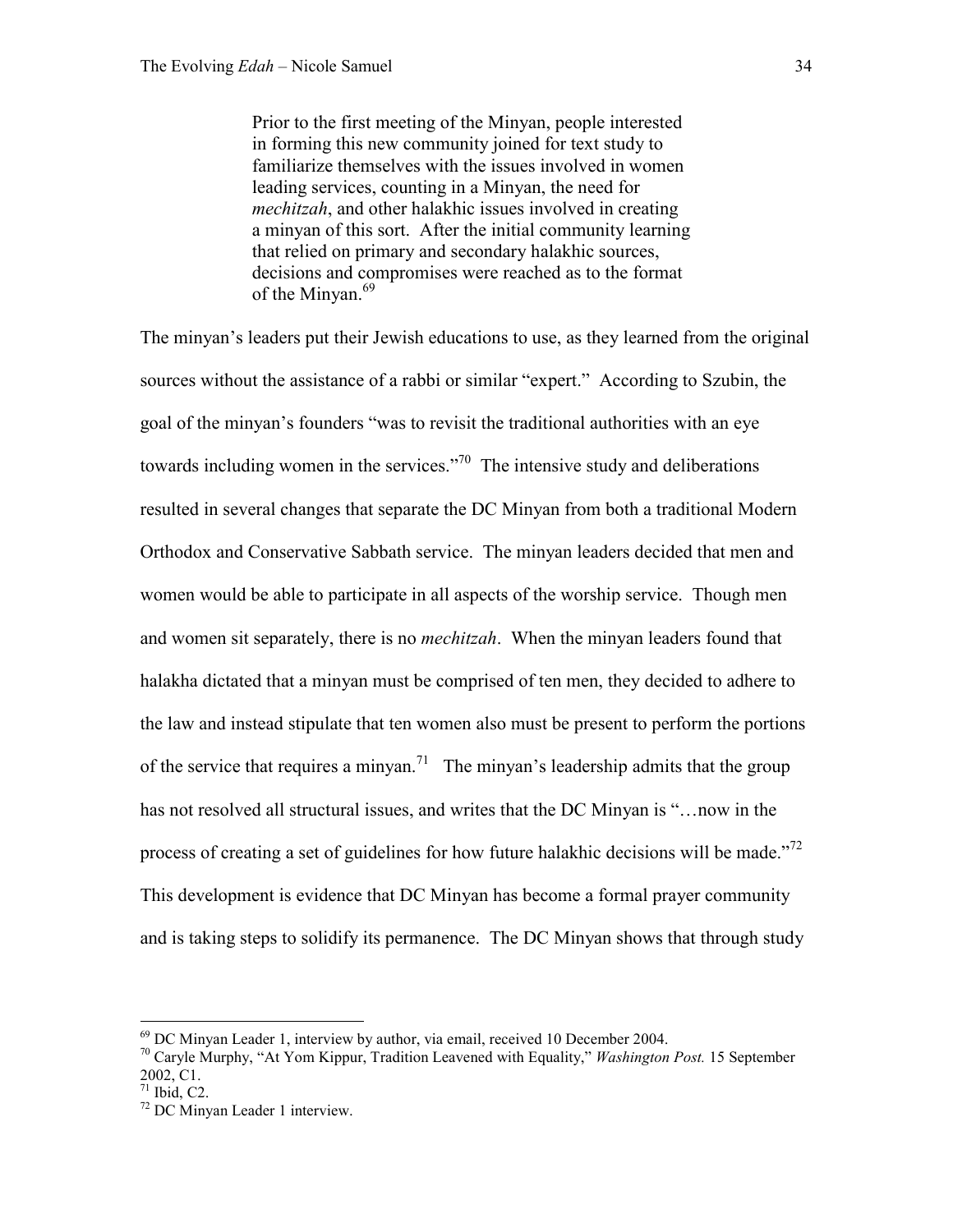and examination of Jewish law, it is possible to maintain traditional practice while incorporating egalitarianism.

The DC Minyan has become a social and religious phenomenon among the twenty-and thirty-something Jews in the nation's capital, as many participants prefer the minyan to the other worship options. The DC Minyan has expanded its schedule to meet two Shabbat mornings every month as well as two Friday night *Kabbalat Shabbat*  services each month. The minyan sponsors a weekly Beit Midrash program as well as several social events and community service projects. A December 2004 email to the DC Minyan listserv promoted the minyan's Hanukkah party at a local bar and promoted a minyan event to serve meals to the hungry on Christmas.<sup>73</sup> Minyan participants range in age from 22-40, with a strong group of recent college graduates and "thirty-somethings" as well as a few families.<sup>74</sup> There has been a noticeable depletion of young lay leadership and daveners at Adas Israel's traditional egalitarian minyan, as twentysomethings express their preference for the DC Minyan community. The success of the DC Minyan is evidence of the need for innovative minyanim or similar communities at this time within the framework of American Judaism.

#### **Minyan Tehillah**

 $\overline{a}$ 

 The social networks that brought the innovative minyan to Washington, DC also led to the creation of similar communities in the Boston area. Minyan Tehillah, located in Cambridge, is the first innovative minyan in Massachusetts. Tehillah's founders attended other lay-led communities with increased opportunities for women (including

<sup>&</sup>lt;sup>73</sup> "Chanukah, O Chanukah, at DC Minyan!" Email Message received December 9, 2004 via DC Minyan listserv

<sup>74</sup> DC Minyan Leader 1 interview.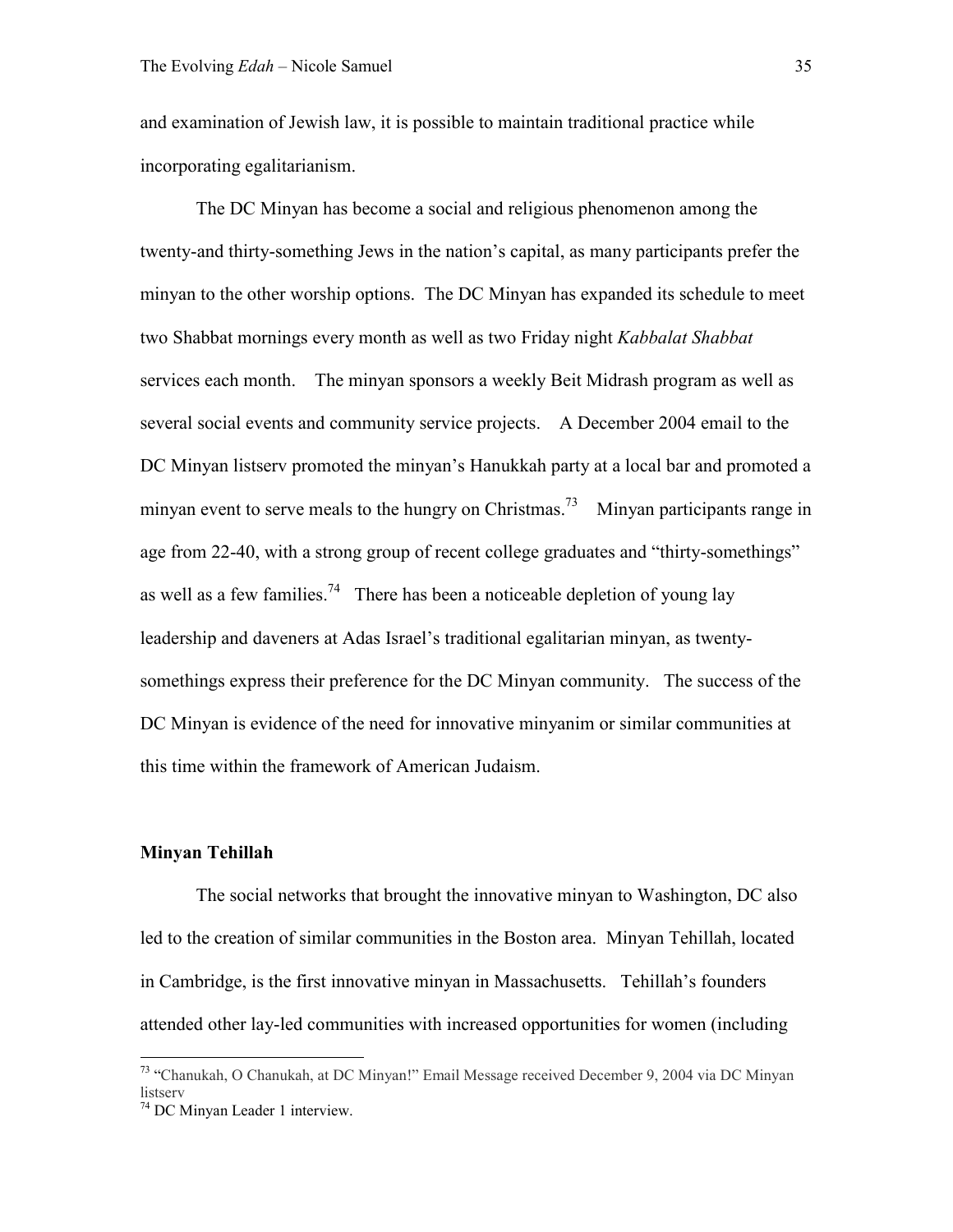Shira Hadasha in Jerusalem and Hadar and Darchei Noam in New York) before establishing the minyan in the fall of 2003. Previous to Tehillah's creation, there were limited inclusive worship options for observant Jews in Cambridge. The minyan explains its purpose on its website, as Tehillah "strives to create a spiritually uplifting *tefillah*  [prayer]*,* grounded in our commitment to halakha and to maximizing the participation of both women and men."<sup>75</sup>

The community is organized around three principal values: the ability for women to participate in prayer in accordance to halakha, participatory and spirited *davening,* and the creation and support of a community among members.<sup>76</sup> Tehillah's members are graduate students and young professionals in their twenties and thirties. While more than half of those who regularly attend Tehillah are married, only a few couples in the community have children. Tehillah rents space from small local congregations, and meets once a month for both Kabbalat Shabbat and Shabbat morning services.

Minyan Tehillah differs from Hadar and the DC Minyan because it adheres to the traditional interpretation of Jewish law that exempts women from time-bound obligations, including public prayer services. However, women are allowed to read Torah, receive *aliyot* (the honor of being asked to recite blessings before the Torah is read)*,* and lead non-time-bound prayer services such as *Kabbalat Shabbat,* the introductory Sabbath evening service. Like their peers in New York and Washington, DC, the founders of Tehillah studied and considered the halakhic sources on women's participation before determining the public role of women in their community. Tehillah's founders also have a variety of Jewish educational experience that is relevant

l

<sup>&</sup>lt;sup>75</sup> Via internet from http://minyantehillah.org/index.html

<sup>&</sup>lt;sup>76</sup> Tehillah Leader 1, interview by author, tape recording, Cambridge, MA., 10 June 2005.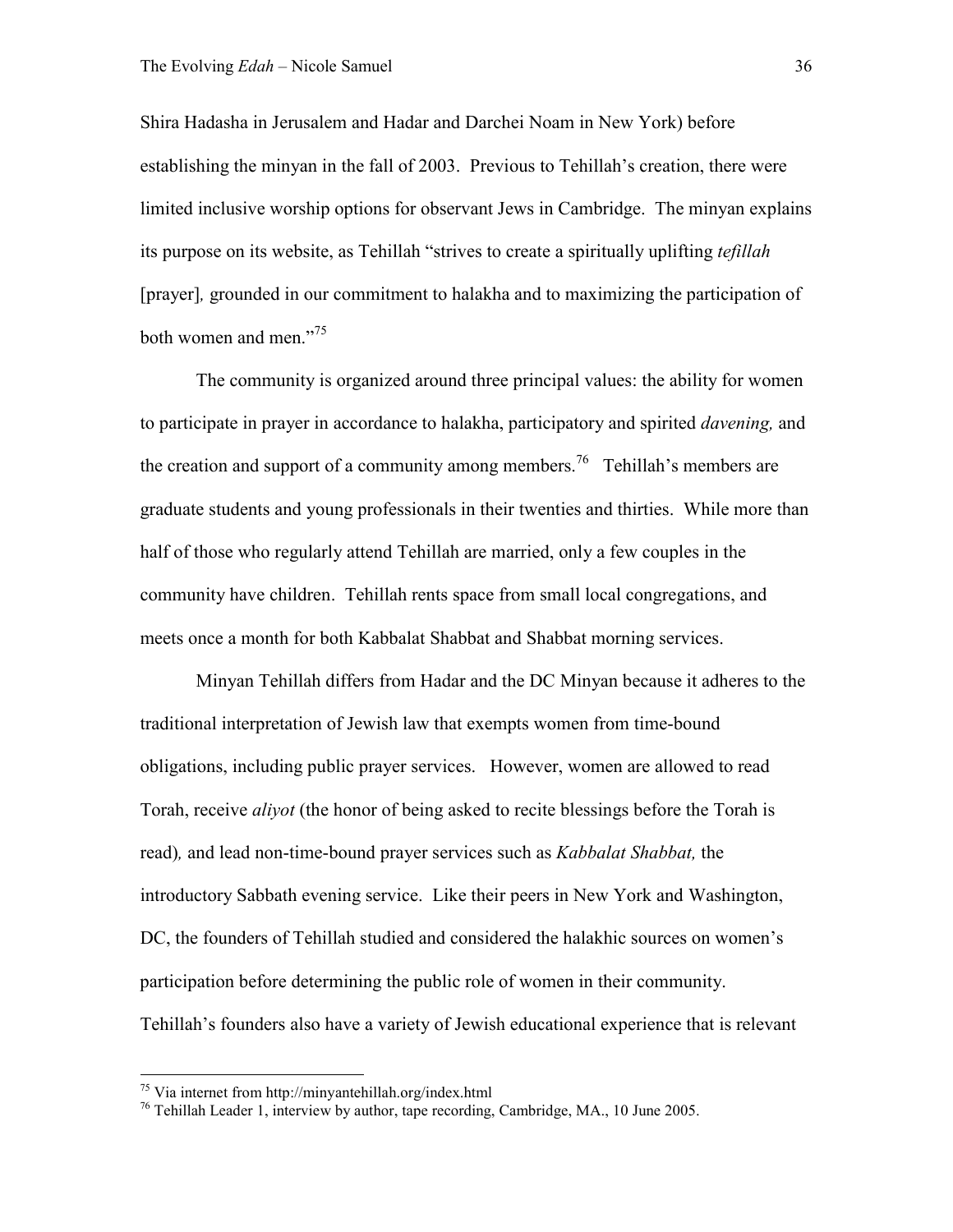in the development and organization of the minyan, including studies in Orthodox and pluralistic day schools and time at the Pardes Institute of Jewish Studies in Jerusalem and other *yeshivot* (traditional Talmudic academies).<sup>77</sup> The growth and increased popularity of innovative minyanim such as Tehillah show the great interest among young adults in making traditional Judaism inclusive for both men and women within the boundaries of halakha.

## **Washington Square Minyan**

The Washington Square Minyan is the newest of the innovative minyanim, holding its first Shabbat service in Brookline, Massachusetts in January 2005. The structure of the minyan is most similar to the DC Minyan, as men and women sit separately but women have equal opportunity to lead *davening,* read from the Torah, and receive *aliyot.* The minyan meets twice a month and added Kabbalat Shabbat services on Friday evening during the early summer months. Before the Washington Square Minyan, many participants would either attend the local Orthodox Young Israel congregation, a large, formal Conservative congregation, a small lay-led egalitarian minyan, or bounce from synagogue to synagogue. Several Washington Square members, unsatisfied with these Brookline synagogue options, would either decide not to attend any of the local congregations or walk more than three miles to attend Minyan Tehillah. The founders of Washington Square Minyan desired a spirited, traditional and egalitarian community and made contacts within the local community to publicize the creation of the new minyan. Two Washington Square Minyan founders spent a year living in Washington, DC and *davening* at DC Minyan. After returning to Brookline in the fall of

<sup>77</sup> Tehillah Leader 1 interview.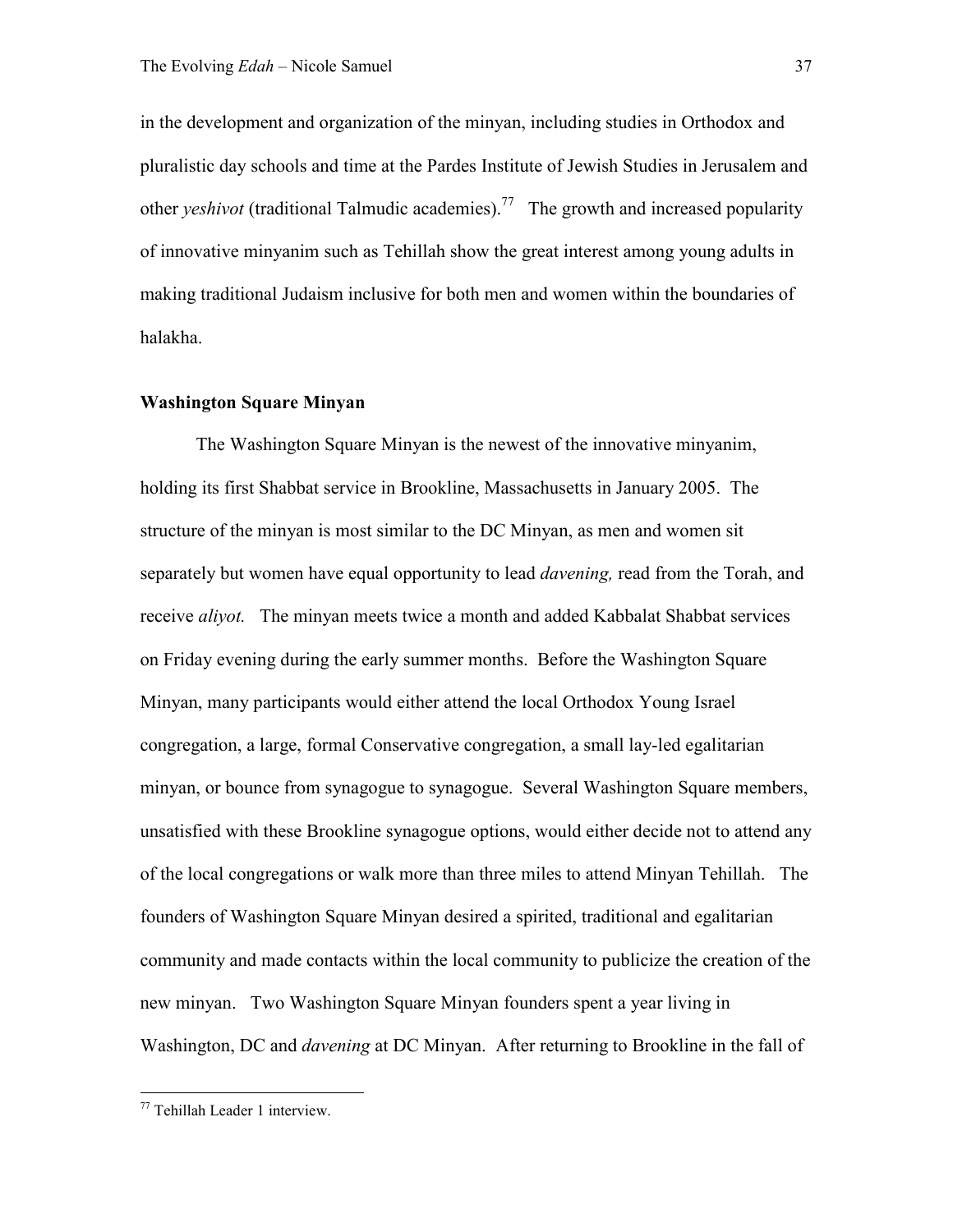2004, they began to organize a similar community, convening a focus group in September 2004 composed of five people from Orthodox and egalitarian background in order to represent the potential interests of future minyan members. The focus group met every week from September through the launch of the minyan, and evolved to become Washington Square's leadership core. The focus group decided that "egalitarianism is going to function as a critical defining feature of the minyan, but it was also very important to everyone who was there that this have a strong, traditional atmosphere and guiding principles."<sup>78</sup> The minyan's founders agreed to a full public participation for men and women with separate seating, which would allow members of both Orthodox and Conservative or other egalitarian communities to have a common comfort level.

There are notable similarities between Washington Square members and participants in other innovative minyanim. The Brookline leaders and participants have high levels of Jewish education with backgrounds including day school, studies in Israel, and Jewish overnight camp. Social networks prove an effective tool in building community, as minyan leadership know each other from other associations in the Jewish community, such as the Wexner Graduate Fellowship. The success of Hadar, the DC Minyan, and the two minyanim in Boston is evidence of the need and enthusiasm for traditional, lay-led, non-denominational communities within the spectrum of American Judaism.

<sup>&</sup>lt;sup>78</sup> Washington Square Minyan 1, interview by author, tape recording, Brookline, MA., 22 June 2005.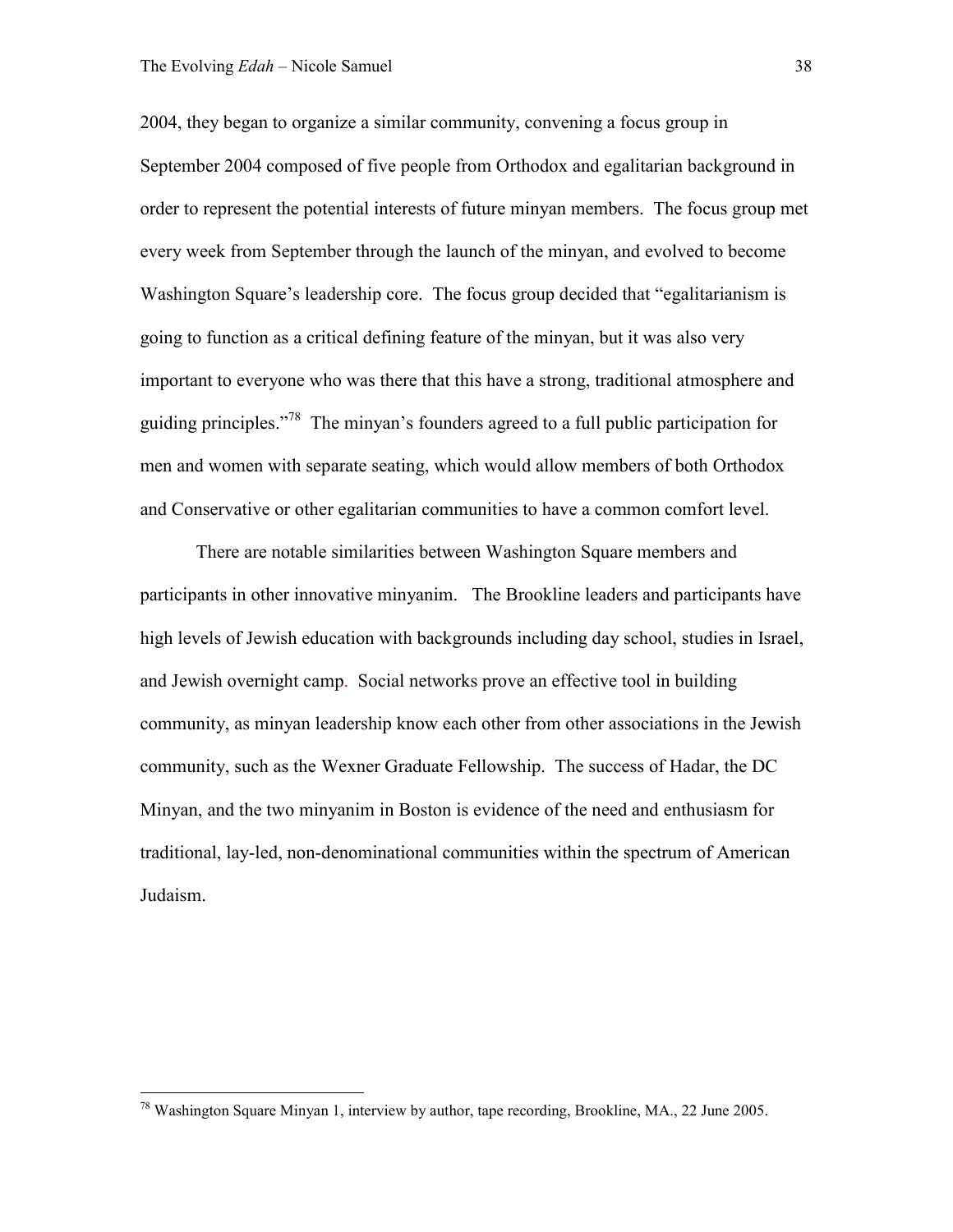# **Constructing the** *Edah:* **Individual Interviews with Minyan Founders, Leaders, and Members**

Interviews with innovative minyan participants reveal a strong correlation between present worship choices and religious observance, educational background, as well as attitudes towards denominationalism and increased opportunities for women in public prayer. Analysis of participants' demographic data shows a coherent sample with similar geographic background, Jewish and secular educational experiences, and high levels of Jewish ritual observance. All participants currently live in New York City, Washington, DC, and Cambridge and the Brookline/Brighton areas of Massachusetts. I was not surprised to learn that eleven of fifteen interviewees were raised in major Jewish communities of the Northeast, concentrated in the cities and suburbs between Boston and Washington, DC. The other respondents were raised in cities with large Jewish populations in the Midwestern and Southern United States, with the exception of one participant raised in New Hampshire. The participants' ages range from 24-31, with nine married and six single interviewees.

The majority of individuals interviewed for this study came from families with strong Jewish identification and observance; this is reflected in the high levels of Jewish observance and high levels of participation in Jewish educational experiences as both adolescents and young adults. Three participants became more observant and pursued greater levels of Jewish education after entering college. It is important to note that while this sample may be representative of innovative minyan members, it is not characteristic of the American Jewish population. Several analyses of the 1990 National Jewish Population Survey demonstrate that parental commitment to Jewish life (expressed through household observance and enrollment in Jewish educational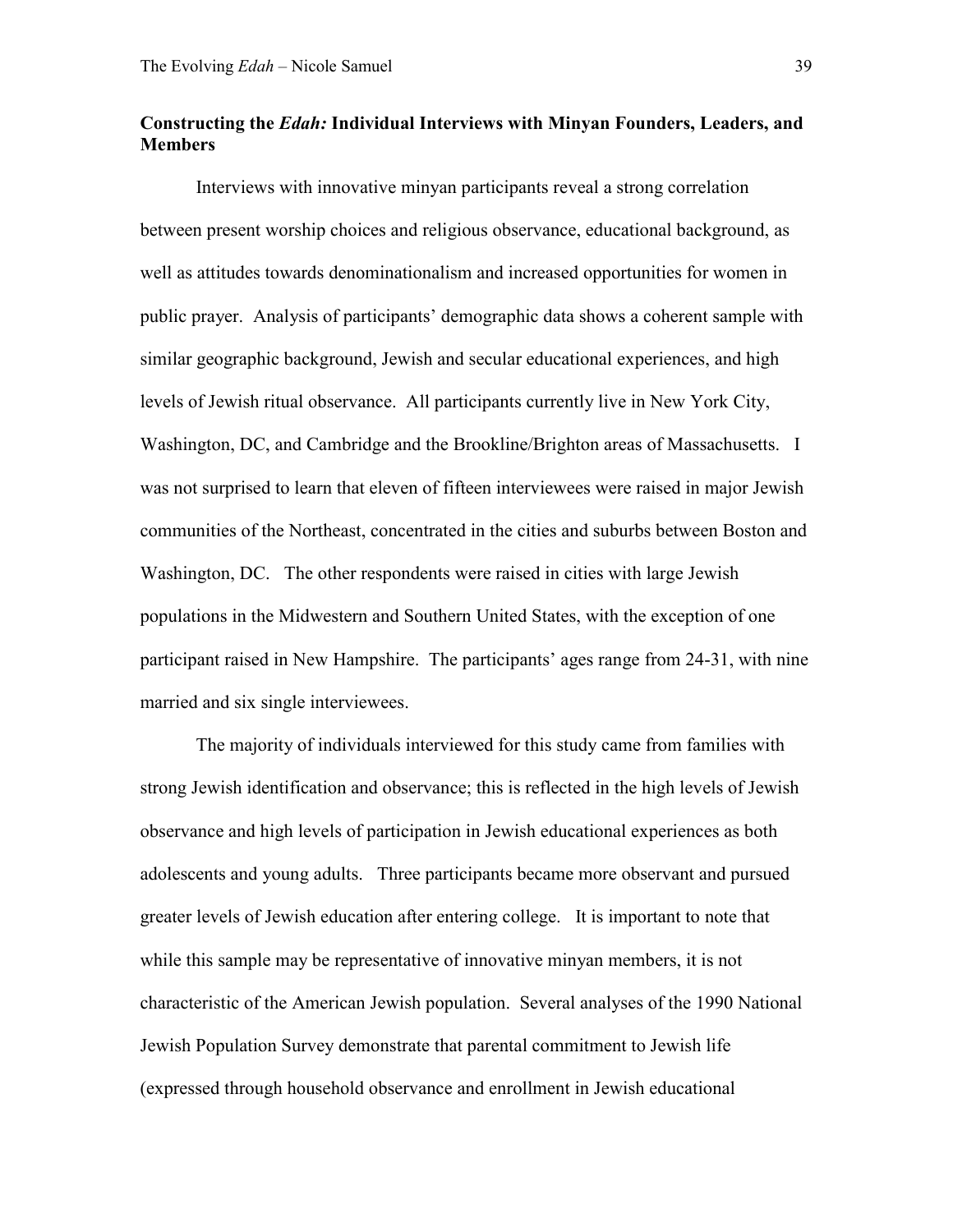institutions) is a direct influence in the formulation of childhood and adolescent Jewish identity.<sup>79</sup> The leaders and members of innovative minyanim may represent only a small segment of American Jewry; however, their backgrounds and commitment to traditional worship provide an interesting sample from which to study young adults engaged in Jewish life.

# **Jewish Education**

 $\overline{a}$ 

Interviews with minyan members demonstrated a strong link between Jewish education and participation in innovative commumities. Nine participants attended fulltime Jewish schools for four or more years; of these individuals, three attended Modern Orthodox schools, three attended pluralistic or non-denominational schools, and two attended Conservative Solomon Schechter schools. In Modern Orthodox, Conservative and pluralistic day school settings, boys and girls receive the knowledge required to organize and conduct Shabbat and holiday services; their knowledge of Hebrew language, liturgy, and Torah makes it possible for an innovative minyan to run independently of a synagogue. Those participants not enrolled in day school for more than four years had strong levels of supplementary Jewish education, including five respondents who attended part-time institutions for more than ten years. The level of participation in informal Jewish educational experiences is also high, as eight interviewees attended Jewish overnight camp for at least four years. Additionally, eleven individuals were involved in Jewish youth movements representing a broad range of ideologies, including the pluralistic B'nai Brith Youth Organization, youth divisions of

<sup>79</sup> See Alice Goldstein and Sylvia Barack Fishman. *Teach Your Children When They Are Young: Contemporary Jewish Education in the United States.* (Waltham, MA: Cohen Center for Modern Jewish Studies, 1993), 16 and Ariela Keysar, Barry A. Kosmin, and Jeffrey Scheckner. *The Next Generation: Jewish Children and Adolescents.* (Albany, NY: State University of New York Press, 2000), 45.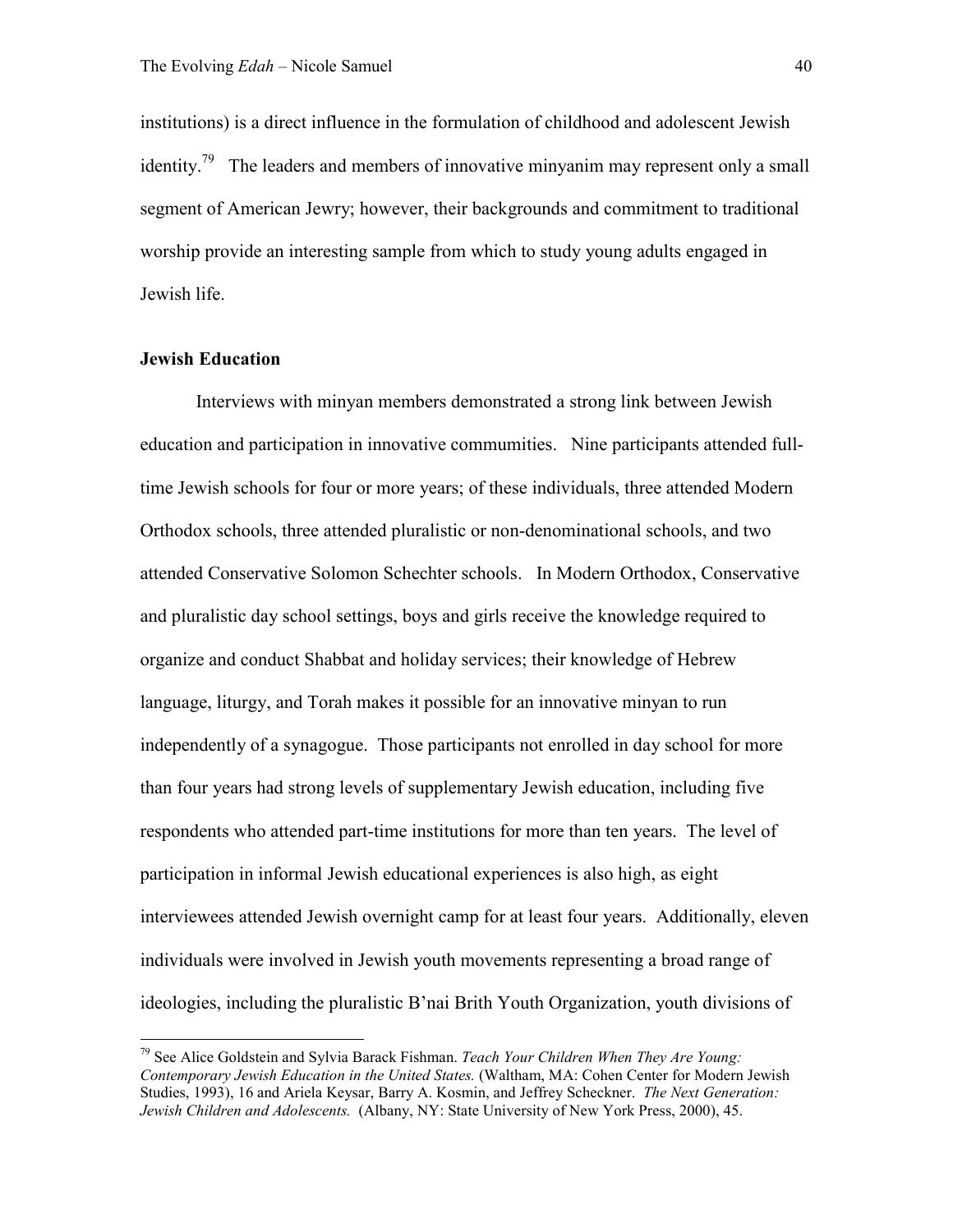the Conservative, Orthodox and Reform movements, as well the Habonim Dror and B'nai Akiva Zionist youth groups.

 Participants' strong interest in Jewish education is also expressed through significant time spent studying in Israel. Nine participants spent at least one year studying in different Israeli institutions, either between high school and college in an Orthodox yeshiva, at an Israeli university as part of a college year-abroad program, or at the non-denominational Pardes Institute for Jewish Studies or the Conservative movement's yeshiva at some point in the five years following college graduation. These educational experiences are the source of the text skills and ritual and liturgical knowledge needed to create and support their independent worship communities.

Knowledge of Jewish text, and the familiarity with sources including the Talmud, influences the ability of innovative minyanim to provide educational programming within their respective communities. Many of the communities formed after studying the different sources within Jewish law and tradition on women's opportunity within the synagogue. Kehilat Hadar, the DC Minyan, and Minyan Tehillah conducted learning sessions from which to understand the acceptability for women to serve as prayer leaders, Torah readers, and other public roles that have been prohibited by other halakhic interpretations for centuries. After the innovative minyanim in Manhattan and Washington, DC grew and solidified their respective membership base, the communities organized and continue to offer a *beit midrash* (house of study) program. These programs provide opportunities for *hevruta* (pair) study, in addition to classes offered by more learned members of the communities. All four innovative minyanim profiled in this paper also offer Shabbat learning sessions after services that often relate to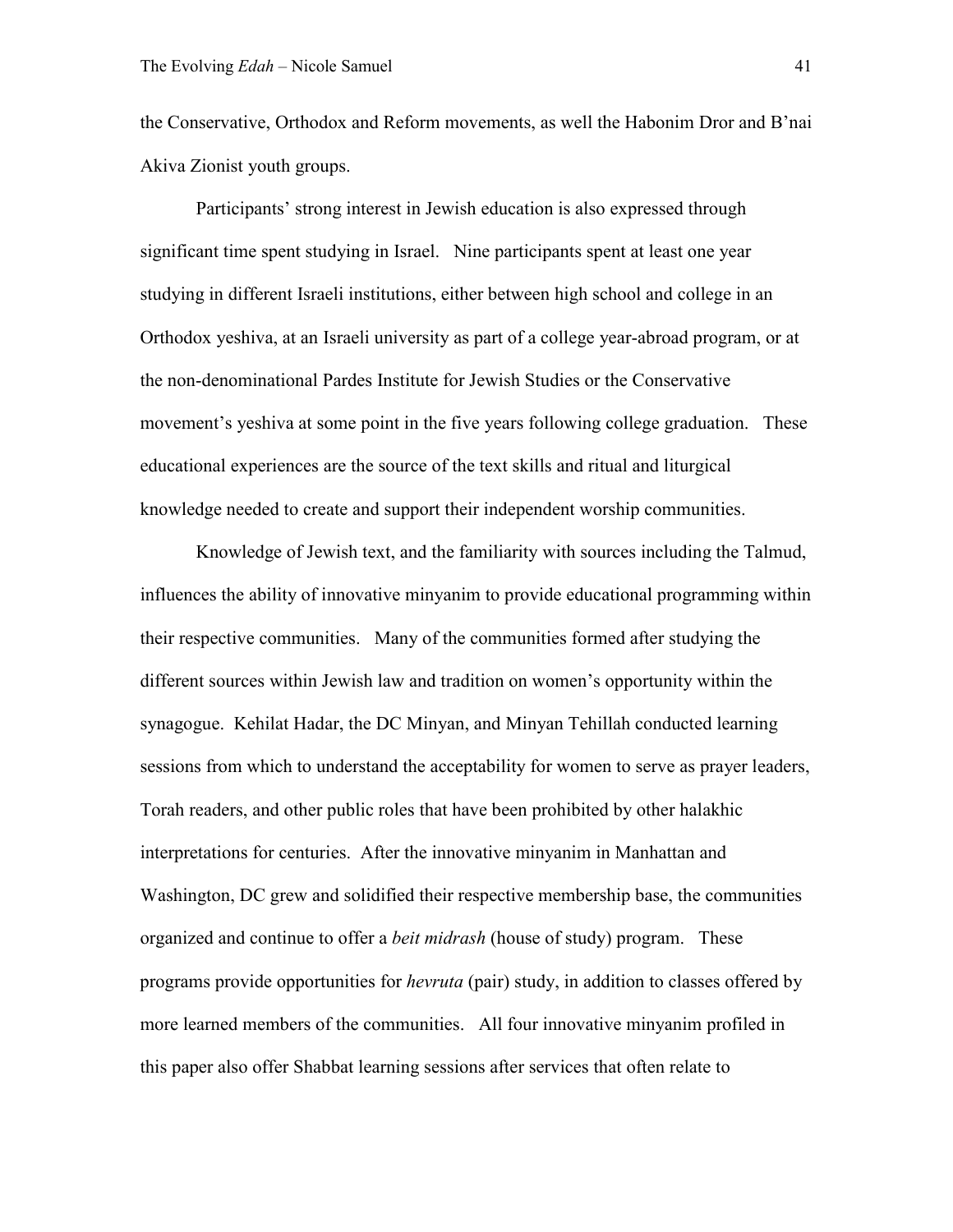egalitarianism and halakha or other issues that are relevant to the community, essentially building on a pre-existing level of Jewish knowledge. Hadar and the DC Minyan also offer classes and other resources to help members learn how to lead Sabbath prayer services or read Torah. These efforts not only expand the ranks of prayer leaders but also increase the communities' overall level of Jewish literacy. Several interviewees said that Jewish learning and text study are among the most personally meaningful aspects of Judaism. The emphasis on different aspects of Jewish education amongst current members of innovative minyanim assures high rates of literacy for the next generation.

### **Jewish Observance**

Participants reported high levels of Jewish observance. Twelve individuals said they observe the laws of both Shabbat and *kashrut* at home. The remaining respondents said they keep kosher at home and are "mindful" of Shabbat though not fully observant in their personal practice. Those who did not grow up in Modern Orthodox or right-wing Conservative homes or environments report a "shift in comfort zone" after time abroad in Israel or involvement in Jewish life on their college campus. Ritual observance and commitment to tradition are important to innovative minyan members, as the reexamination of halakhic sources for evidence of women's right to participate publicly does not equate a change in practice for members whose level of observance would be considered as representative of Modern Orthodoxy. A Washington Square Minyan founder explains that egalitarian worship does not indicate lower levels of Jewish observance, saying "We're trying to build a community that is, at its heart, traditional. Egalitarianism is a principle that defines how we conduct davening in shul, but it is not a principle that waters down the value of halakha or waters down the value of the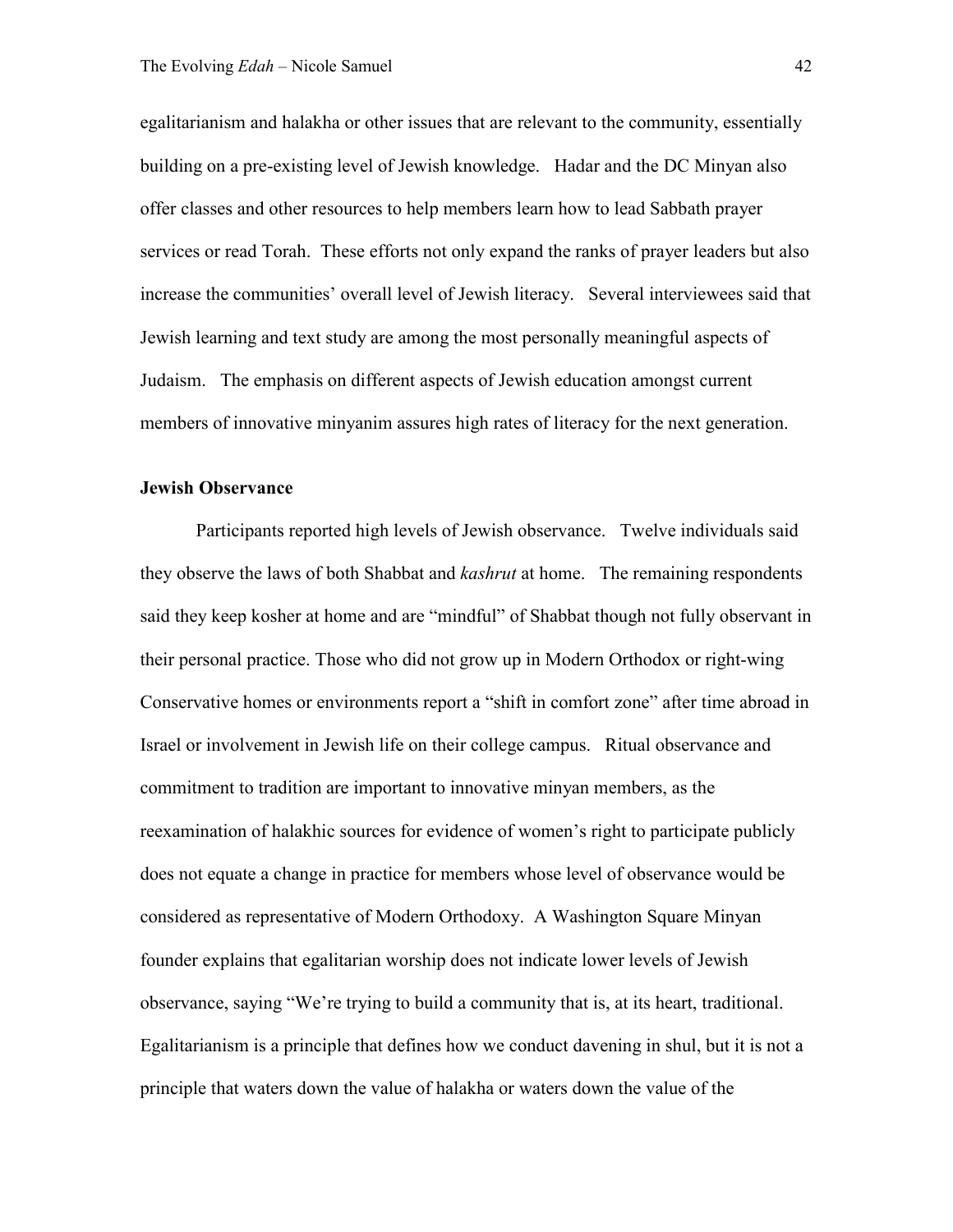traditional aspects of what we are doing."<sup>80</sup> The leader asserts that both traditional Judaism and egalitarian practice can co-exist and create a thriving atmosphere for *davening.* 

The three respondents who are not *shomer Shabbat* (Sabbath observant) represent an important population within innovative minyanim. A Washington Square Minyan participant attributes her comfort to the community's "Orthodoxness." She explains, "The minyan draws people that enjoy going to services and participating in Shabbat and Shabbat activities, as opposed to a lot of people that I grew up with in my Conservative synagogue. Even though I am not completely *shomer Shabbat,* I enjoy being around people who care about celebrating Shabbat."<sup>81</sup> Though many individuals prefer a traditional service that is conducted in Hebrew, the practices of some who attend these worship communities is not necessarily reflective of the sample in this study.

A Hadar member shared a story that demonstrates this and has become an "urban legend" in the community. She recounts the following story: "Someone who regularly came to Hadar was spotted having brunch in an Upper West Side restaurant by a *gabbai* one Shabbat morning and said, 'Hadar is great! Shabbat every other week!"<sup>82</sup> While Hadar leaders celebrate Shabbat every week by refraining from work or spending money from sunset on Friday until sunset on Saturday, the story demonstrates that this is not necessarily the level of observance of the entire community. Participants may choose to only attend worship services on the weeks that the innovative minyanim hold worship services. This example shows the diversity of the population attracted to innovative minyanim, as all members do not adhere to the same level of ritual observance.

<sup>80</sup> Washington Square Minyan 1 interview.

<sup>&</sup>lt;sup>81</sup> Washington Square Minyan 2, interview by author, typed notes, Brighton, MA., 25 May 2005.

<sup>82</sup> Hadar 3, interview by author, via phone, 31 May 2005.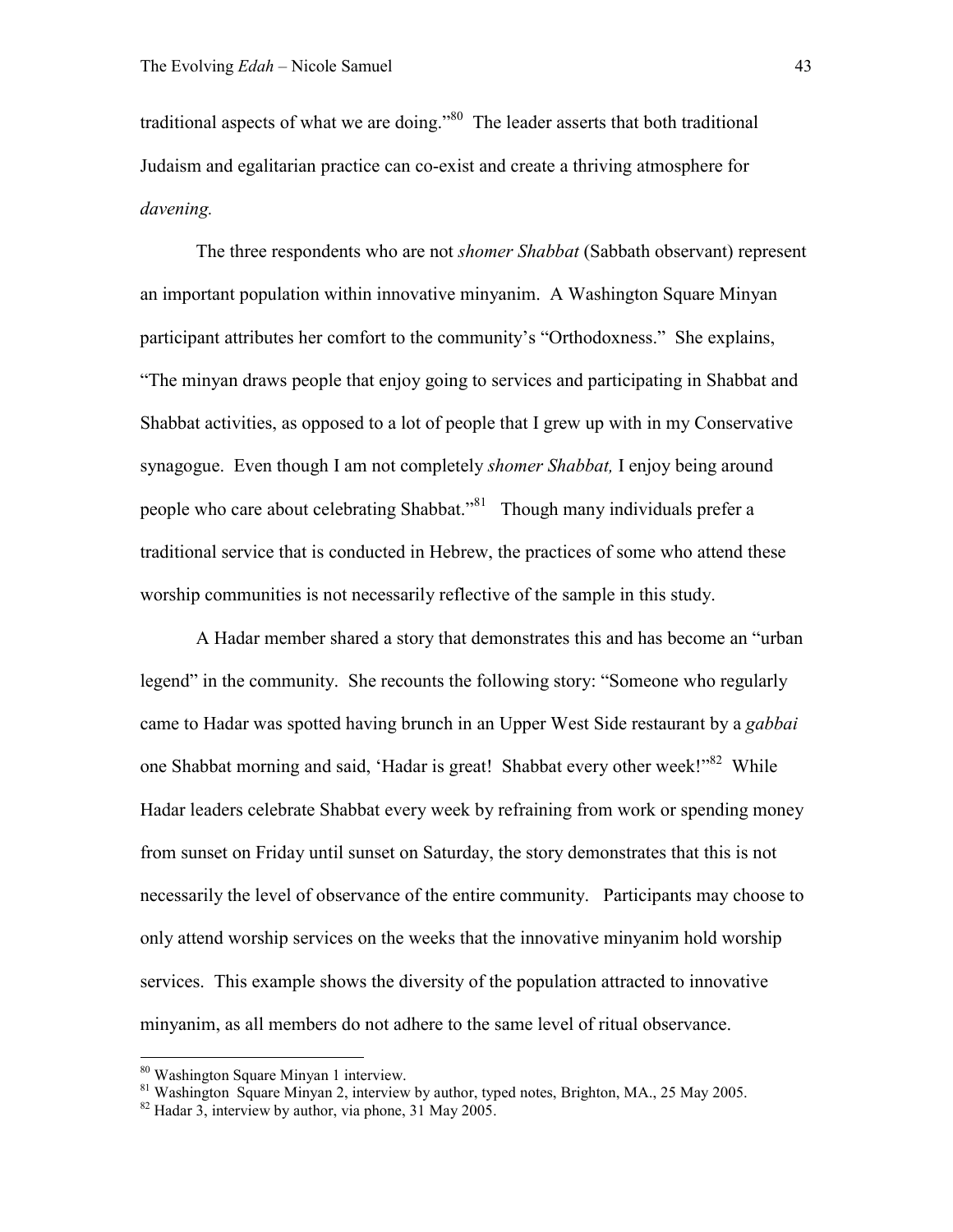However, the decision to attend Hadar and the other minyanim demonstrates that traditional worship is attractive to Jews in their twenties and thirties, as "Shabbat every other week" is an important expression of their commitment to Jewish life.

## **Identification and Frustration with Denominational Judaism**

American Judaism has been divided into different denominations or streams of Judaism for nearly a century. The backgrounds of study participants represent the major movements in American Jewish life. Nine participants said they were raised in Conservative households, while three individuals said they were raised Modern Orthodox. The Reform movement is also represented in this sample, with two individuals saying they were raised in Reform synagogues and one was raised in an "unaffiliated Reform havurah." In contrast to the denominational identities of the households in which they were raised, eleven of those interviewed said they do not belong to a specific denomination or movement. The other participants stated that they consider themselves to be Conservative (two individuals), Reconstructionist, and postdenominational Orthodox. Many observers of American Jewry would find this surprising, as the level of Jewish observance demonstrated by study participants is often indicative of affiliation with Orthodox or right-wing Conservative synagogues.

Instead, minyan members express their distaste for denominationalism. A former Hadar gabbai who was raised in a Conservative home, explains that he considers himself non-denominational because "…increasingly I see the movements as competing brands."<sup>83</sup> He cites the Conservative movement's publication of a new *chumash* (Hebrew term for the Five Books of Moses) in 2001 as more divisive than helpful, as

<sup>&</sup>lt;sup>83</sup> Hadar Interviewee 4, interview by author, via telephone, 1 June 2005.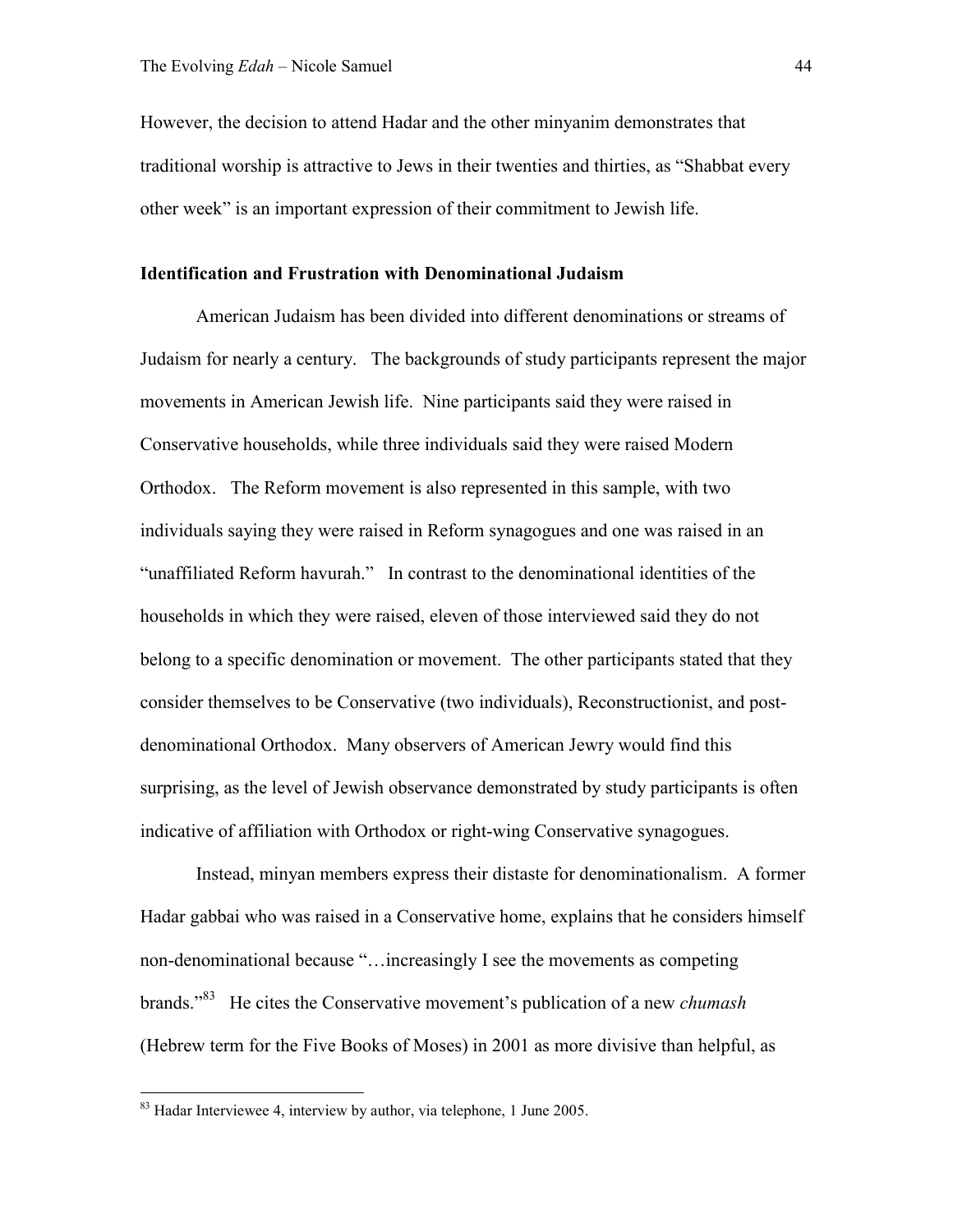American Jews now read translation and commentary of the Sabbath Torah portion through a denominational lens (the Reform movement also published a *chumash*). Many interviewees echo the sentiment that denominations are problematic and voice their support for a non-denominational approach to Jewish life. Participants affirm their attraction to innovative minyanim because members come from different traditions and there is a respect for all backgrounds. A Washington Square Minyan member, says, "I enjoy [Washington Square Minyan] because pluralism has always been something that's very important to me. It's a beautiful thing to see ten people at *shul* (Yiddish term for synagogue) praying in ten different ways with different *siddurim* (prayer books). In a more established synagogue, that's not necessarily the way things work.<sup>84</sup> The dedication to pluralism and the distaste for denominationalism represents the growing enthusiasm for non-denominational worship institutions and innovative minyan members' confidence that Jewish life is not dependent on affiliation with the major streams of American Judaism.

### **Worship Participation before Innovative Minyanim**

l

 The young, traditional Jews interviewed for this study report difficulty finding a spiritual home in mainstream synagogue institutions because of differences in religious practice, egalitarian ideals and the lack of a peer group in their age range. While most study participants said they attended Modern Orthodox and/or Conservative services before regularly attending an innovative minyan, a small number of interviewees worshiped in congregations across the streams of Judaism, ranging from the ultra-Orthodox Chabad to left-wing Reconstructionist synagogues.

<sup>&</sup>lt;sup>84</sup> Washington Square Minyan Interviewee 3, interview by author, typed notes, Brighton, MA., 26 May 2005.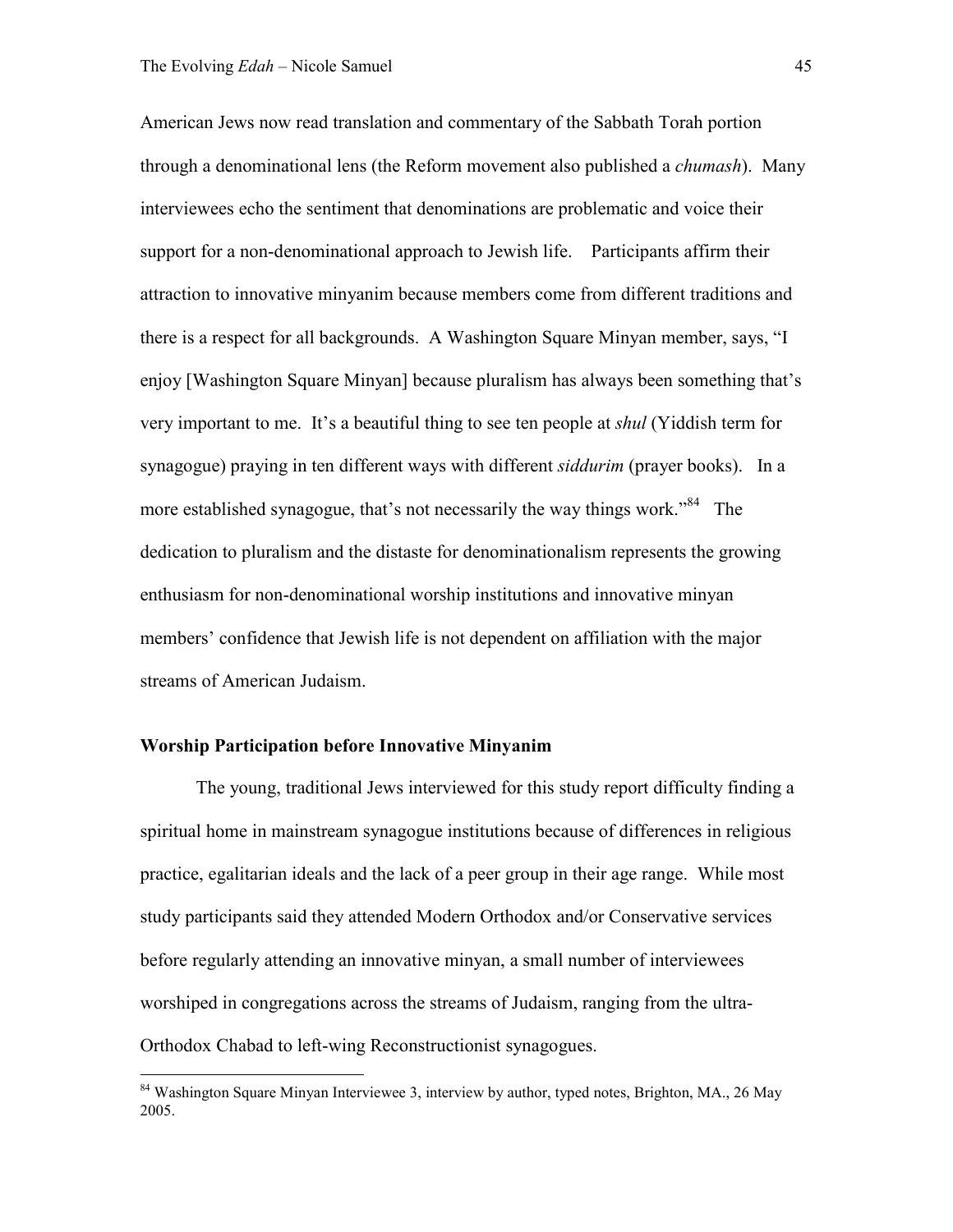Many current minyan-attendees were unhappy with the Shabbat services in mainstream synagogues. Individuals who attended Conservative synagogues were frustrated when certain elements of the traditional liturgy were excluded or only certain sections of the weekly Torah portion were read publicly; however, they would not be comfortable attending an Orthodox synagogue because of their egalitarian ideals. Minyan participants expressed their frustration with synagogues where the prayer service is lengthened by the rabbi's remarks, congregational announcements, or adjustments for a bar or bat mitzvah celebrations; instead, they desire participatory *davening* with singing and spirited melodies without the public formalities of mainstream congregations. A Minyan Tehillah founder who grew up in a Modern Orthodox synagogue, explains why the Cambridge community is preferable. In a "standard" Orthodox synagogue, "there is sort of impatience about it. Already it's a long *davening*, and the rabbi has to speak, and there is no singing. [This type of service] would drag everybody down." In creating Tehillah, "… it was my first priority to make quality *davening* with singing and is more participatory."<sup>85</sup> Innovative minyanim developed because individuals could not find the traditional, participatory, and gender- inclusive Shabbat services in other synagogue institutions or minyanim. The result is the development of a formal network of young adults who value prayer, ritual observance, and Jewish law.

## **The Appeal of Innovative Minyanim**

A consistent theme that resonated throughout individual interviews is the importance of community. Interviewees affirm that they not only enjoy the worship service, but also the opportunity to *daven* amongst their peers. "I really like being in a

<sup>85</sup> Minyan Tehillah 1 interview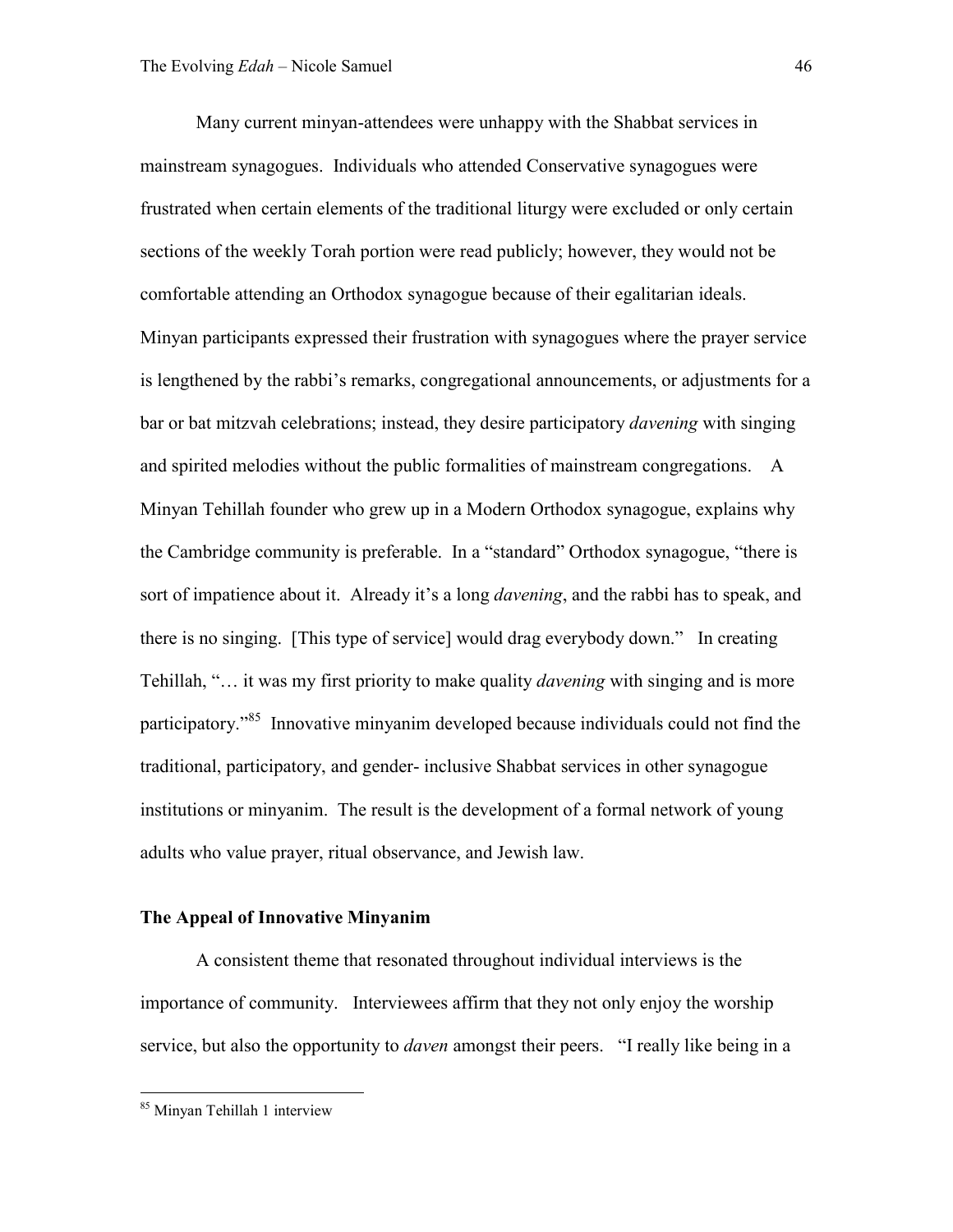group of people who want to be there and they care about *davening* and the community," says a Washington Square Minyan member. She continues, "Previously, I haven't found a community where the people felt like they really wanted to be there. In other places, it was purely a social scene."<sup>86</sup> A Hadar leader explains why the community is a comfortable worship environment because many participants are in the same age cohort, saying "People come to Hadar and think, 'Wow, I'm not the only person under forty who likes to *daven*.' [Hadar] did not start as a specific place for young people to daven – we were young and had friends our age." He adds that sometimes those who are in the older demographic may feel intimidated at Hadar, but it's "the same way feel walking into a regular *shul.*" <sup>87</sup> A Washington Square participant says, "I enjoy [Washington Square Minyan] because it is a warm and comforting environment, which is something I look for in a place of worship. It's not the type of place where you walk in and people look at you and think, 'Who are you and why are you here?'"<sup>88</sup>

A Hadar gabbai reasons why young adults prefer Hadar over a synagogue institution. She says "There's a bit of anti-establishment [sentiment] in us – [at Hadar] we can lead services… We don't like top-down [structure of synagogue leadership] and long rabbis' sermons or someone being on the *bimah* (platform) above us. Hadar somehow reaches people in their twenties and thirties because Hadar often gives them something they can't get anywhere else."<sup>89</sup> Other minyan members give voice to the importance of participation in innovative worship communities. Josh Greenfield says he prefers a lay-led minyan to synagogue institutions because "I don't want to feel like I am

<sup>86</sup> Washington Square Minyan 4, interview by author, via phone 24 May 2005.

<sup>&</sup>lt;sup>87</sup> Hadar 1 interview

<sup>88</sup> Washington Square Minyan 3 interview.

<sup>89</sup> Hadar 3 interview.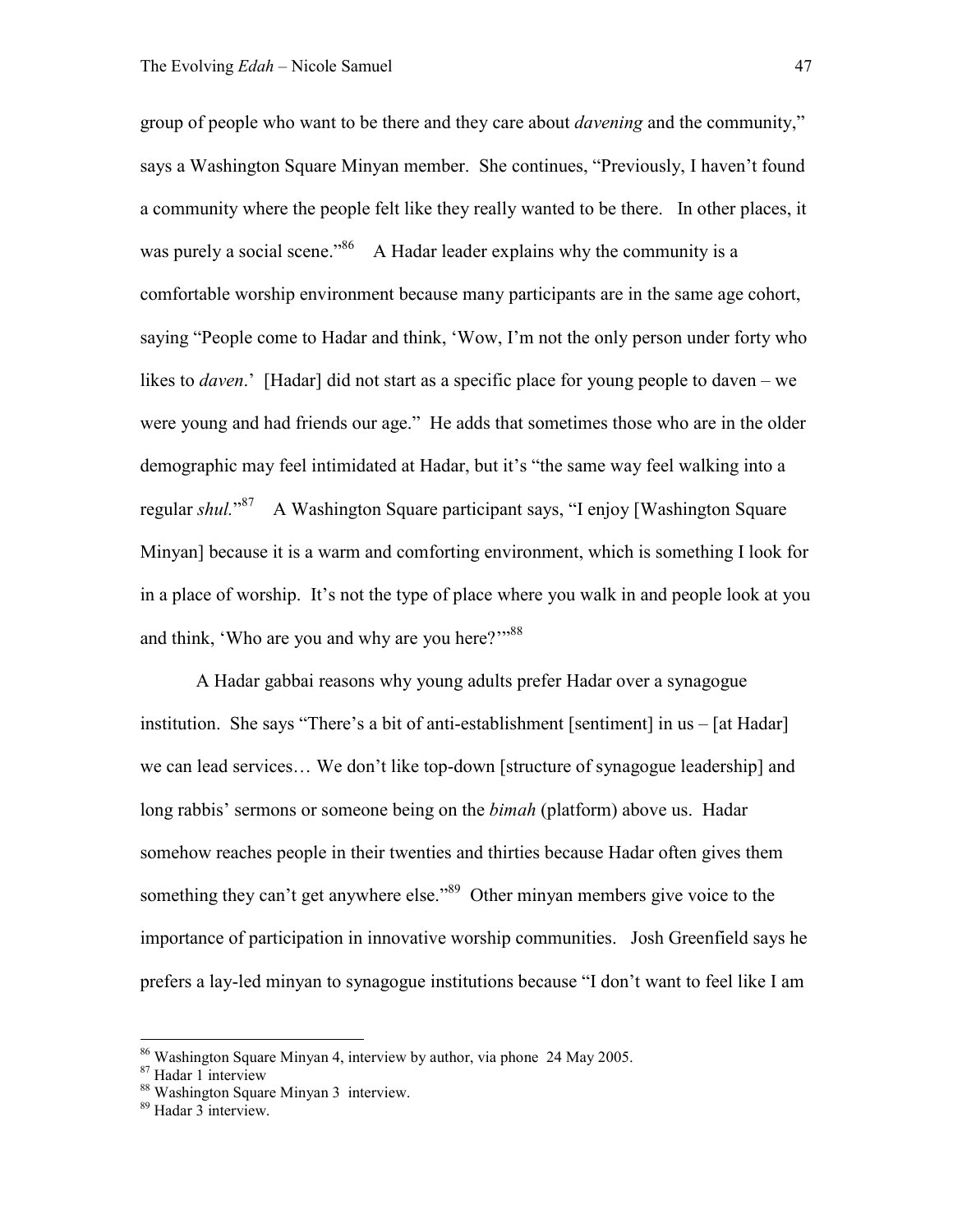in the audience. I want to feel like I am an active part of what's going on." Interviewees believe that the opportunity for participation in worship helps to create a strong community, as members become personally invested in the minyan. They argue that such opportunities can not be found in most mainstream synagogues. A Washington Square leader explains, "The institutional models for Jewish participation often cultivate a culture of alienation between the people who are there and the people who run it, which often times makes the people who are there more passive in the process than they need to be in their Jewish lives."<sup>90</sup> Active minyan members immerse themselves in their communities and take on various roles, including reading Torah and serving as a *gabbai*, opportunities likely not available to them in mainstream synagogues. Innovative minyanim are built on the idea of communal participation, and they appeal to their membership because of the opportunity to be with like-minded peers who are invested in Jewish life.

## **The Influence of Feminism**

The interview process revealed divergent attitudes toward both secular and Jewish feminism, especially among women. While innovative minyanim would not be possible without the success of the Jewish feminist movement in challenging the establishment, many women interviewed express ambivalence or negative feelings about feminism. Several female study participants women say they do not consider themselves feminists, often placing feminism in the context of the Second Wave Feminist movement of the 1960's and 1970's. "The term makes me uncomfortable because when I think about Jewish feminism or feminism in general, I think of angry people. I don't know so many

<sup>&</sup>lt;sup>90</sup> Washington Square Minyan 1 interview.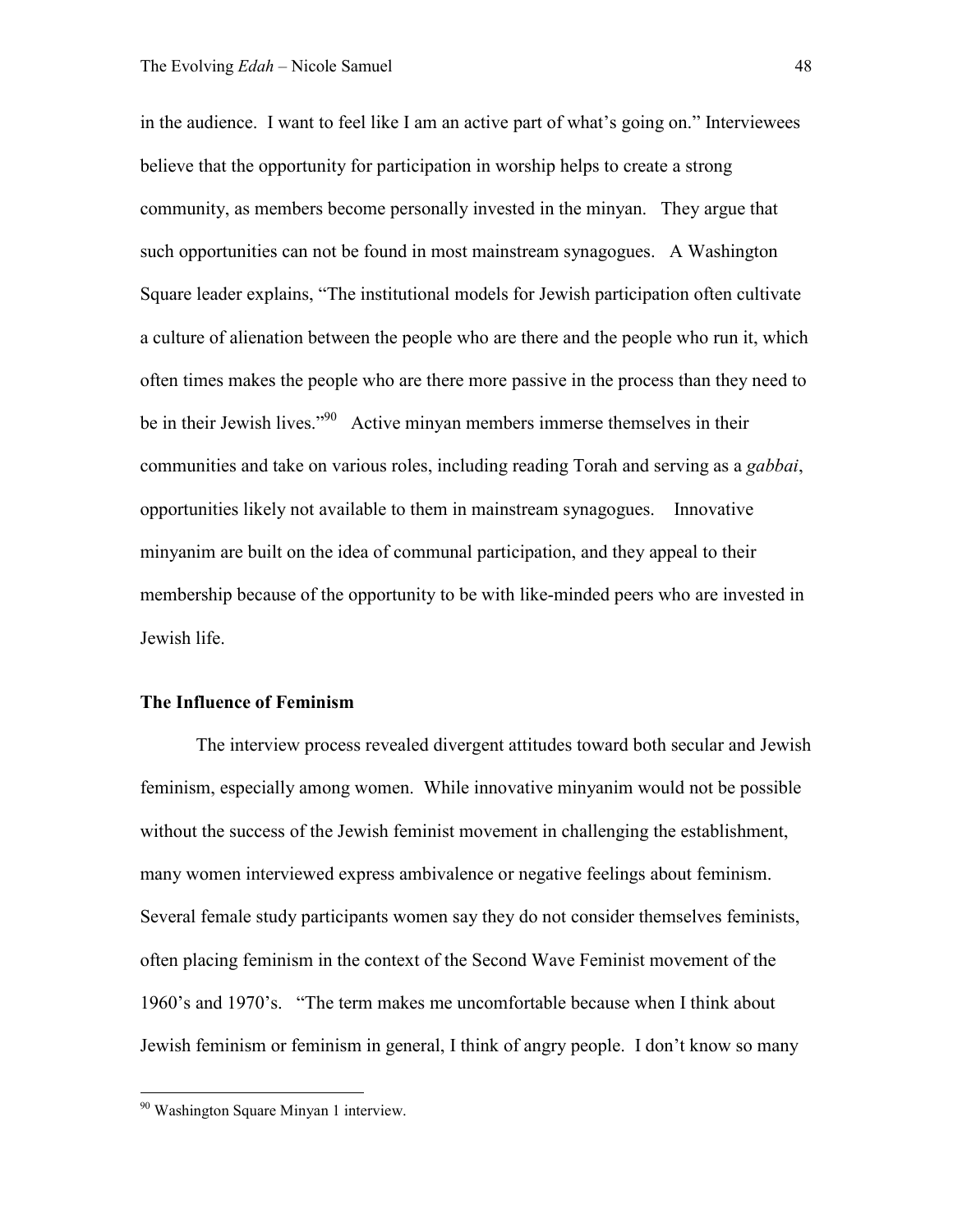people who would actively say, 'I am a feminist.' My association with that is more of the feminist activists of thirty years ago," explains a Washington Square Minyan attendee.<sup>91</sup> Though the participants of innovative minyanim grew up in an era of increasing opportunities for women in both the Jewish and secular world, the availability of such opportunities affects their support of the feminist movement. A Hadar leader, age 28, seemingly speaks for many women of her generation, saying, "When you come to understand the world at a time when feminism has already won major victories, you don't have as strong of a relationship to it."<sup>92</sup> A female member of Tehillah raised in a Conservative household, says,

> I think I am very resistant to say I see my Jewish life from a feminist perspective. Instead, I see it from a world perspective. It disturbs me that when women want substantial participation, it is called feminism - it should just be protocol – but we have to pin it to a movement because that's what the standard is. People who don't come from an egalitarian background look and me and say you're such a feminist, but it's really a matter of perspective.  $93$

Interestingly, the interviewees who expressed the strongest support for Jewish feminism were women who were raised in Orthodox communities and the minyans' male leadership. A member of the Hadar leadership team describes himself as a "very strong egalitarian Jew" who grew up during the time when Conservative synagogues were struggling with issues of women's equality. When asked about his relationship to Jewish feminism, he recalls his mother's decision to wear *tallit* and *tefillin* [prayer shawl and phylacteries], making her the first woman to do so in the family's Conservative

<sup>&</sup>lt;sup>91</sup> Washington Square Minyan 4 interview.

<sup>&</sup>lt;sup>92</sup> Hadar 4 interview.

<sup>&</sup>lt;sup>93</sup> Minyan Tehillah 2, interview by author, via telephone, 1 June 2005.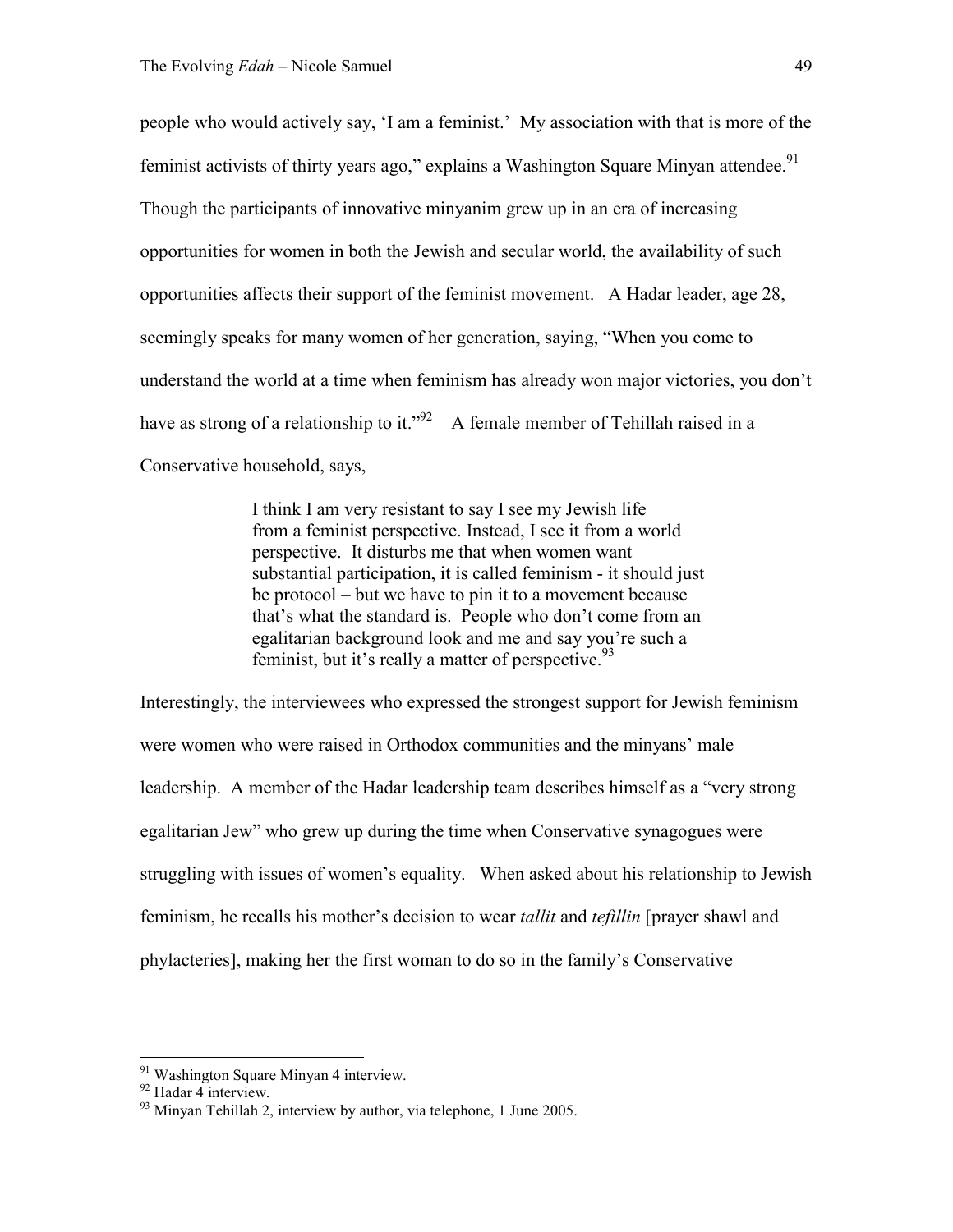congregation.<sup>94</sup> Though participants may have different views toward feminism, the success of the movements for equal opportunity in the secular world and Jewish life undoubtedly influenced the creation and creators of innovative minyanim.

# **Attitudes towards Halakha and Egalitarianism**

The commitment to tradition propelled the founders of the four different innovative minyanim to look within the canon of Jewish law to find permission for women's public participation in religious life. Interviewees affirm the importance of halakha and the tradition that guarantees respect for all members of the community, saying that they would not participate if the practices were not *halakhicly* permissible. A minyan leader explains the personal importance of participating in an egalitarian worship community:

> Every aspect of my life functions with an egalitarian premise… It became distasteful to start thinking about the important principle that operates in every way of how I relate to other human beings, but when I go into *shul,* suddenly that principle no longer has root. And it's actually more nefarious than that because it means that this idea of egalitarianism is only a secular principle… It suggests that it's a mistake to live an egalitarian lifestyle – with my spouse, with my friends, with my professional work. And it's not that I just feel uncomfortable with it, I think it's quite wrong. I think that it's one of those places where modifactions in halakha can reflect contemporary realities in a very authentic way… The richness of Jewish life shouldn't entail the excluding of women from areas of responsibility when they have already assumed responsibilities in every other aspect of their lives.  $95$

Many interviewees echo this sentiment, believing that is impossible to continue to limit women's participation in synagogue when they are equal members of the secular world.

l

<sup>&</sup>lt;sup>94</sup> Hadar 1 interview.

<sup>&</sup>lt;sup>95</sup> Washington Square Minyan 1 interview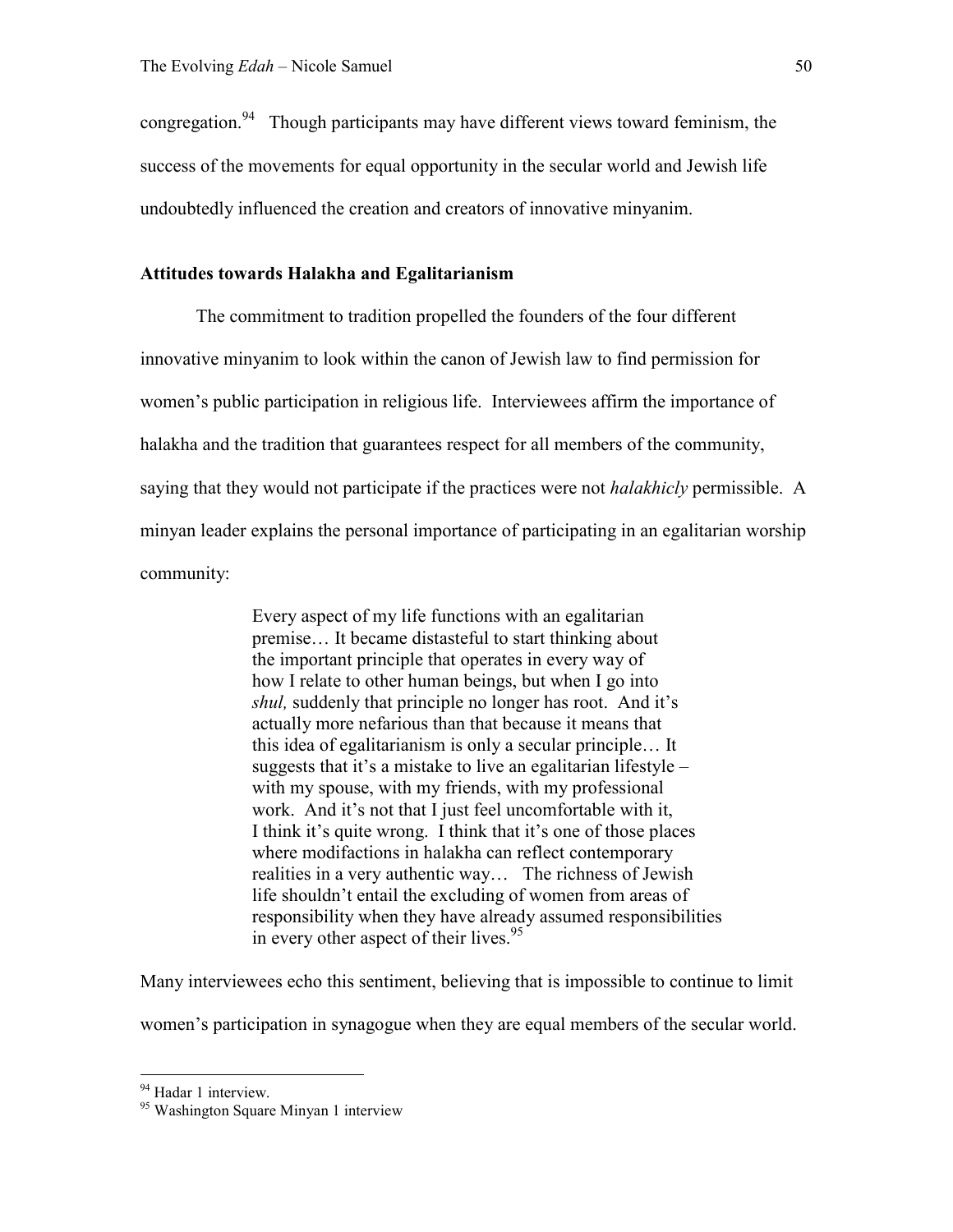They argue that because women's participation is permissible within halakha*,* twentyfirst century realities dictate that the texts should be reexamined to allow for genderinclusiveness to match women's standing in contemporary society. A gabbai raised in the Orthodox community, says, "The principle of *k'vod ha tsibur* [respect for communal leaders] is very important. In order to fulfill this obligation, women should participate equally. I feel very insulted about the prohibitions [against women's participation]… All my anger toward Orthodoxy stems from these issues."<sup>96</sup> She interprets *k'vod ha tsibur* as respect for all communal leaders, both men and women. As members of both the secular and Jewish world, minyan participants are influenced by the egalitarian aspects of contemporary American society, in which women have access to many of the same opportunities available to men.

### **Issues of Authority in Innovative Communities**

While innovate minyanim have resolved the issue of halakha and genderinclusiveness, community leaders continue to seek the advice of authority figures regarding religious practice and ritual observance. The system of authority is different in each of the four communities because the minyanim are not organized under a formal organization or denominational body. Without a community or congregational rabbi serving in a professional capacity, many of the decisions on practices are made by minyan leaders or *gabbaim* (communal leaders). The *gabbaim* study relevant texts in order to determine their community's *minhag* (custom). The *gabbaim* also seek the advice from learned members of their respective communities.

Kehilat Hadar is advised by Rabbi Shai Held, who "does not serve as official *posek* (halakhic authority or decision maker) but helps the *gabbaim* in making decisions,"

<sup>96</sup> Hadar 5, interview by author, via telephone, 31 May 2005.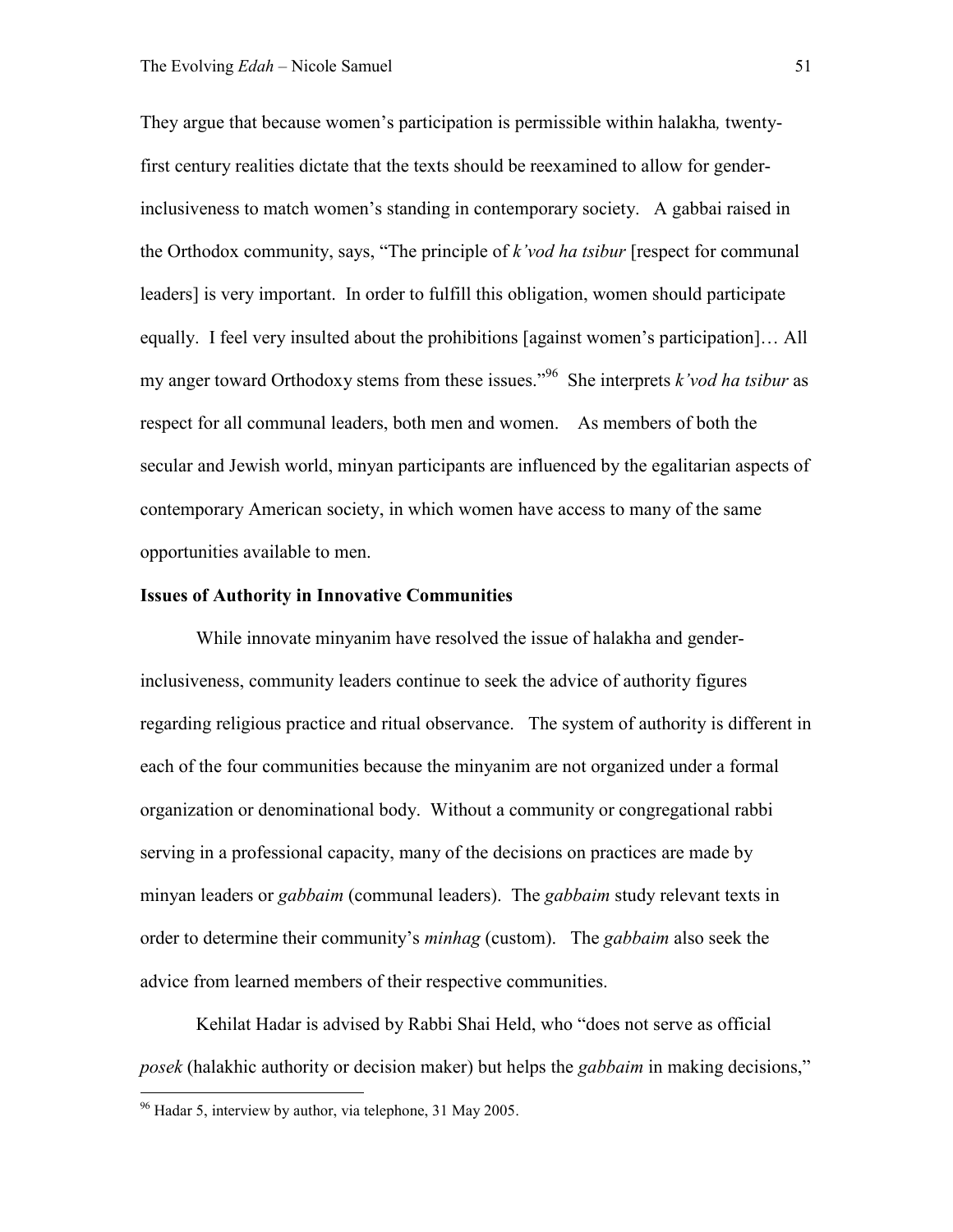in addition to other "unaffiliated" rabbis. $\frac{97}{10}$  Minyan Tehillah found halakhic advisors within their community, a "council of sages" that consisted of a local rabbi and two women who are highly learned in halakha.<sup>98</sup> When these "halakhic interpreters" moved out of the Boston area, two members of the minyan were recruited to serve as the community's advisors on Jewish law and practice.<sup>99</sup> The current advisors are an Israeli woman who is studying for her PhD in Talmud and her husband who has spent many years studying in *yeshivot*. However, Minyan Tehillah will again be forced to find other halakhic advisors when they return to Israel. This example highlights the difficulty of being involved in a community without a permanent authority figure. As a result, the leaders of innovative minyanim spend considerable time studying the sources to make decisions for their communities, and these responsibilities are in addition to full-time careers or graduate studies. One DC Minyan leader describes the difficulty of communal members in devoting time to organizing the minyan and studying relevant sources and says the minyan is considering hiring staff to assist in the logistical process. She also notes that the minyan's location in Washington, DC makes it difficult to find halakhic authorities without local access to institutions such as rabbinical schools.<sup>100</sup> I believe relationships with formal rabbinic authorities will evolve as innovative minyanim grow and become a norm in the American Jewish community.

## **The Influence of Social Networks**

Innovative minyanim grew beyond Hadar as a result of social networks between the leaders of different communities. These like-minded individuals know each other

<sup>97</sup> Hadar 5 interview.

<sup>98</sup> Minyan Tehillah 1 interview

<sup>&</sup>lt;sup>99</sup> Ibid.

<sup>&</sup>lt;sup>100</sup> DC Minyan 2, interview by author, via telephone, 30 May 2005.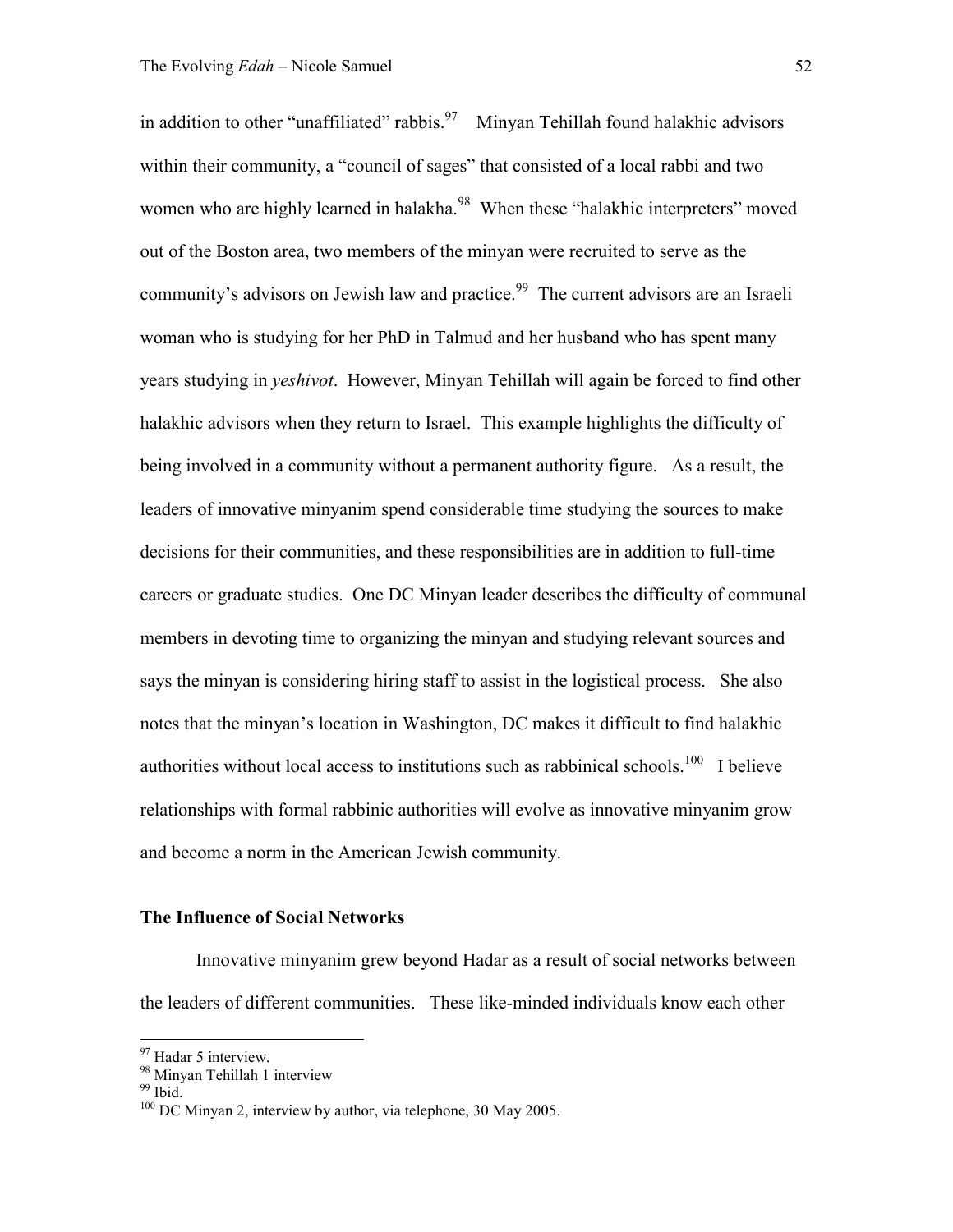from their time together at Jewish summer camps, as Hillel activists in college, as recipients of the prestigious Wexner Graduate Fellowship, or from studying in Israel after high school and college. A Tehillah leader explains, "I think that there is this movement of people who went to school together – Ivy League schools – who came from different traditions and are able to dialogue in a very intellectual way and I think what happens from some of these friendships – a hybrid is born and people want to pray together and work to make this happen."<sup>101</sup> Through these connections, traditional Jews in their twenties and thirties created worship-related socialization options for their peers.

The initial social connections between founders and leaders of innovative minyanim foster new networks for the entire community, laying the foundation for minyanim frequented mostly by individuals in their twenties and thirties. Innovative minyan members often say that they joined their minyan because of the davening or spiritual reasons, and that the social atmosphere created in these communities in an added benefit. A Hadar leader explains that people do not come simply to interact with others, as "what really drives people to show up at Hadar is not for *kiddush* [literally meaning sanctification but referring the social period after the conclusion of the prayer service] and socializing – it's for the davening."<sup>102</sup> However, after the difficulty of finding a community of their peers in institutional synagogues, minyan participants affirm the positive social aspects of their congregations. "I felt like I fit in socially, I felt like people were similar to me – a serious interest in traditional Judaism but a serious stake in

l

<sup>&</sup>lt;sup>101</sup> Minyan Tehillah 2 interview

<sup>&</sup>lt;sup>102</sup> Hadar 1 interview.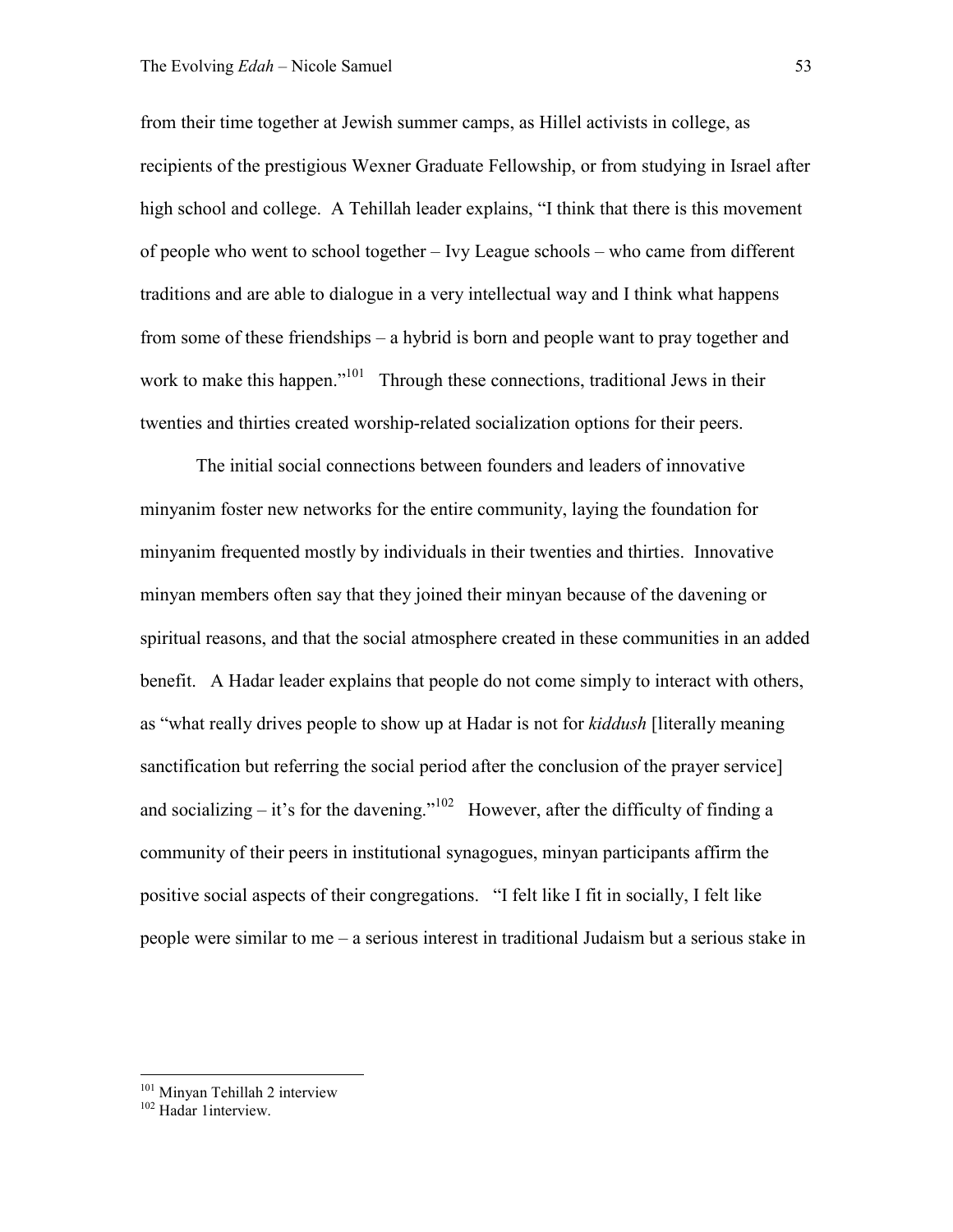the secular world," explains a Hadar gabbai, reflecting on her attendance at the first Hadar Shabbat gathering in 2001.<sup>103</sup>

A Washington Square Minyan participant admits that he has been increasingly surprised at the power of community in his dedication to the minyan, saying "It's been psychologically comforting to know that there are like-minded people out there like us. It's really nice to spend Shabbat morning with people we connect with."<sup>104</sup> A Minyan Tehillah participant explains that while she initially attended Minyan Tehillah because of the participatory *davening,* her social life is based in the community. She explains, "Eighty to ninety percent of my social time revolves around what I do on Shabbat and whether that's going out on Saturday night with people I am friends with from *shul* or having Shabbat meals. When I go to Tehillah, I know that my friends are going to be there."<sup>105</sup> Likewise, a DC Minyan leader says that her social time is spent in different DC Minyan functions, including the community's *beit midrash*. She describes the link between her social network and the minyan:

> I think the *beit midrash* builds the social network of the DC Minyan – not through the davening experience, but through learning at the *beit midrash*. I have this group of friends, I see them at the beit midrash and synagogue. We all go to each others' houses for [meals on] Friday night and Saturday. I see a group of 20 people all the time… Everything centers around the minyan.<sup>106</sup>

The sense of community provided by innovative minyanim for individuals in their twenties and thirties is a consistent theme in the sociological interviews conducted as a part of my research. Though research participants affirmed their personal social comfort

<sup>103</sup> Hadar 5 interview.

<sup>&</sup>lt;sup>104</sup> Washington Square 5, interview by author, typed notes, Brookline, MA., 26 May 2005

<sup>105</sup> Minyan Tehillah 2 interview.

<sup>106</sup> DC Minyan 2 interview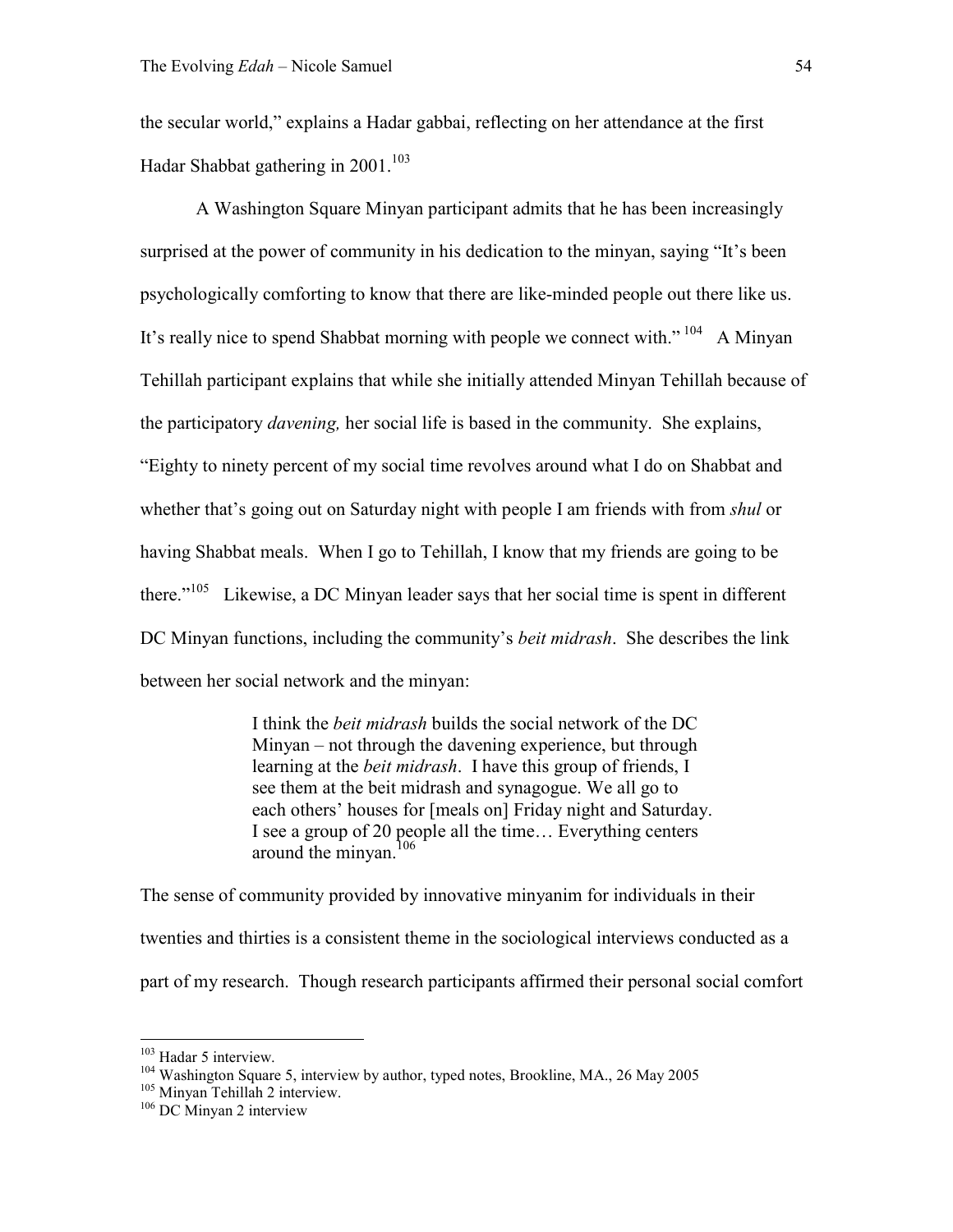in the minyanim, it is common to hear other participants outside of the leaders' social networks, complain of clique-ish behavior in the profiled communities. While these prayer communities initially developed to meet the needs of traditional Jews in their twenties and thirties looking for a spirited and gender-inclusive prayer service, it has created social networks that span between Boston, New York, and Washington, DC as members connect with their peers through their similar attitudes toward Jewish practice and lively worship.

## **The Staying Power of Innovative Minyanim**

The four profiled innovative minyanim continue to grow and flourish, but observers of contemporary Jewish life question the long term viability of these communities. The location of innovative minyanim in urban areas presents several problems, including the transitory nature of young adults and the high cost of living in these northeastern American cities. Minyan leaders acknowledge the challenges and excitement of supporting a minyan with a shifting membership. A DC Minyan member says that there has been both a constant influx and departure of participants. She explains, "DC is a transitory city and building a community on top of a shifting foundation is not easy. We need to retain our community for the people who are going to stay here while offering a program for people who are here for just a couple of years."<sup>107</sup> A Hadar leader feels confident in the community's future despite the transitory nature of its population, arguing "Hadar is sustainable as long as New York City is a place for people to go. People will keep coming to New York. Turnover is exciting because it's

<sup>&</sup>lt;sup>107</sup> DC Minyan 3, interview by author, via telephone, 6 June 2005.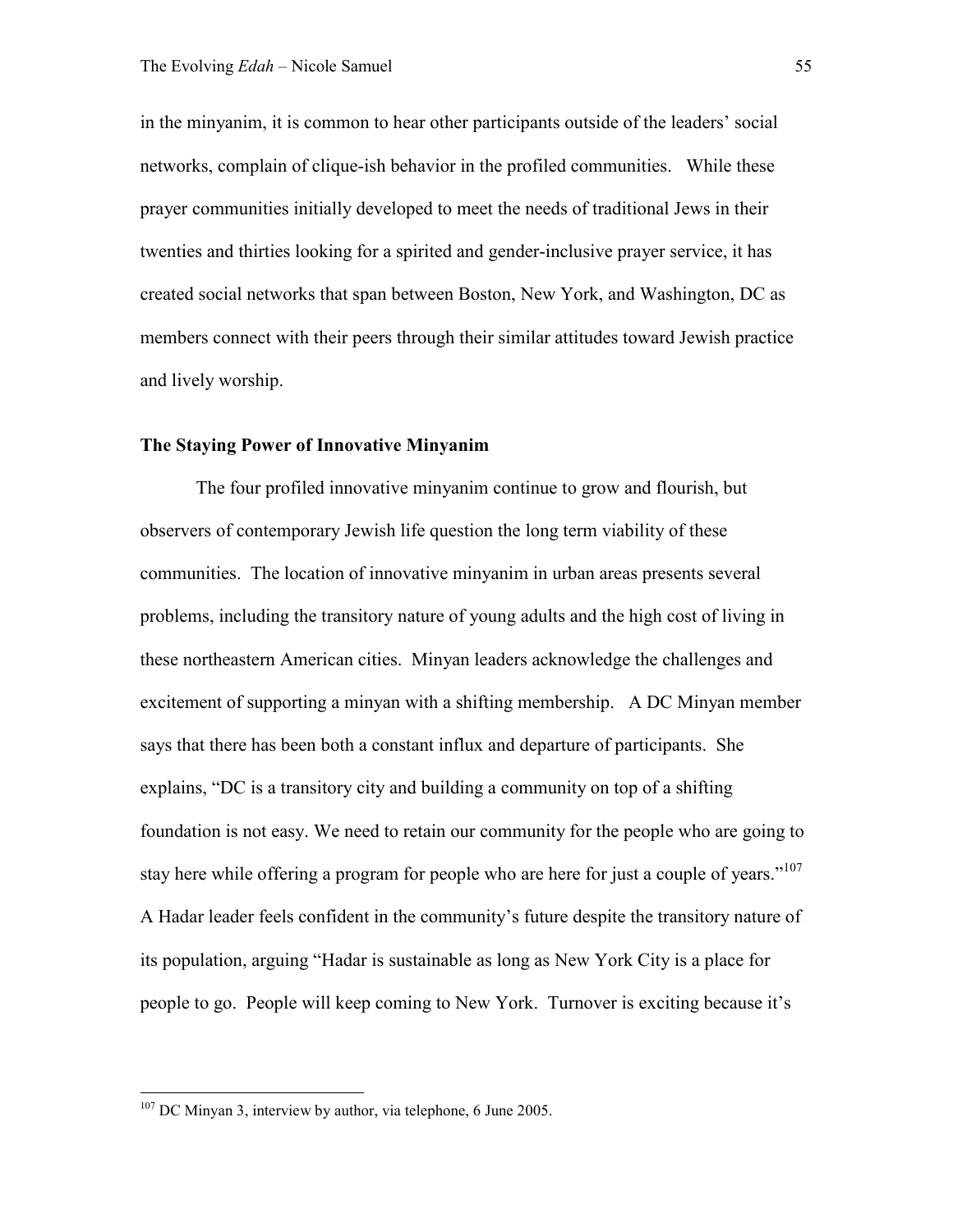not just a snapshot in time. [Hadar] keeps renewing itself – there is always an influx of people because of urban drive."<sup>108</sup>

Minyan leadership in the Boston area hope that the communities in Cambridge and Brookline will benefit from Boston's location as a center of higher education, as the change in population will bring in new people, including students at Hebrew College's new pluralistc rabbinical school.<sup>109</sup> Founders also express their belief in the staying power of innovative minyanim because they meet the needs of traditional Jews in their twenties and thirties. While the current minyan members may eventually decide to move to the suburbs and join synagogue institutions, innovative minyanim will continue to exist because the popularity of these areas with Jewish young adults.

 The establishment of innovative minyanim is a direct influence on participants' decisions to remain or return to a geographic area, confirming members' commitment to these communities. A Tehillah leader says she was considering moving out of the Boston area after spending a year in Israel, but chose to return to Cambridge because of Tehillah.<sup>110</sup> She notes an important change following the minyan's first year, as the leadership has shifted from graduate students to professionals who have long-term plans to stay in Cambridge because of the "*kehillah*" (community) created by the minyan.<sup>111</sup> Similarly, a Washington Square participant says she and her husband decided to stay in Brookline specifically because the minyan provided a worship community that is both religiously and socially comfortable.<sup>112</sup> Members of the Hadar and DC Minyan say that they will tolerate the high cost of living in New York and the District of Columbia

<sup>&</sup>lt;sup>108</sup> Hadar 1 interview.

<sup>&</sup>lt;sup>109</sup> Washington Square Minayn 2 interview.

<sup>110</sup> Minyan Tehillah 2 interview.

<sup>&</sup>lt;sup>111</sup> Minyan Tehillah 1 interview.

<sup>&</sup>lt;sup>112</sup> Washington Square Minyan 4 interview.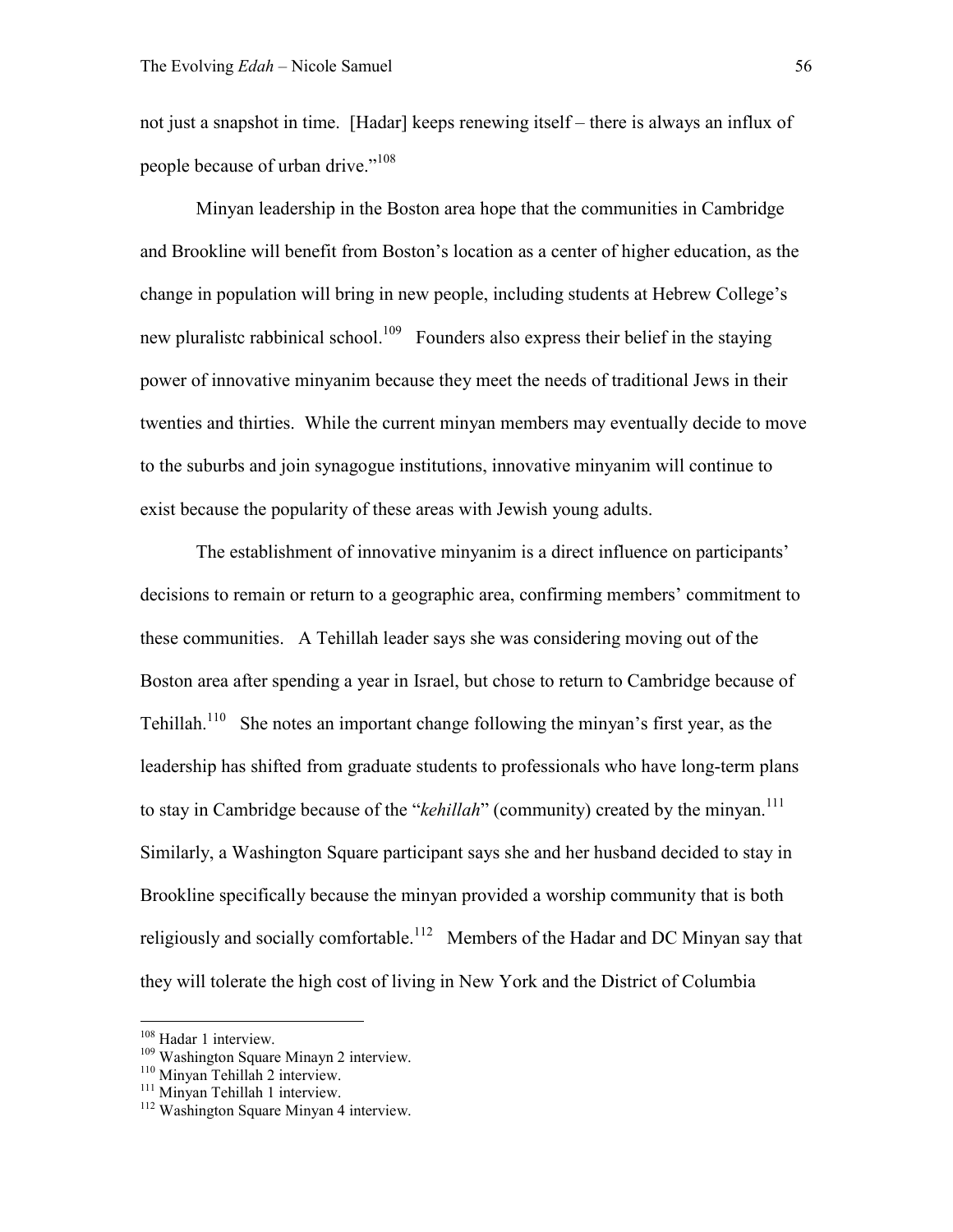beyond their initial plans to remain a part of their respective groups. One Hadar participant voices her dedication, saying, "Leaving Hadar would be the most difficult part of leaving New York City."<sup>113</sup> Innovative minyanim are an important part of their members' lives, as they make decisions that revolve around their ability to be a part of a gender-inclusive worship community.

While it is easy to note the success of innovative minyanim in invigorating Jewish life for tradition-minded young adult Jews, even minyan leaders question the ability for minyan members to remain in the community after they create families of their own. Synagogues are the traditional center of religious life in American Judaism, as members often rely on the institution's formal educational offerings, as well as for lifecycle events. Several study participants said they want to send their future children to Jewish day schools, but see the need for synagogues as a place to celebrate lifecycle occasions. When questioned about raising children in the current structure of the DC Minyan, one leader says, **"**I have doubts that the DC Minyan will be able to serve that role because of the cost of living in the District. The real goal of the DC Minyan is a stop gap between Hillel and family-centered life."<sup>114</sup> A Washington Square Minyan participant explains, "My vision of what raising children is like does not coincide with this type of minyan structure. I think that having a rabbi and a formal school are fairly important for raising children. [Washington Square Minyan] is more of a good thing for me now."<sup>115</sup> Expressing the same sentiment that innovative minyanim meet the current religious and spiritual needs, but that formal synagogue institutions are important for the future, a Washington Square member says, "This is the community I am searching for now, as a

<sup>&</sup>lt;sup>113</sup> Hadar 6, interview by author, via telephone, 21 June 2005.

<sup>&</sup>lt;sup>114</sup> DC Minyan 2 interview.

<sup>&</sup>lt;sup>115</sup> Washington Square Minyan 2 interview.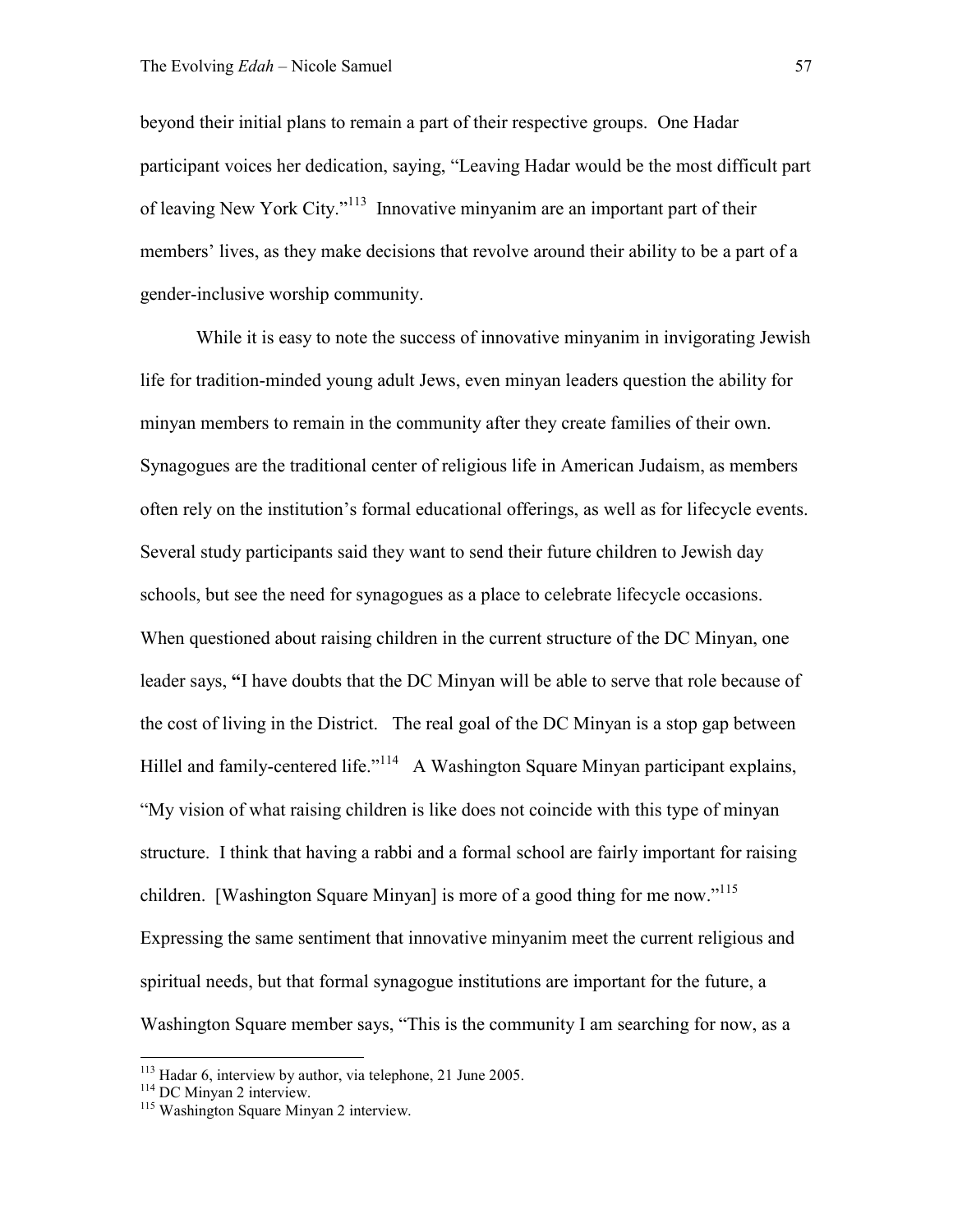young Jewish single person. It's not part of something I would be looking for later in life. A large part of my family's synagogue experience is the relationship with a rabbi, and that is one of the things lacking in a community such as this."<sup>116</sup>

At the same time, other minyan members believe the innovative communities will grow with their membership. The success of the Washington Square Minyan will be tested in the late summer when several members give birth to children. One minyan leader explains, "If there is a commitment to do their *simchas* [happy occasions] in our *shul,* it would be an enormously helpful contribution for proving that this is sustainable in the long term."<sup>117</sup> A Hadar participants believes that as minyan-goers marry and have children, the community will become capable of meeting their needs. She explains,

> I absolutely can imagine [my future child] toddling around Hadar, but that's something that Hadar has had to grow into. Hadar was not such a welcoming place for babies, but it's becoming more so. The day school vs. public school question is not one that we have totally played out, but I think that it doesn't worry me that much that Hadar doesn't have a formal component right now because I can't imagine having kids who are that age and need it right now. There are enough people in similar situations like us who are also trying to figure this out. I don't know exactly what we'll do. I don't know how important it would become over time. I can certainly see how it could be.<sup>118</sup>

While interviewees affirm their commitment to innovative minyanim regardless of formal Jewish education options, minyan leaders are aware of the potential communal changes that will occur in order to accommodate families with children, through hosting lifecycle events, organizing children's services, or even the establishment of a part-time supplementary school. As minyan leaders and members approach transitions in their

<sup>&</sup>lt;sup>116</sup> Washington Square Minyan 3 interview.

<sup>&</sup>lt;sup>117</sup> Washington Square Minyan 1 interview

<sup>&</sup>lt;sup>118</sup> Hadar 3 interview.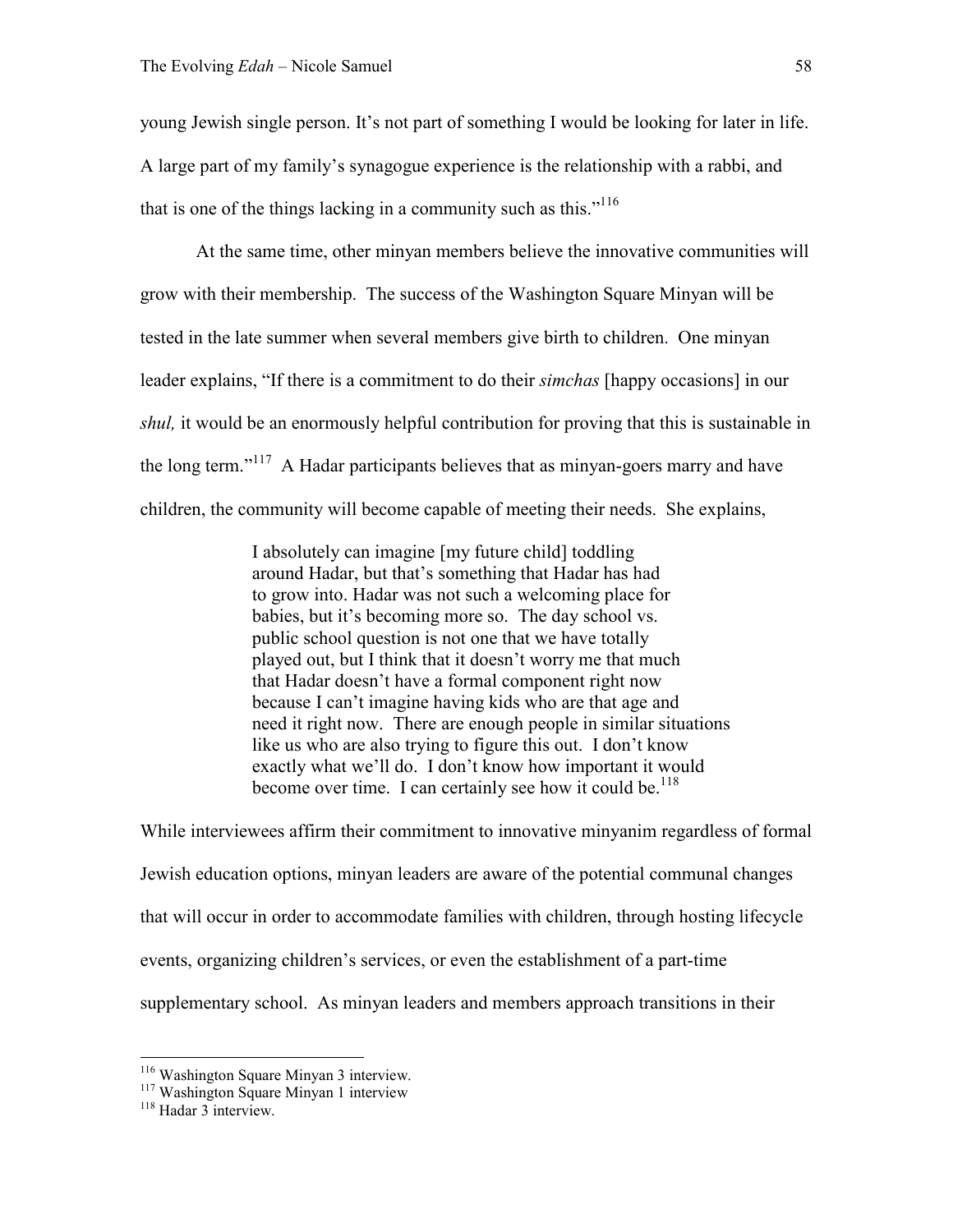personal lives in the next five years, the ability to handle such changes will test the

staying power of these innovative worship communities.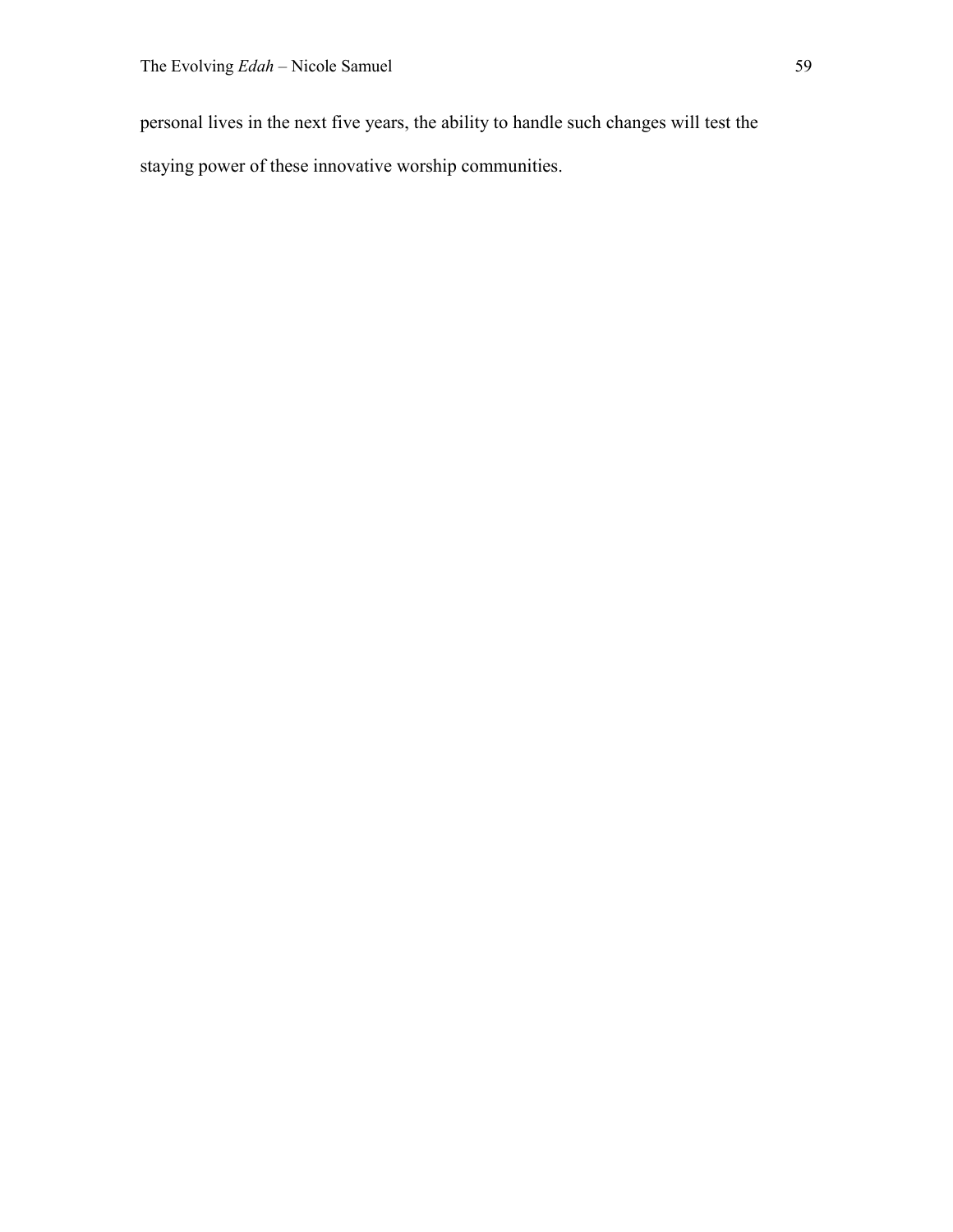## **Conclusion**

Innovative minyanim represent a confluence of trends in American Jewish life, as day schools and increased levels of Jewish education and Jewish feminism cultivated an atmosphere in which tradition-oriented young adults seek to reconcile their secular egalitarian ideals with Jewish life. Intensive educational experiences provided the skills that minyan founders and leaders used to study traditional Jewish texts before determining the halakhic permissibility of women's public participation in prayer. The Jewish feminist movement of the 1970's and 1980's and the more recent accomplishments of Modern Orthodox feminism created both opportunities for greater participation and an awareness of inequality within the Jewish community. Though some minyan members do not express support for or interest in feminism, it is clear that these members of Generation X were influenced by the achievements of both the Jewish and secular feminist movements. The establishment of Hadar, DC Minyan, Tehillah and Washington Square Minyan would not be possible without the changes in Jewish education and Jewish feminism in the second half of the twentieth century.

While innovative minyanim only attract a small percentage of the Jewish population, the growing attendance and dedication to these minyanim prove that the phenomenon started in an Upper West Side bar is meeting the needs of tradition-oriented members of Generation X. The lay-led and participatory worship services encourage personal involvement in worship, as minyan members declare their preference for the engaging worship they did not find in mainstream synagogues. Innovative communities provide comfortable prayer environments with traditional liturgy and gender-inclusive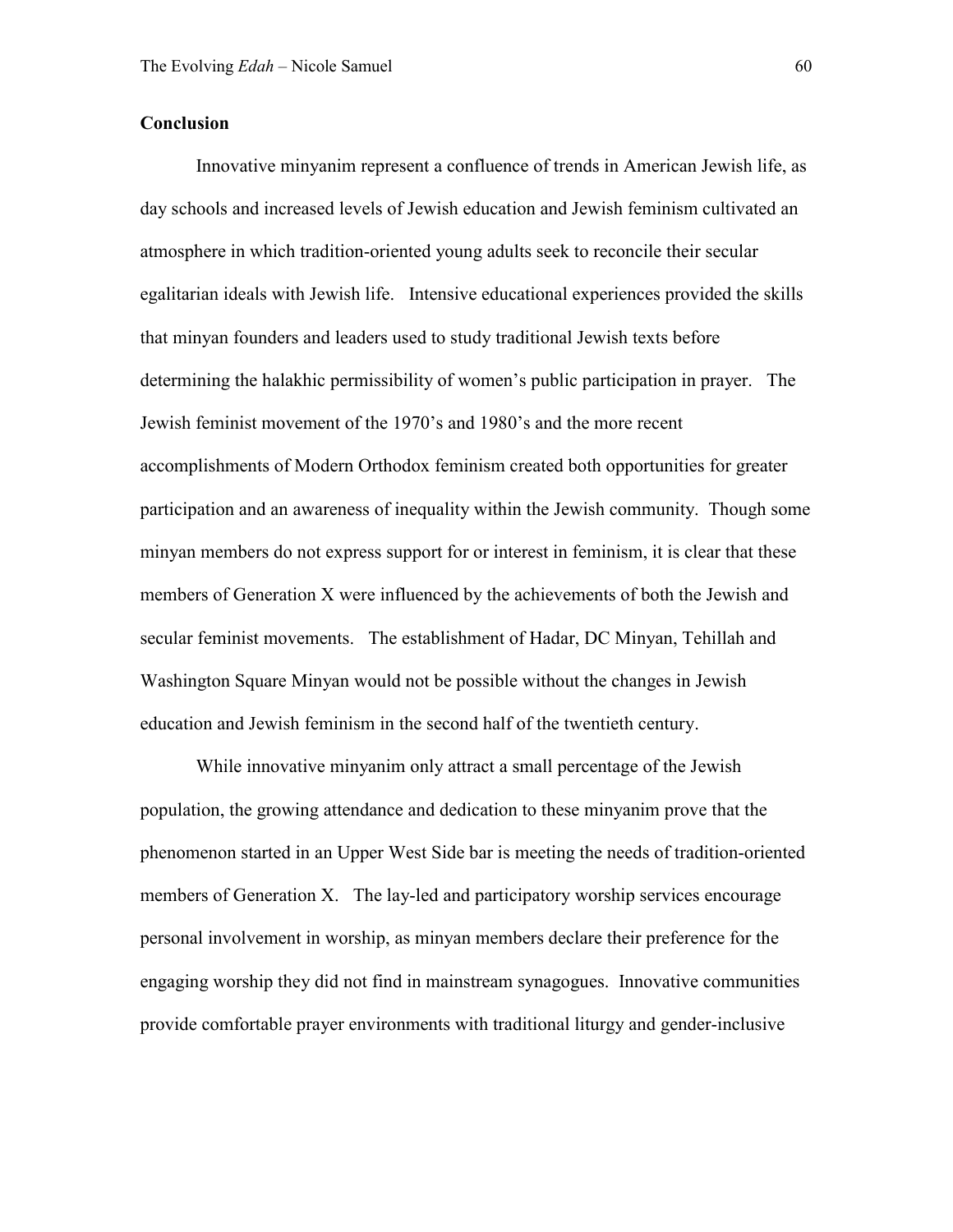practice for Jews of various denominational backgrounds, as represented by this study's sample.

Innovative minyanim also represent the increasing trend toward pluralism in twenty-first century American Jewish life. Just as participants prefer innovative minyanim to synagogues affiliated with the Conservative, Orthodox, and Reform movements, others are expressing their preference for independent worship communities and institutions of high learning. Boston's Hebrew College and Yeshivat Chovevei Torah in New York are examples of recent, non-movement affiliated rabbinical training programs. In addition, pluralistic or community Jewish day schools are becoming an increasingly popular mode of education for both children and adolescents. Innovative minyanim are representative of the increasing acceptance and support for nondenominational or pluralistic worship and educational institutions in American Judaism.

This study suggests several questions regarding the future success of innovative minyanim. As the communities grow and their participants age, will their success necessitate that they become more like mainstream synagogues? In the spring of 2005, Hadar acquired its own Torah scroll, an indication of the group's stability; they do not have to rely on other Jewish institutions to provide a Torah for their use on Shabbat and holidays. At the same time, will the needs of the community demand more formal financial commitments from members? The four minyanim profiled in this paper currently rent space from local organizations, but will they someday acquire their own permanent space? The leaders of innovative minyanim currently look to members of their communities and within the social network of innovative and participatory minyanim for halakhic advisement. *Gabbaim* of the four minyanim explain the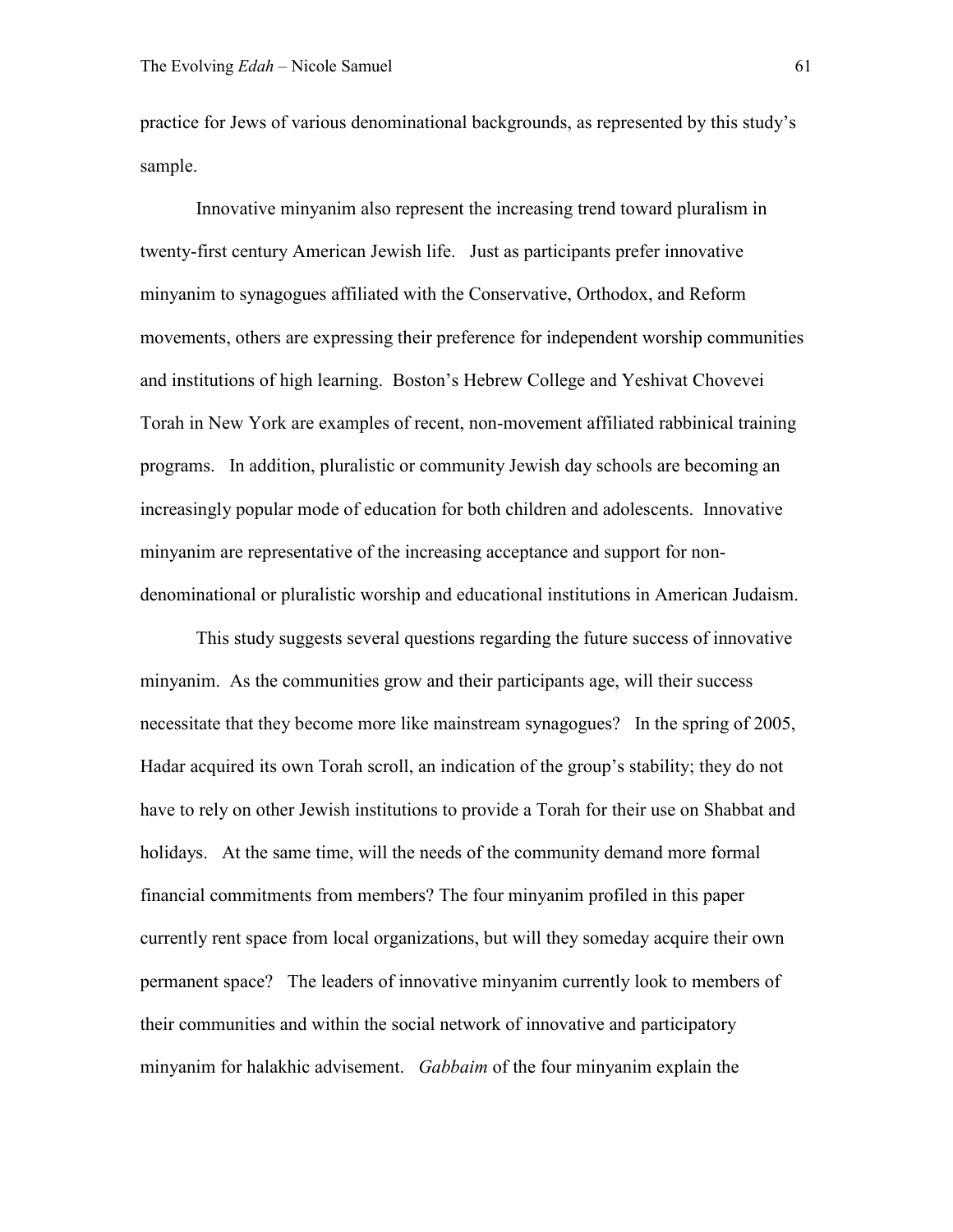tremendous work involved in organizing the community and time dedicated to studying halakha*;* will the minyanim choose to expand the ranks of their leadership or seek the permanent advisement of rabbinic authorities? As these minyanim become participants' worship communities of choice, members will look to Hadar, DC Minyan, Tehillah, and the Washington Square Minyan to meet their various lifecycle needs; will the lay-led communities succeed in assisting with these events? Will the social networks that connect minyan participants mature into a formal structure that will unite the groups? Innovative minyanim developed as independent, informal communities, but their success may result in the transformation to formal worship institutions.

Innovative minyanim demonstrate that worship, community and religious life are priorities for tradition-minded Jews in their twenties and thirties. Jewish leaders and demographers express concern for this generation's communal connection, fearing that they will become lost between college and the eventual decision to join a synagogue after marriage and children. The members of the grassroots, lay-led movement of minyanim calm these fears through their commitment to the Jewish future, as demonstrated through their dedication to tradition, education and ritual observance. As innovative forms of worship energize religious and communal life for twenty-and thirty-something Jews, the transient nature of this population is likely to affect the organizers' ability to sustain these groups. Though new participants may move to Boston, New York, and Washington, DC because of attractive social networks and "replace" members who moved out of the communities, the location of innovative minyanim in the urban Northeast may limit participants' long-term membership because of the high cost of living. However, members express a strong commitment to gender-inclusive and participatory *davening*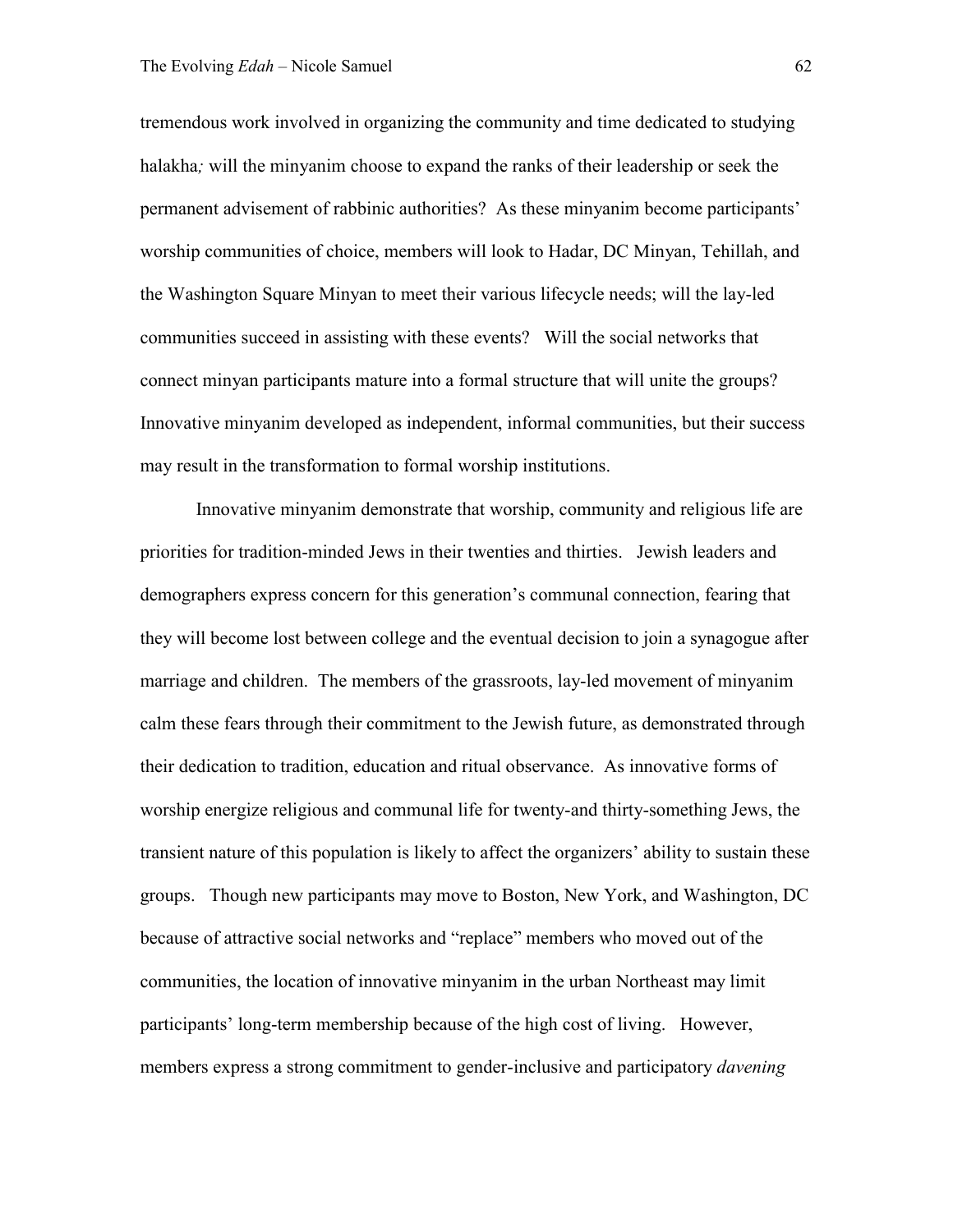and may choose to remain in these cities or transport and build similar models in suburban areas (perhaps replicating or preserving the same social networks that currently connect the communities). Just as family and career influence decisions about where young adults live, innovative minyanim factor into members' lives as they choose to remain in these cities.

Women and men are working together to create new and exciting opportunities within traditional Judaism as part of innovative worship communities. While intermarriage and assimilation raise the concerns of scholars and community observers about the vitality of the American Jewish community, innovative minyanim demonstrate that young Jewish adults are invested in sustaining Jewish life through literacy and religious practice. Influenced by the increased levels of Jewish education and the success of feminism within traditional Jewish life, innovative minyanim are providing a dynamic and interactive *edah* for those who wish to adhere to the boundaries of halahka while acknowledging the importance and legality of gender-inclusive Jewish practice.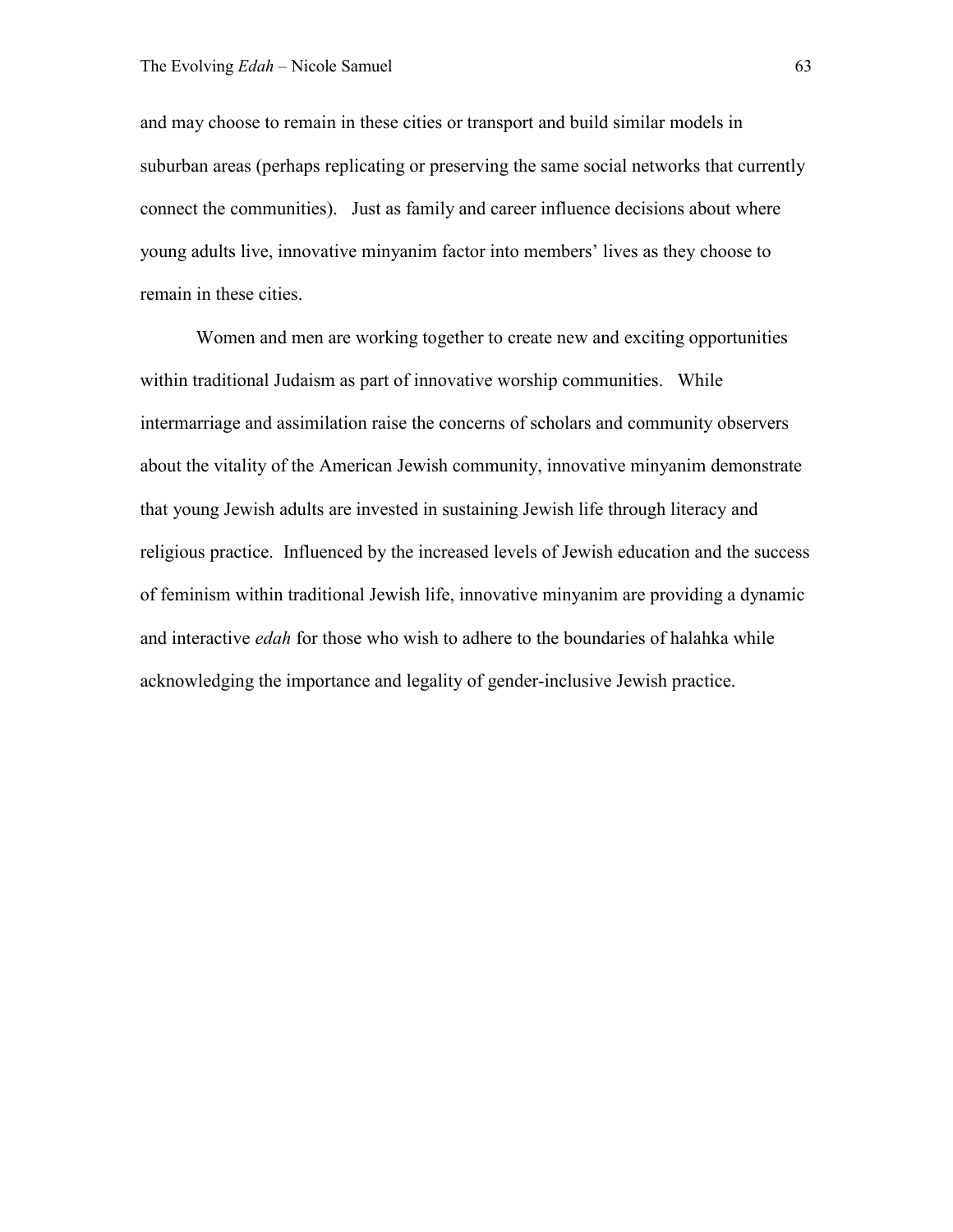## **Bibliography**

- Antler, Joyce. *The Journey Home: How Jewish Women Shaped Modern America.* New York: Schocken, 1997.
- Biale, Rachel. *Women and Jewish Law: Their Essential Texts, Their History, & Their Relevance for Today.* New York: Schocken, 1995.
- Bubis, Gerald B. and Harry Wasserman with Alan Lert. *Synagogue Havurot: A Comparative Study.* Washington, DC: Center for Jewish Community Studies, 1983.
- Donin, Rabbi Hayim Halevy. *To Be A Jew: A Guide to Jewish Observance in Contemporary Life.* New York: Basic Books, 2001.
- Fishman, Sylvia Barack. *A Breath of Life: Feminism in the American Jewish Community.*  Hanover, NH: Brandeis University Press, 1993.

\_\_\_\_\_\_\_\_\_\_\_\_\_\_\_\_\_\_\_. *Changing Minds: Feminism in Contemporary Orthodox Jewish Life.* New York: American Jewish Committee, 2000.

- Flory, Richard W. and Donald E. Miller, eds. *Gen-X Religion.* New York: Routledge, 2000.
- Goldstein, Alice and Sylvia Barack Fishman. *Teach Your Children When They Are Young: Contemporary Jewish Education in the United States.* Waltham, MA: Cohen Center for Modern Jewish Studies, 1993.
- Greenberg, Blu. *On Women and Judaism: A View from Tradition.* Philadelphia: Jewish Publication Society of America, 1998.
- Grossman, Susan and Rivka Haut, eds. *Daughters of the King: Women and the Synagogue.* Philadelphia: Jewish Publication Society, 1992.
- Keysar, Ariela, Barry A. Kosmin, and Jeffrey Scheckner. *The Next Generation: Jewish Children and Adolescents.* Albany, NY: State University of New York Press, 2000.

Meiselman, Rabbi Moshe. *Jewish Woman in Jewish Law.* New York: Ktav, 1978.

- Prell, Riv-Ellen. *Prayer and Community: The Havurah in American Judaism.* Detroit: Wayne State University Press, 1989.
- Reisman, Bernard. *The Chavurah: A Contemporary Jewish Experience.* New York: Union of American Hebrew Congregations, 1977.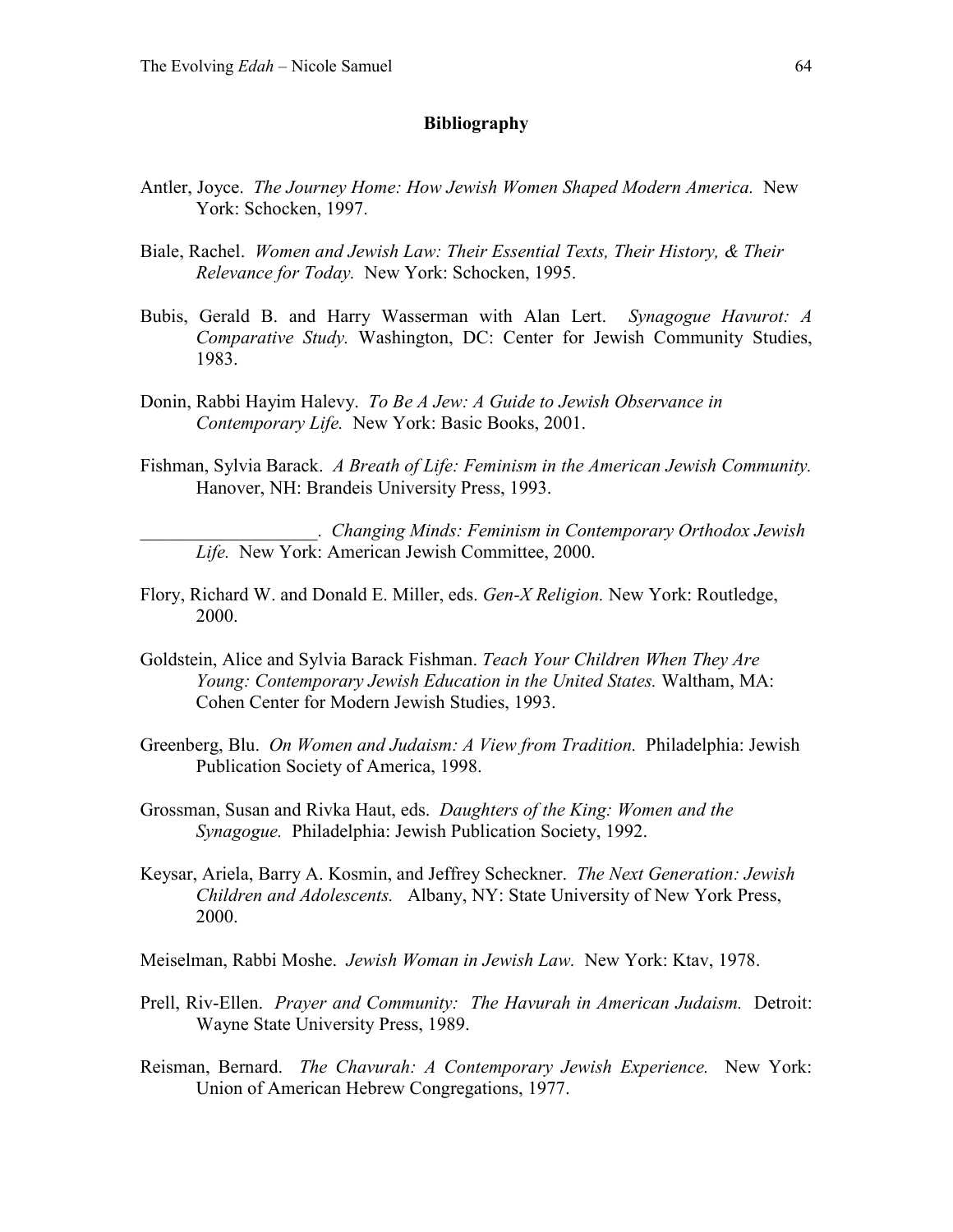- Ross, Tamar. *Expanding the Palace of Torah: Orthodoxy and Feminism.* Waltham, MA: Brandeis University Press, 2004.
- Sarna, Jonathan. *American Judaism: A History.* New Haven: Yale, 2004.
- Schick, Marvin. *A Census of Jewish Day Schools in the United States.* New York: Avi Chai Foundation, January 2000.
- Zolty, Shoshana Panel. *"And Your Children Shall Be Learned:" Women and the Study of Torah in Jewish Law and History.* Northvale, NJ: Jason Aronson, Inc., 1993.

### **Journal Articles**

- Rabbi David Golinkin, "The Mehitzah in the Synagogue," from the Schechter Institute of Jewish Studies, Jerusalem *Va'ad Halakhah,* 5747/1987.
- Kaunfer, Elie. "Attracting Young People to Jewish Life: Lessons Learned from Kehilat Hadar." *Jewish Education News.* Spring 5765/2005.
- Shapiro, Mendel. "*Qeri'at ha-Torah* by Women: A Halakhic Analysis." *The Edah Journal* 1:2, 2001.
- Sperber, Daniel. "Congregational Dignity and Human Dignity: Women and Public Torah Reading." *The Edah Journal* 3:2, 2002.

#### **Newspaper Articles**

- Amann, Paula, "An Orthodox blossoming. In District, traditional offerings grow, as do names," *Washington Jewish Week.* 3 March 2005.
- Amann, Paula, "New D.C. Minyan traditional group aims to offer 'welcoming space for women,'" *Washington Jewish Week.* 25 April 2002.
- Cohen, Deborah Nussbaum, "The New Gen-X Judaism," *Jewish Week* (New York). 2 August 2002.

\_\_\_\_\_\_\_\_\_\_\_\_\_\_\_\_\_\_\_\_\_\_, "Orthodox Shul May Break Taboo," *Jewish Week* (New York). 8 November 2002.

Donadio, Rachel. "Any Old Shul Won't Do for the Young and Cool," *Forward.* August 10, 2001.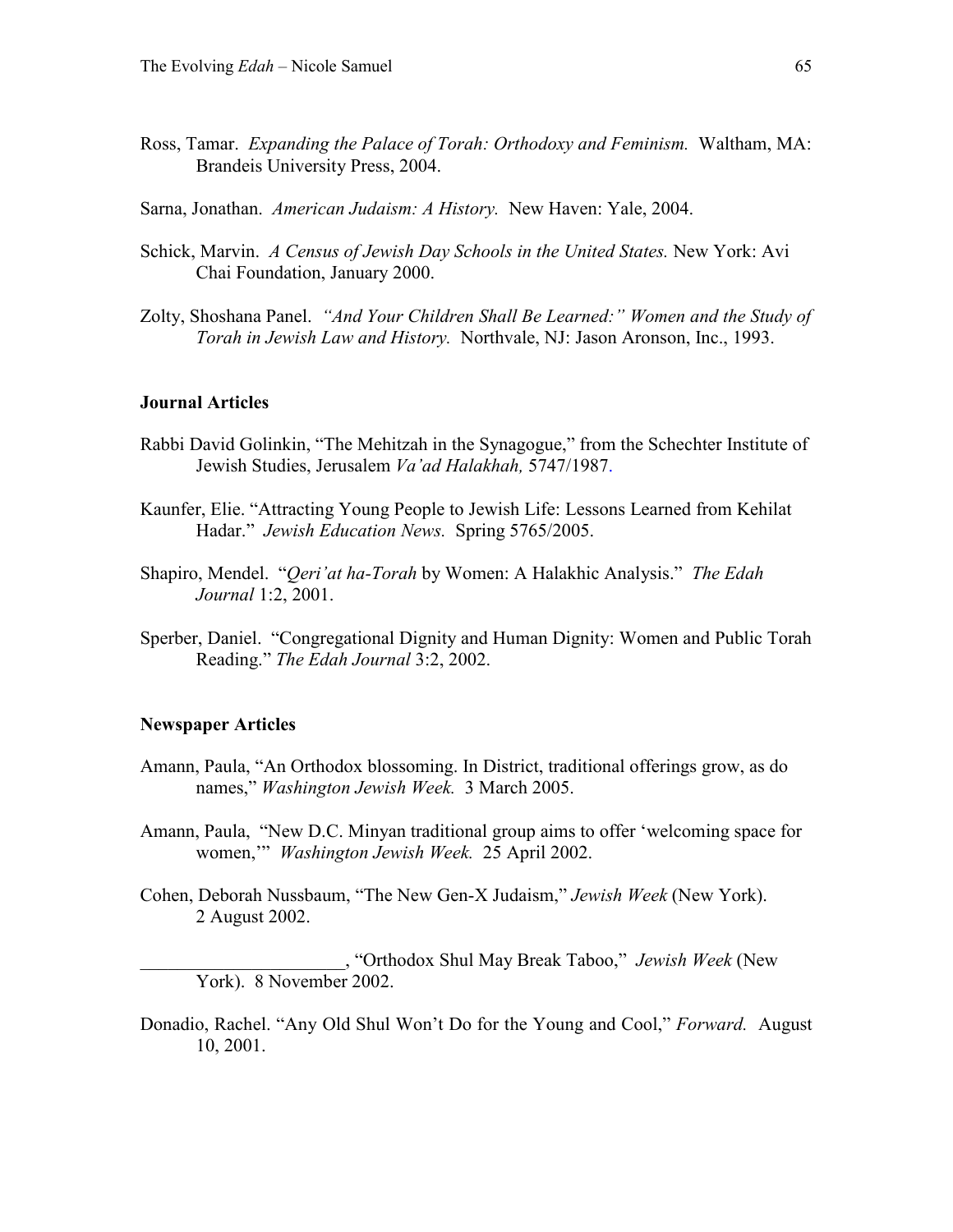- Eden, Ami, "Gender Taboos Fall at New Orthodox Prayer Services," *Forward.* 20 September 2002.
- Epstein, Efrem L. "Jewish Group Adds Flair To Prayer," *New York Post.* 3 March 2003.
- Heilman, Uriel, "Beyond Dogman," *Jerusalem Post.* 11 February 2005.
- Kalish, Lili, "Kehilat Hadar Holiday Retreat Brings Community Together," *The Blueprint.* July 2002.

Michaelson, Jay, "A Prayer Group of Their Own," *Forward.* 14 November 2003.

- Murphy, Caryle, "At Yom Kippur, Tradition Leavened With Equality," *Washington Post.*  15 September 2002.
- Lipman, Steve, "Y Be Jewish?" *Jewish Week* (New York). 14 April 2005.
- Ratner, Lizzy, "Passionate Prayer," *New York Observer.* 13 October 2003.
- Sege, Irene, "'A radical position:' Orthodox Judaism meets feminism at Minyan Tehillah," *Boston Globe.* 19 April 2005.
- Ulman, Jane, "New Prayer Communities Seek Spiritual High," *Jewish Journal of Greater Los Angeles.* 20 August 2004.

#### **Other Publications**

- Arnow, David, "Will Judaism flourish or decline the next 50 years," *Moment.*  February/March 2005.
- Landres, J. Shawn, "Renewing American Judaism at the Root," *Columbia College Today.* May 2005. Via internet from: http://www.college.columbia.edu/cct/may 05/updates4.php

## **Internet Sources**

Darkhei Noam website: www.dnoam.org

DC Minyan website: www.dcminyan.org

IKAR website: www.ikar-la.org/about.html

Jewish Orthodox Feminist Alliance website: www.jofa.org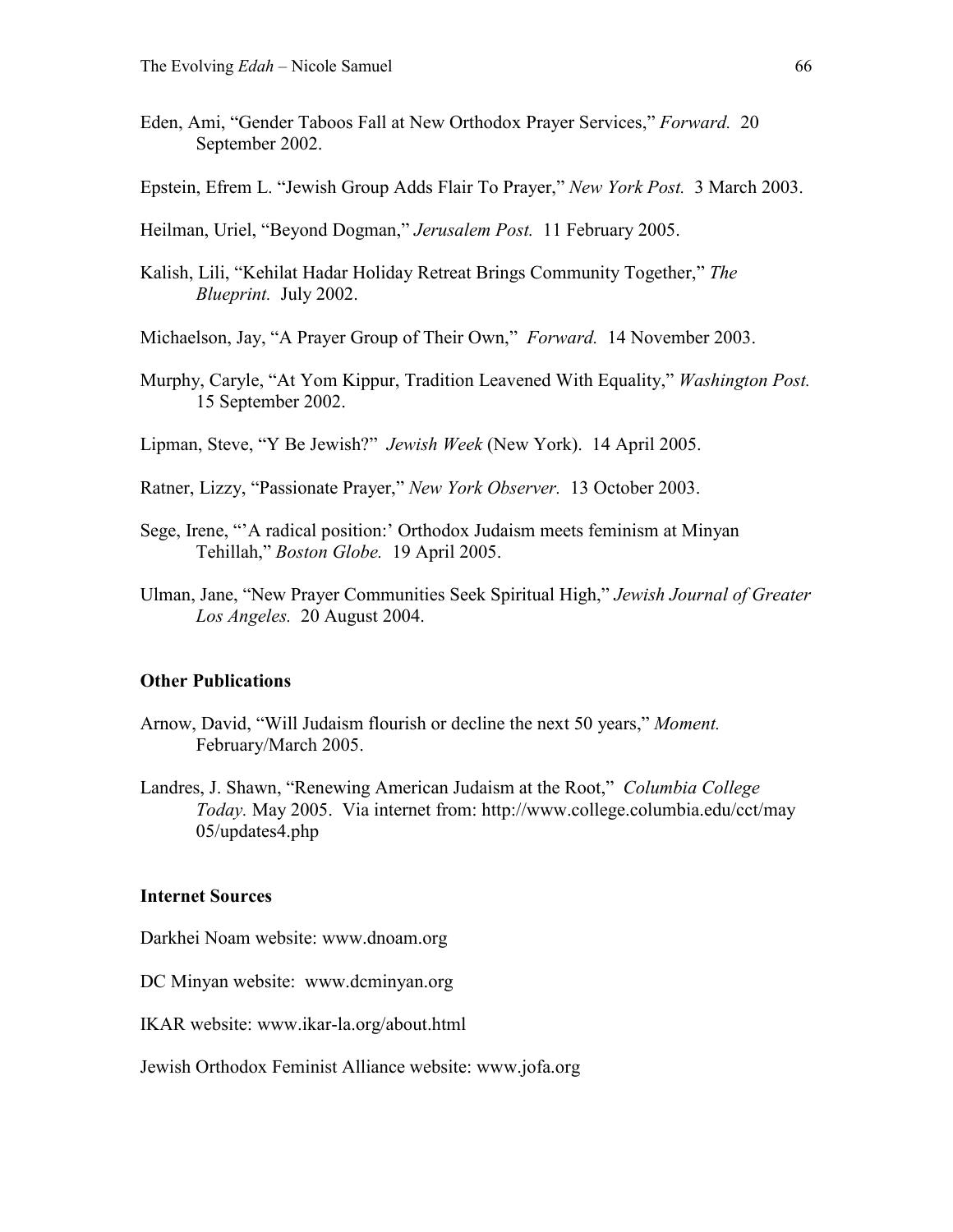Kehilat Hadar websites: www.kehilathadar.org and www.kehilathadar.org/sources/

Kehilat Orach Eliezer website: www.koe.org/welcome.htm

Kol haKfar website: www.kolhakfar.org

Kol Zimrah website: www.kolzimrah.info/about

Minyan Tehillah website: www.minyantehillah.org

Partnership for Excellence in Jewish Education. "Facts, Figures, and Statistics about Jewish Day Schools." www.peje.org/facts.pdf

Shira Hadasha website: www.geocities.com/shira\_hadasha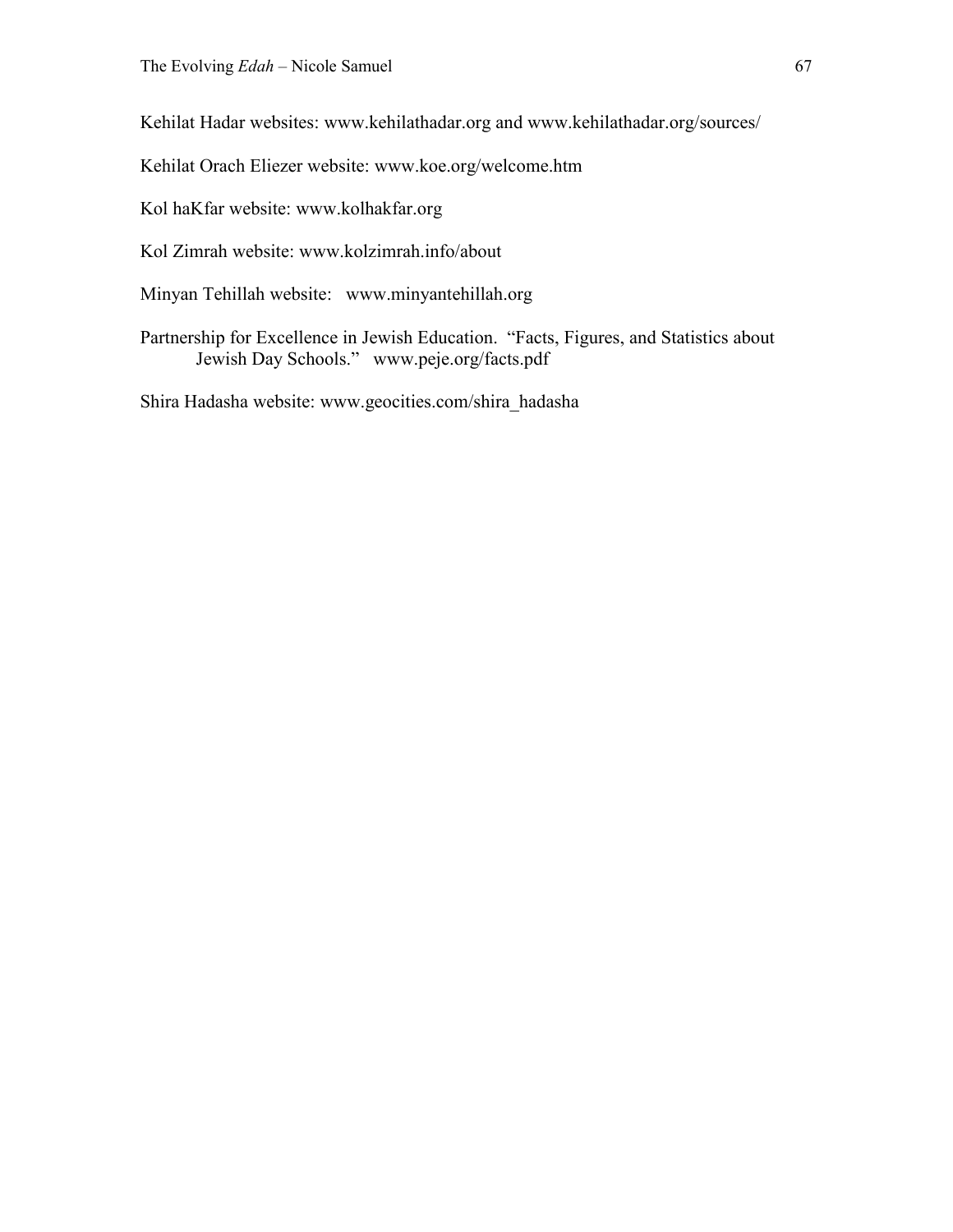# **Appendix**

# **Innovative Minyanim Interview Questionnaire**

- Age and gender of interviewee
- Where did you grow up?
- Do you currently define yourself as part of a denomination/stream of Judaism? What denomination/stream of Judaism?
- In what denomination/stream of Judaism were you raised?
- Please describe your Jewish educational background:
	- Day School: No Yes/Number of Years Denomination:
	- Supplementary School: No Yes/Number of Years Denomination:
	- Jewish Summer Camp: No Yes/Number of Years Name of camp: not sleep away
	- Jewish Youth Group: No Yes Name of Youth Group:
	- Intensive Israel Experience: No Yes Name of program:
- What aspects of Judaism are most meaningful to you?
- How often do you attend Shabbat services?
- How did you find out about [name of minyan]?
- What type of minyan/synagogue did you intend before [name of minyan] or currently attend in addition to [name of minyan]?
- Why do you prefer to attend [name of minyan] rather than a modern Orthodox, Conservative, Conservadox, Reconstructionist minyan, synagogue, or Havurah?
- What factors about [name of minyan] appeal to you in your search for a worship community?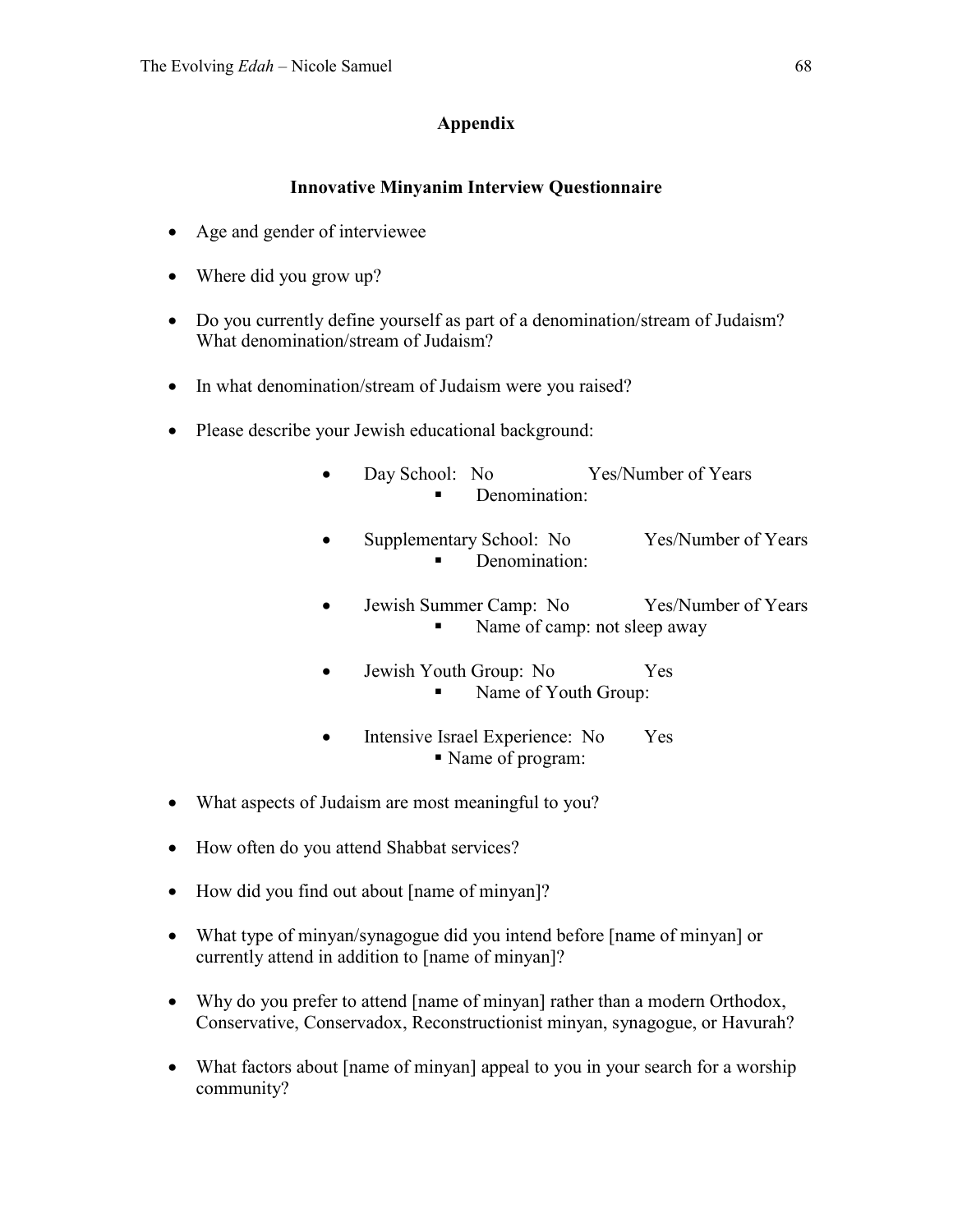- Do you take a public role in the minyan [reading Torah, reciting kabbalat] Shabbat, etc.]?
- Why do you prefer attending [name of minyan] rather than a traditional Orthodox or Conservative synagogue or minyan?
- Describe the role that social networks play in your choice of worship service?
- How important would it be to marry someone comfortable worshipping in this type of milieu?
- Do you see yourself raising your future children in this minyan or a similar community? Why or why not?
- Explore the relationship between roles and obligations outside of services/relationship to halakhic boundaries in other facets of Jewish life.
- How do you relate to/view the halakhic prohibitions on women's participation?
- For women: Have you participated in a women's tefillah group before? What was that experience like? Please describe for me your perception of the differences between Women's Tefillah groups and [name of minyan].
- How important to you is women's equal participation in worship?
- What is your relationship to Jewish feminism?
- To what extent does dissatisfaction with existing institutions play a role in your participation in this minyan?
- How long have you attended [name of minyan?]
- Describe your social experiences as part of the minyan community?

# **Questions for minyan founders and leaders:**

- When was the [name of minyan] founded? What were the reasons that led to the creation of the minyan?
- What is/was the process for determining the shape and content of the minyan's service and liturgy? Who makes those decisions?